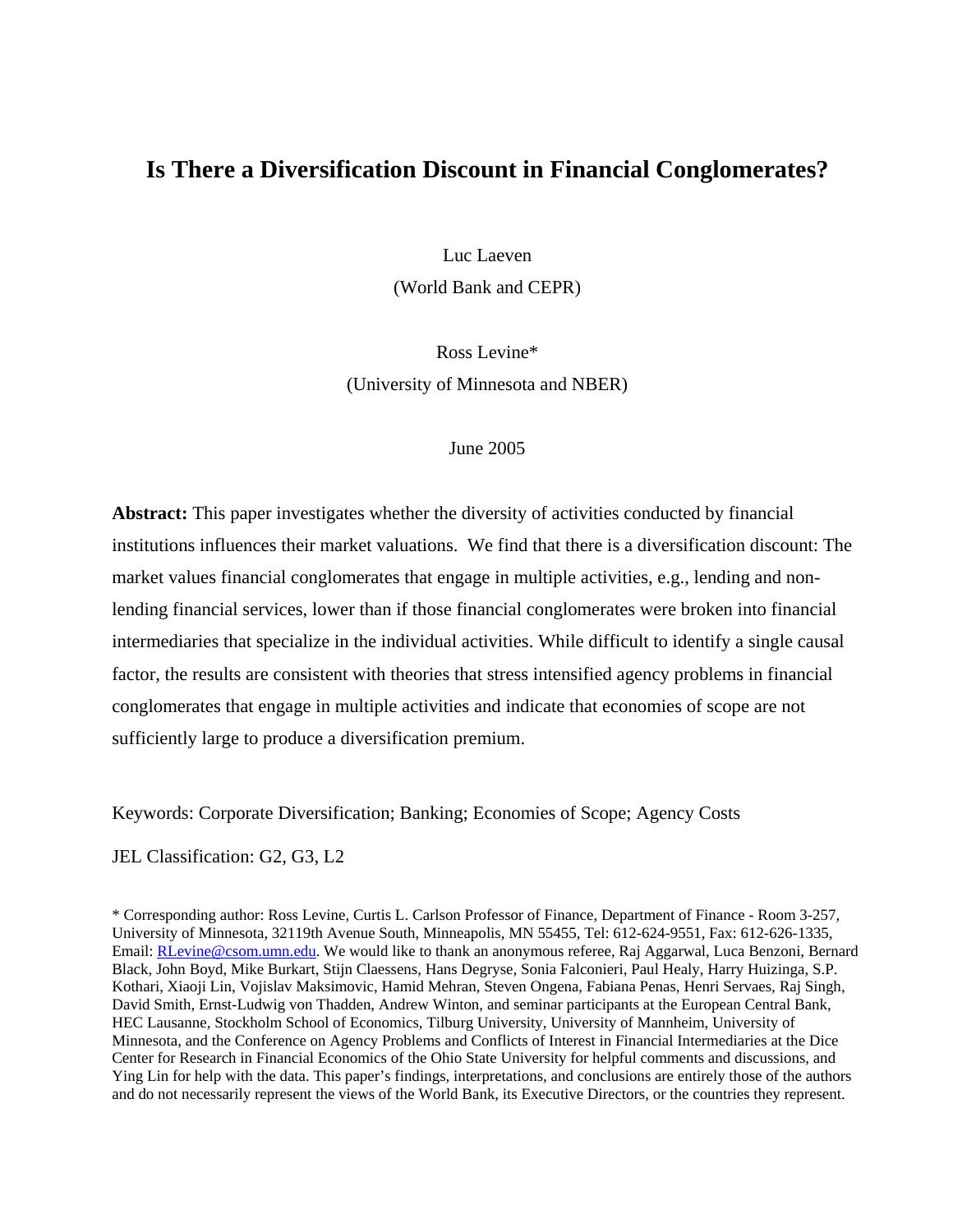# **Is There a Diversification Discount in Financial Conglomerates?**

**Abstract:** This paper investigates whether the diversity of activities conducted by financial institutions influences their market valuations. We find that there is a diversification discount: The market values financial conglomerates that engage in multiple activities, e.g., lending and nonlending financial services, lower than if those financial conglomerates were broken into financial intermediaries that specialize in the individual activities. While difficult to identify a single causal factor, the results are consistent with theories that stress intensified agency problems in financial conglomerates that engage in multiple activities and indicate that economies of scope are not sufficiently large to produce a diversification premium.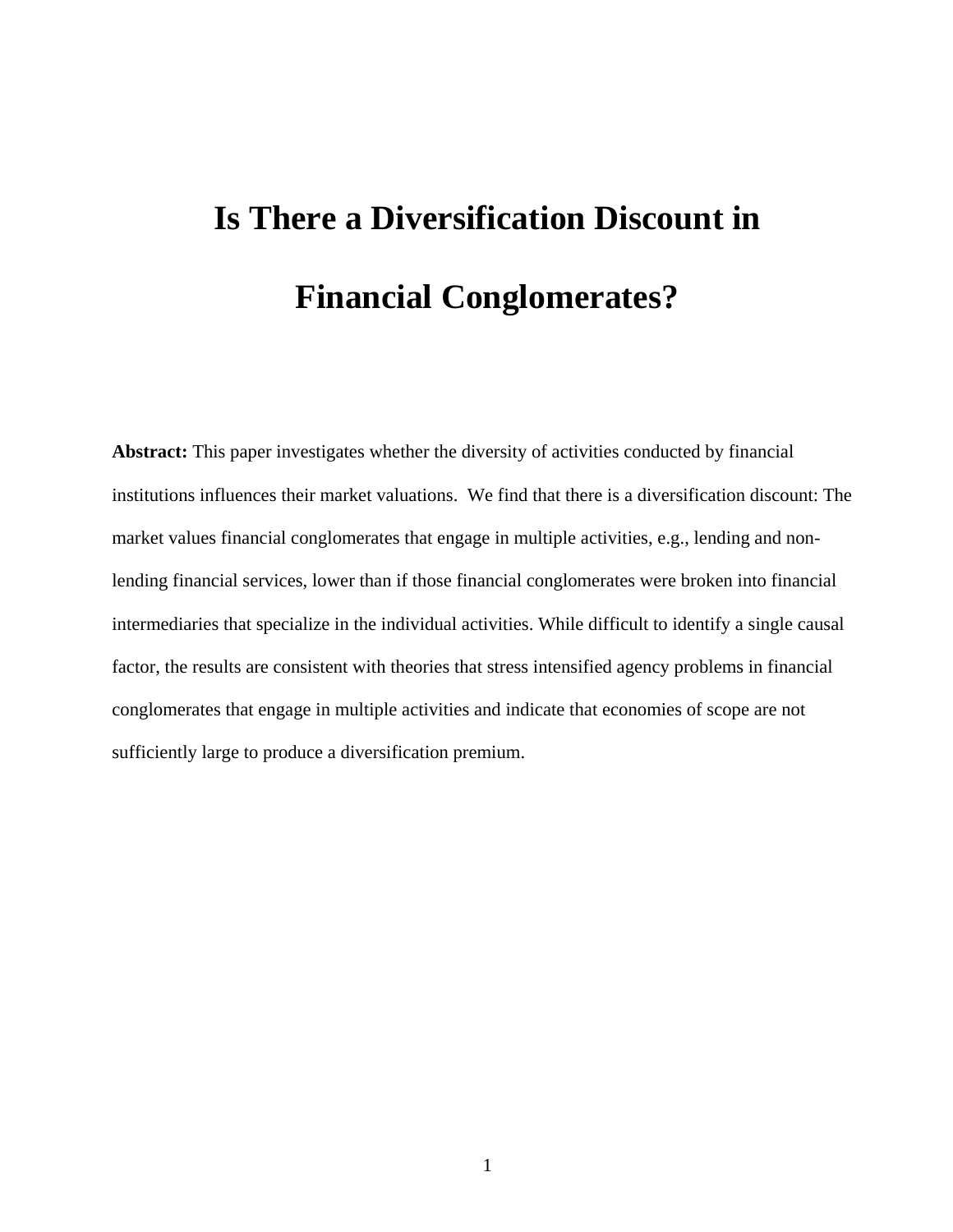#### **1. Introduction**

 $\overline{a}$ 

Theory provides conflicting predictions about the impact of greater diversity of activities on the performance of financial intermediaries. As suggested by the work of Diamond (1991), Rajan (1992), Saunders and Walter (1994), and Stein (2002), banks acquire information about clients during the process of making loans that may facilitate the efficient provision of other financial services, including the underwriting of securities. Similarly, securities and insurance underwriting, brokerage and mutual fund services, and other activities may produce information that improves loan making. Thus, financial conglomerates – banks that engage in a variety of activities – may enjoy economies of scope that boost performance and market valuations.<sup>[1](#page-2-0)</sup> Alternatively, diversification of activities within a single financial conglomerate may intensify agency problems between corporate insiders and small shareholders with adverse implications on the market's valuation of the conglomerate.<sup>[2](#page-2-1)</sup> In particular, insiders may expand the range of financial activities if this diversification enhances the ability of insiders to extract private benefits from the financial institution. Thus, even if diversification of activities lowers the market's valuation of the financial conglomerate, insiders will still diversify if their extra private benefits exceed the losses that they incur from the drop in market valuation (Jensen, 1986; Jensen and Meckling, 1986).<sup>[3](#page-2-2)</sup>

<span id="page-2-0"></span><sup>&</sup>lt;sup>1</sup> Diversification within financial intermediaries can also boost market valuations by reducing the costs of providing incentives for delegated monitoring (Diamond, 1984). Financial conglomeration may also improve relationship lending and thereby improve the efficiency of financial intermediation (Petersen and Rajan, 1994). At a more general level, conglomerates might operate and coordinate distinct activities more efficiently than if those activities were operated as stand-alone firms (Chandler, 1977). Conglomerates may ease informational asymmetries and use internal capital markets to allocate resources efficiently, diversifying income flows and hence avoid inefficient bankruptcies, and exploit economies of scope (Williamson, 1970; Lewellen, 1971; Gertner, Scharfstein, and Stein, 1994). See Houston et al (1997) for evidence of the importance of internal capital markets in banking. <sup>2</sup>

<span id="page-2-1"></span><sup>&</sup>lt;sup>2</sup> Previous research indicates that conglomerates may make it more difficult to design efficient managerial incentive contracts and more difficult to align the incentives of outsiders with insiders (Aron, 1988; Stulz, 1990; Rotemberg and Saloner, 1994).

<span id="page-2-2"></span><sup>&</sup>lt;sup>3</sup> In terms of U.S. banking regulations, the Gramm-Leach-Bliley Act of 1999 expanding the range of permitted bank activities partially reflects (i) a growing belief among policy makers about economies of scope in the provision of financial services and (ii) an amelioration of concerns about conflicts of interest and agency problems within financial conglomerates, which originally helped produce the Glass-Steagall Act of 1933. See Benston (1994) and Saunders and Walter (1994).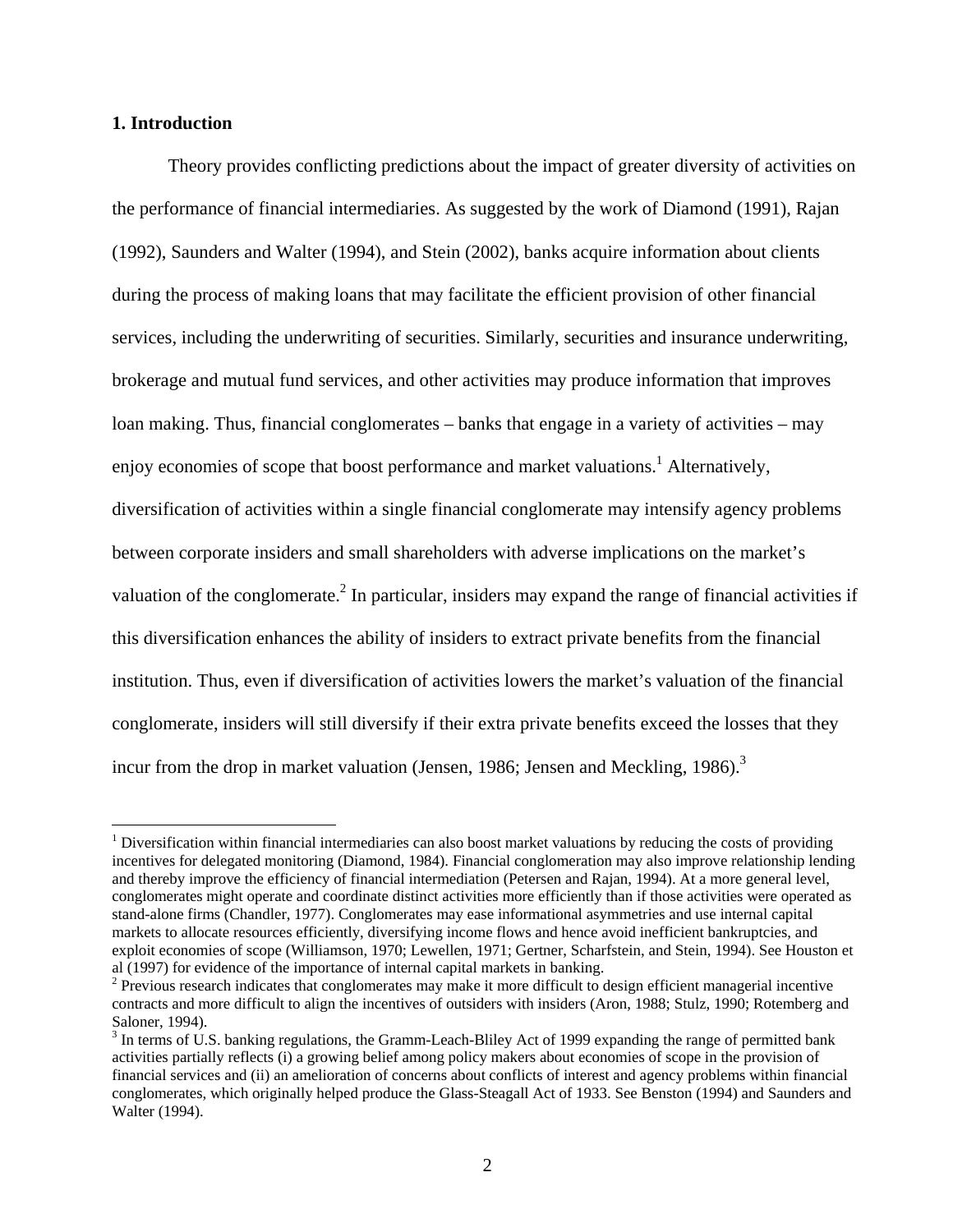Empirically, it is extraordinarily difficult to measure economies of scope in the provision of financial services or to measure agency problems in financial conglomerates. Berger and Humphrey (1994) argue that (1) there are severe econometric difficulties in identifying appropriate cost functions for financial conglomerates providing diverse services and (2) these difficulties help explain the profession's inability to confidently reject or accept the presence of economies of scope in financial activities.<sup>[4](#page-3-0)</sup> In related work on conflicts of interest in providing diverse financial services, an extensive literature examines the impact on the price of a firm's securities of a bank that both makes loans to the firm and sells its securities (e.g., Kroszner and Rajan, 1994; Puri, 1996; Gande et al. 1997, 1999; and Schenone  $2004$ <sup>5</sup>. This work tests whether banks that make loans to a firm and underwrite its securities sell securities to the public at inflated prices to subsidize their lending operations. Recent evidence from the United States finds the opposite: Financial conglomerates that combine lending and investment banking activities tend to charge lower fees (Sufi, 2004; and Drucker and Puri, 2005). This research, however, does not study whether engaging in diverse activities intensifies agency problems between financial institution insiders and outsiders with adverse ramifications on the market's valuation of financial conglomerates. Thus, while diversification may provide cost savings to some clients, diversification of activities might still enhance the ability of insiders to expropriate financial institution resources for private gain and thereby lower the conglomerate's market value.

Rather than attempting to measure economies of scope and agency problems directly, we investigate whether the diversity of activities conducted by financial institutions – "banks" –

<span id="page-3-0"></span> $4$  For example, the bulk of research provides little evidence of large economies of scope (e.g., Berger, Hanweck, Humphrey, 1987; Berger and Humphrey, 1991; Ferrier et al, 1993; and Pulley and Humphrey, 1993). In Europe, Vander Vennet (2002) finds that universal banks are more cost and profit efficient than specialized banks, but Allen and Rai (1996) find little evidence for complementarities between lending and investment-related services. There is a large, distinct literature on scale economies in banking (Berger, Demsetz, and Strahan, 1999).

<span id="page-3-1"></span> $<sup>5</sup>$  Also, see Ber, Yafeh, and Yosha (2001), and Benzoni and Schenone (2005).</sup>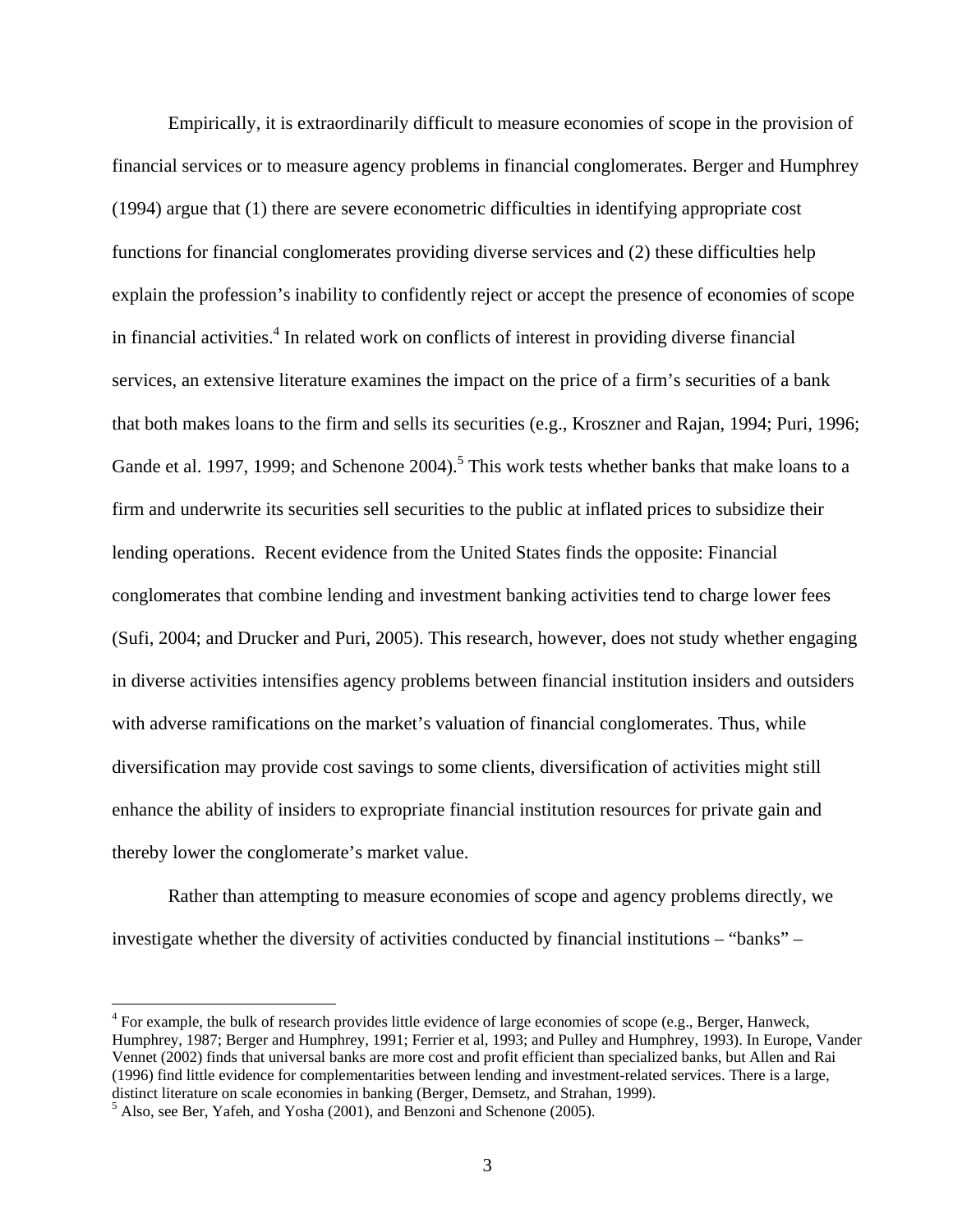influences their market valuations. More specifically, we examine whether the Tobin's *q* of a financial conglomerate is more or less than the *q* it would have if the conglomerate were broken into a portfolio of banks that each specializes in the individual activities of the conglomerate. Diversification of activities within a single financial conglomerate may yield economies of scope that boost valuations. Or, diversity of activities may intensify agency problems and induce a diversification discount in the valuation of financial conglomerates. We examine the net impact of positive and negative effects of diversification on valuation. As explained below, we use numerous econometric procedures to control for simultaneity bias and identify the independent impact, if any, of diversity on the valuation of financial conglomerates.

This paper focuses on diversity per se. Thus, we control for the possibility that the market values different financial activities differently. For example, if securities underwriting is valued more highly than loan making, then a bank that does both may have a higher *q* than a bank that only makes loans. We abstract from these activity-effects on valuation to identify the independent impact of diversity on valuations by using a modified version of the Lang and Stulz (1994) and LeBaron and Speidell's (1987) 'chop-shop' method. Specifically, we compare the *q*'s of diversified banks to the estimates of the *q*'s these banks would have if they were decomposed into a bank specialized in loan-making activities and a bank specialized in non-lending activities. Using data on 836 banks, across 43 countries, over the period 1998-2002, we examine the impact of diversity on the valuation of financial conglomerates.

Our research builds on the non-financial corporate diversification literature, which identifies key methodological hurdles associated with assessing whether diversification affects stock market valuations. Lang and Stulz (1994), Berger and Ofek (1995), and Servaes (1996) find a diversification discount: The Tobin's *q* of diversified firms is less than the *q*'s they would have if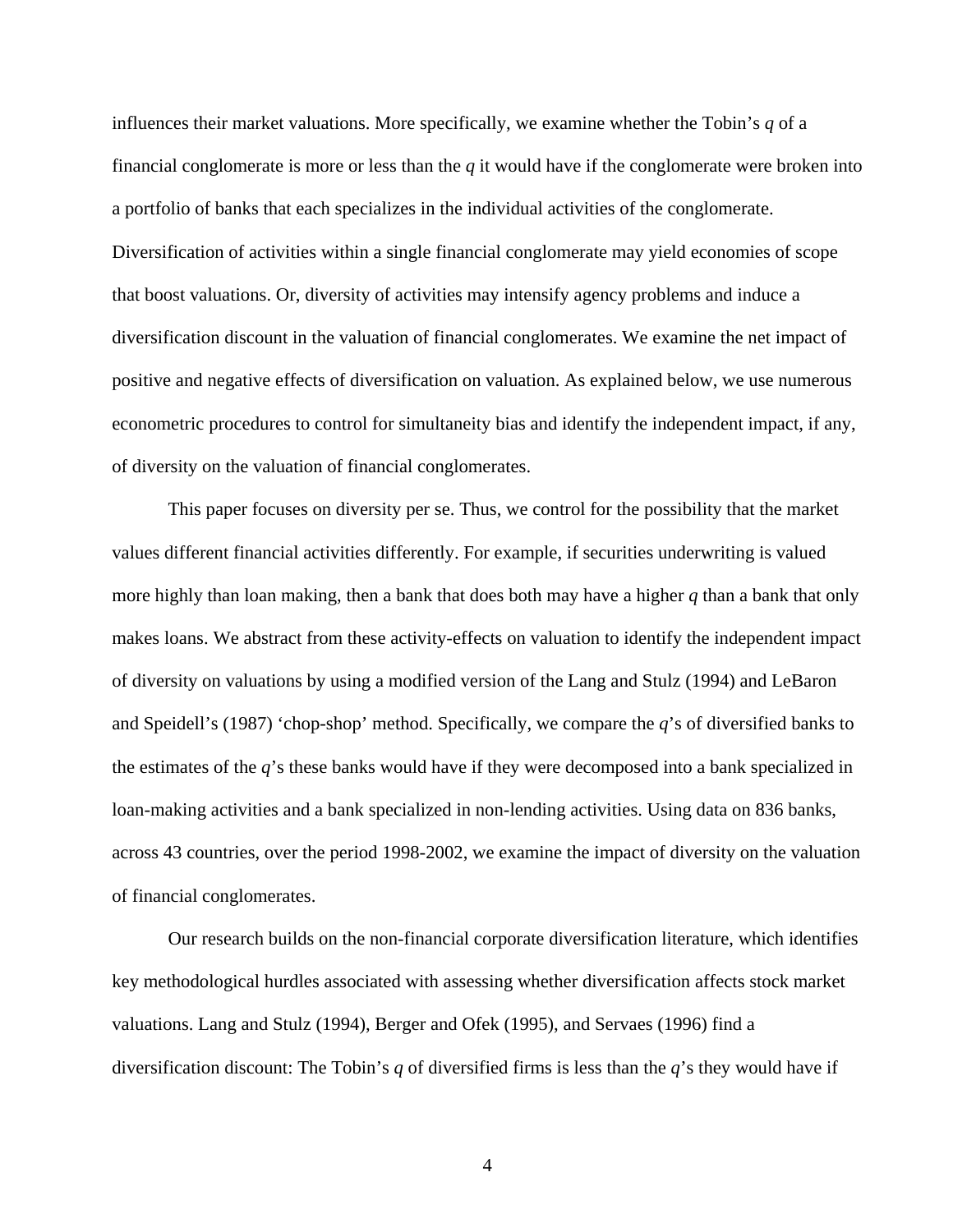separatedinto portfolios of specialized firms.<sup>6</sup> Using plant-level data from U.S. manufacturing firms, however, Maksimovic and Phillips (2002) find that less productive firms tend to diversify, but diversity does not cause lower productivity. Campa and Kedia (2002) find that the same traits that induce firms to diversify also lower firm values. They conclude that researchers have wrongly attributed the diversification discount to diversification per se rather than to the firm's underlying characteristics.<sup>[7](#page-5-1)</sup> Graham, Lemmon, and Wolf (2002) argue that conglomerates tend to purchase already discounted target firms, which produces the diversification discount. Thus, they too argue that there is no evidence that diversification intensifies agency problems and destroys value. Finally, Villalonga (2004a) argues that data problems are driving the entire corporate diversification literature. She identifies flaws with the industrial segment data from Compustat due to the fact that firms self-report their activities and shows that this self-reporting biases the results toward finding a diversification discount.<sup>8</sup> Thus, a proper examination of the impact of diversification must account for simultaneity bias, mergers and acquisitions (M&As), and problems associated with self-reported activity data.

Besides controlling for endogeneity and M&As, this paper contributes to the broader diversification literature by (i) examining diversity within one industry – the financial services industry – rather than examining diversity across broad industrial activities and (ii) by reducing potential biases associated with the common use of self-reported activity data. Instead of examining the valuation effects of diversification across very distinct businesses, e.g., an oil company

 $\overline{a}$ 

<span id="page-5-0"></span><sup>&</sup>lt;sup>6</sup> Also, see Morck, Shleifer, and Vishny (1990), Comment and Jarrell (1995), John and Ofek (1995), Lins and Servaes (1999), Rajan, Servaes, and Zingales (2000), and Schoar (2002). Denis, Denis, and Sarin (1997) find that agency problems drive the corporate diversification decisions. 7

<span id="page-5-1"></span>Other work that emphasizes the endogeneity of the diversification decision includes Fluck and Lynch (1999), Chevalier (2000), Lamont and Polk (2001), Whited (2001), and Villalonga (2004b).<br><sup>8</sup> In particular, Villalonga (2004a) notes serious problems with comparability across firms since each firm chooses how

<span id="page-5-2"></span>to aggregate specific activities into the broad segments in Compustat. Indeed, 25 percent of changes in firms' number of segments over time are due purely to reporting changes, not real changes in diversification. Using data at the establishment level, Villalonga (2004a) finds a diversification *premium*.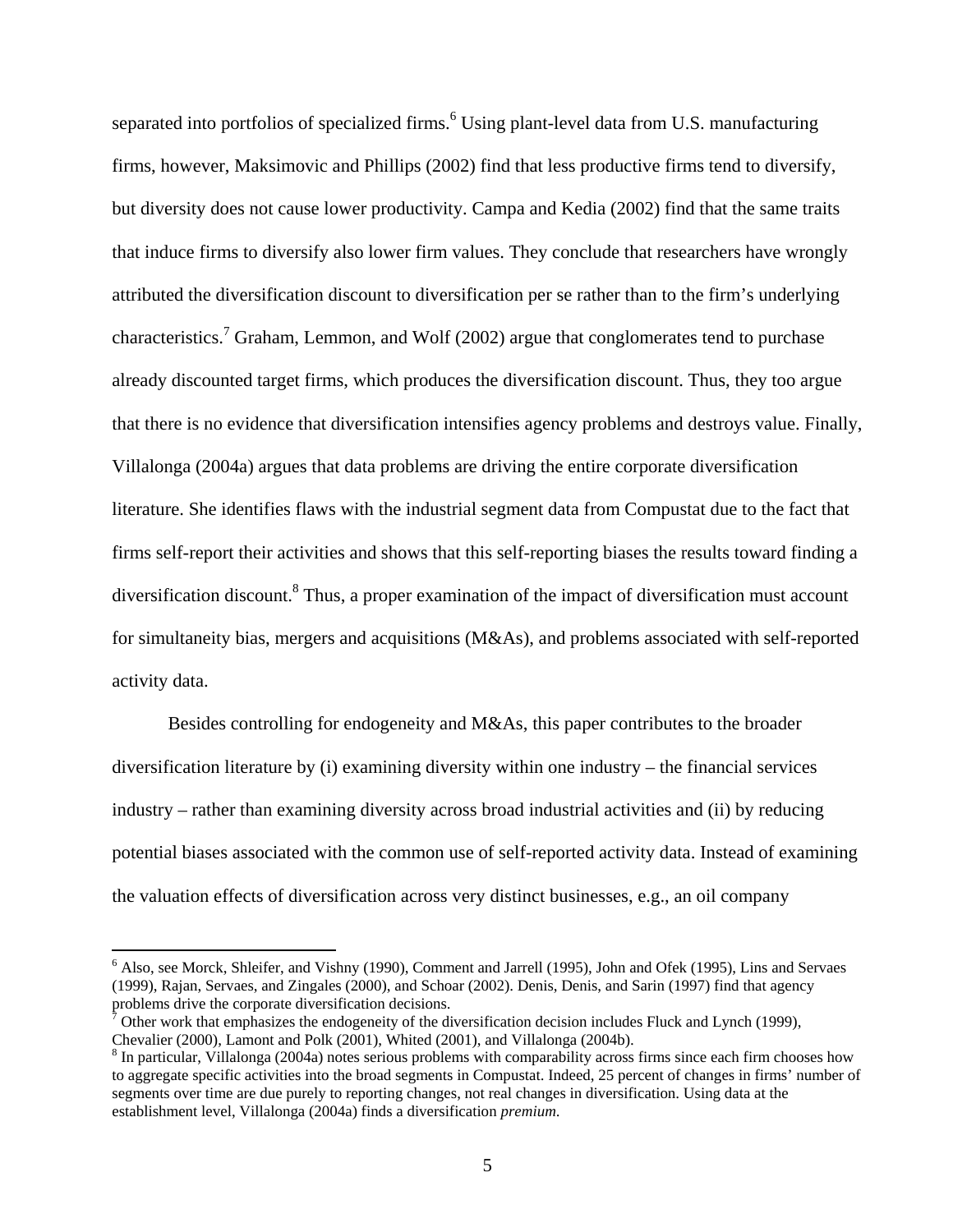diversifying into food processing, we focus on diversification in an industry where economies of scope are likely to be pronounced: the provision of information intensive financial services.<sup>[9](#page-6-0)</sup> Evidence of a diversification discount, therefore, would provide particularly compelling (though not conclusive) evidence of agency problems associated with financial conglomeration. We use data that is not biased toward indicating a diversification discount. In particular, our modified chop-shop approach does not rely on self-reported information on whether a firm participated in an activity or not. Rather, we directly measure the extent to which each financial conglomerate participates in each activity.

There are, however, special complexities associated with assessing whether diversification of bank activities increases or decreases bank valuations. First, deposit insurance creates an incentive problem that is not found outside of deposit-taking banks. Namely, diversification could be good for valuations if diversification allows owners to exploit the deposit insurance guarantee (Boyd, Chang, and Smith, 1998). We attempt to control for this by combining information on (i) the generosity of government-sponsored deposit insurance and (ii) each bank's ratio of deposits to total liabilities. Second, governments typically heavily regulate or own banks. Thus, besides using country-fixed effects in most specifications, we control for cross-country differences in bank regulatory and supervisory policies and the degree of government ownership of banks. Indeed, the potential "specialness" of banks motivates this study of diversity. A third complexity with examining financial conglomerate diversity is the difficulty associated with measuring distinct financial activities. Due to data constraints, we primarily differentiate banks by (i) interest income

 $\overline{a}$ 

<span id="page-6-0"></span><sup>&</sup>lt;sup>9</sup> Some research finds that financial intermediaries are more opaque than non-financial corporations, so that financial conglomerates may be much more difficult to monitor than industrial conglomerates or specialized financial intermediaries. Thus, agency problems may be comparatively severe in opaque financial conglomerates. Morgan (2002) finds that bond analysts have greater dispersion of bond ratings for banks as compared to non-financial corporations, which he interprets as suggesting greater opaqueness of banks. Flannery, Kwan, and Nimalendran (2002), however, do not confirm this finding using stock analysts reports, while Adams and Mehran (2003) argue that the boards of directors of banks may find it easier to monitor banks as compared to manufacturing firms because bank boards also have access to the reports of bank regulators.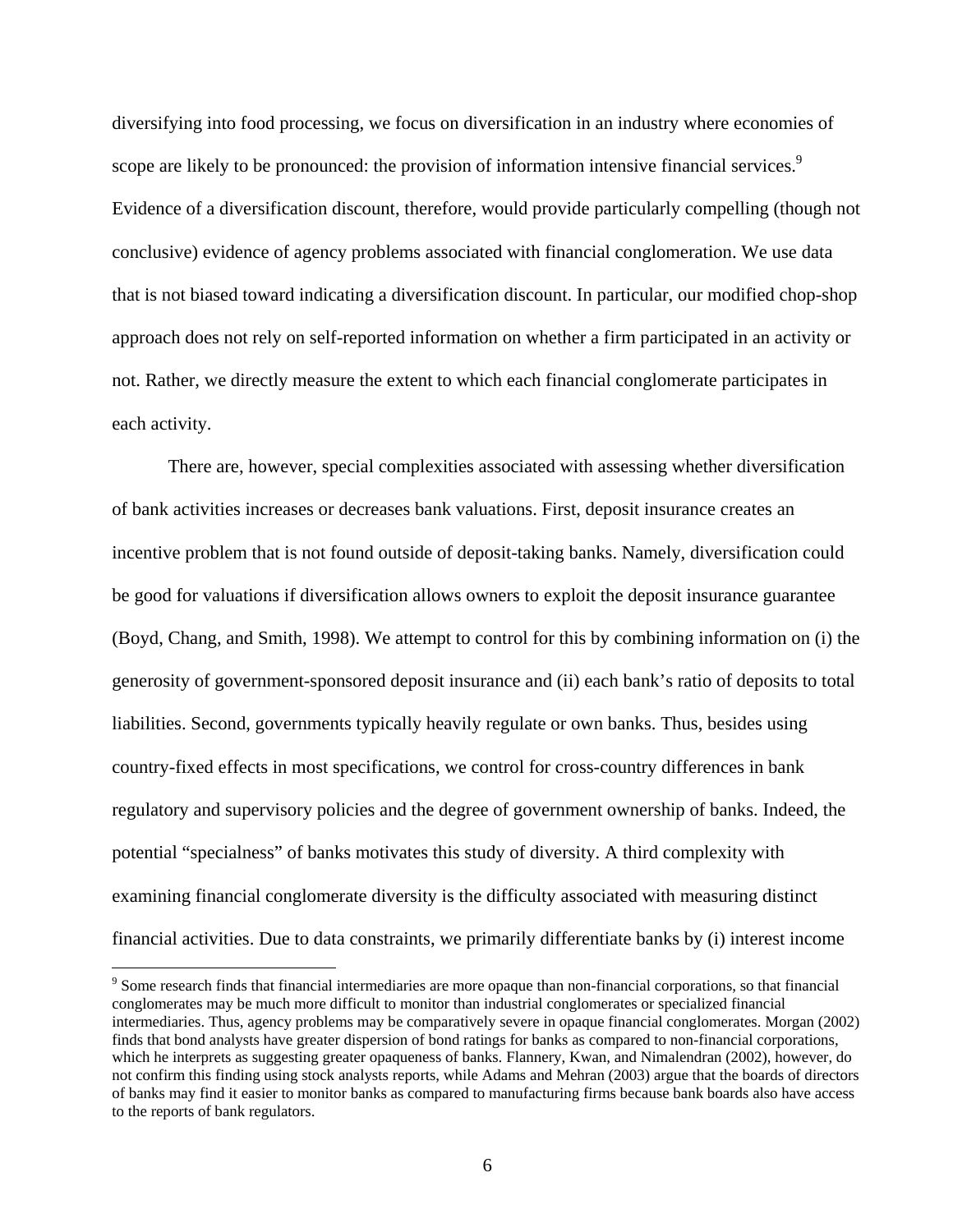versus non-interest income and by (ii) loans versus other earning assets. Thus, we generally do not distinguish among securities underwriting, brokerage services, insurance underwriting, etc. We simply differentiate banks by lending versus non-lending activities. This is a problem of precision and could therefore produce insignificant results. We do not believe, however, that this biases the results toward finding a diversification premium or discount. Furthermore, in robustness tests, we (i) expand the analyses to include insurance companies and insurance activities and (ii) confirm that our measures are highly correlated with diversity measures from different data sources.

We find a diversification discount. The market values banks that engage in multiple activities much lower than if those banks were broken-up into financial intermediaries that specialize in the individual activities. The results are "consistent" with the view that diversification intensifies agency problems in financial conglomerates with adverse implications on market valuations and these "costs" to diversification outweigh any benefits accruing from economies of scope. Nevertheless, although we conduct an array of robustness checks to sharpen the interpretation of the findings, we do not directly measure agency problems. Thus, we cannot unequivocally conclude that intensified agency problems in financial conglomerates drive the results. We can more confidently argue that economies of scope are not sufficiently large to produce a diversification premium.

The results are robust to controlling for simultaneity bias and some non-agency cost explanations of the diversification discount. As a preliminary test of whether bank-specific traits influence both the value of the bank and its decision to diversify, we simply control for many bankspecific characteristics directly in the valuation regressions and then use bank-fixed effects in other specifications. Next, we use different sets of instrumental variables to extract the exogenous component of bank diversity in assessing the influence of diversity on valuations. Third, we use a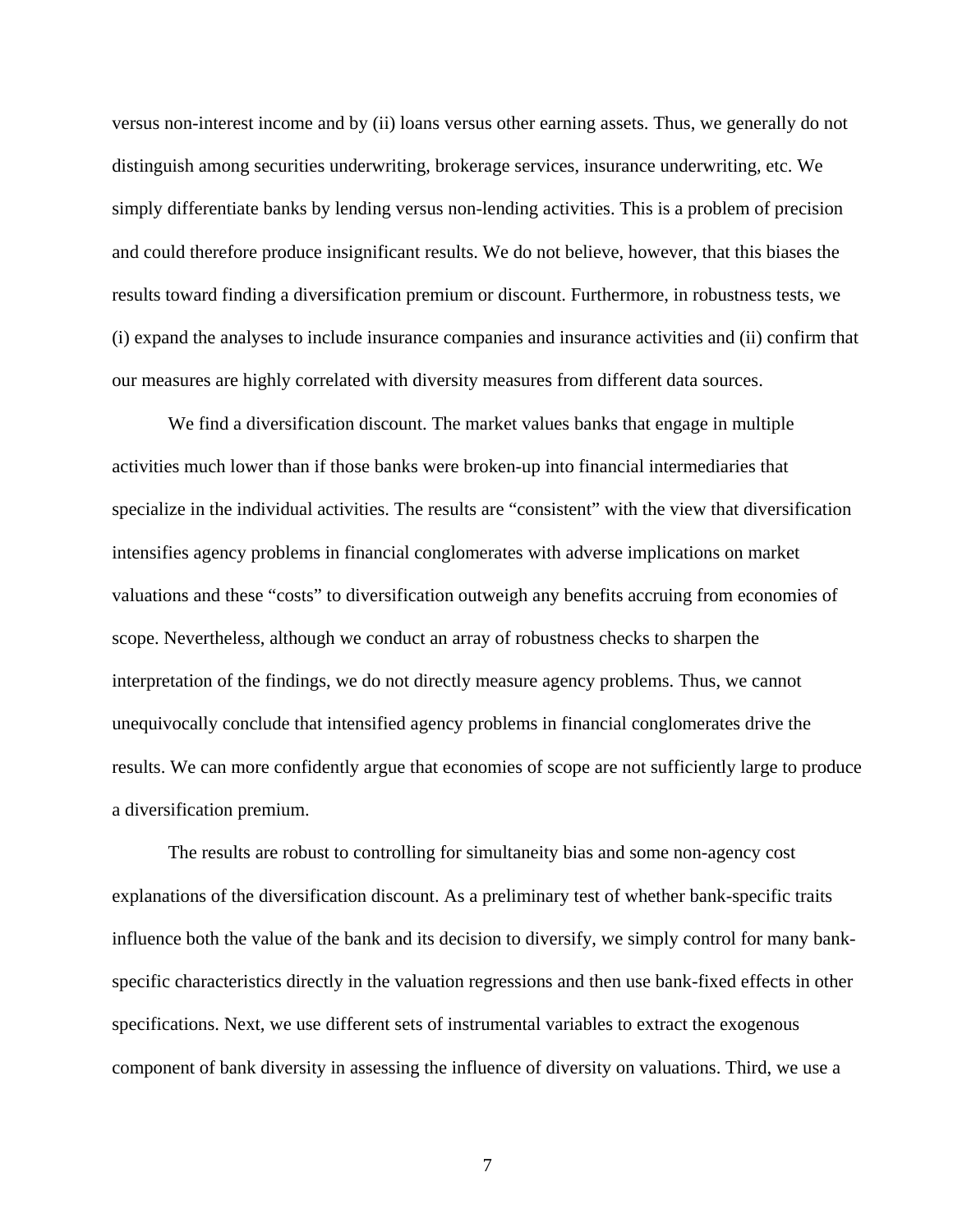Heckman (1979) self-selection model to control for potential biases induced by banks choosing to diversify. Finally, we control for major bank mergers and acquisitions (M&A) since specialized institutions may be inappropriate benchmarks for valuing target institutions in acquisitions or for valuing mergers (Graham, Lemmon, and Wolf, 2002). When using these different statistical methods to account for potential simultaneity bias, self-selection bias, and biases induced by including M&As, we continue to find a diversification discount.

The diversification discount in financial conglomerates holds after conducting a battery of additional robustness checks and controlling for additional possible explanations of the discount. We (i) use different indicators of bank diversity, (ii) employ a variety of methods to control for the valuation of different activities to identify the pure diversity effect, (iii) analyze the impact of diversity on operating income as an alternative indicator of bank performance (instead of market valuation), (iv) assess whether diversification simply involves banks that are comparatively inefficient at loan-making diversifying into investment banking (and vice-versa), (v) test different sub-samples of countries (with a particular focus on the United States) and years, and (vi) condition on country-specific characteristics, including economic growth, inflation, and the size of the market, that may influence valuations. Throughout, we find a negative relationship between diversification and bank valuations.

The paper proceeds as follows. Section 2 describes the data. Section 3 presents the core results. Extensions and robustness tests are presented in section 4. Section 5 concludes.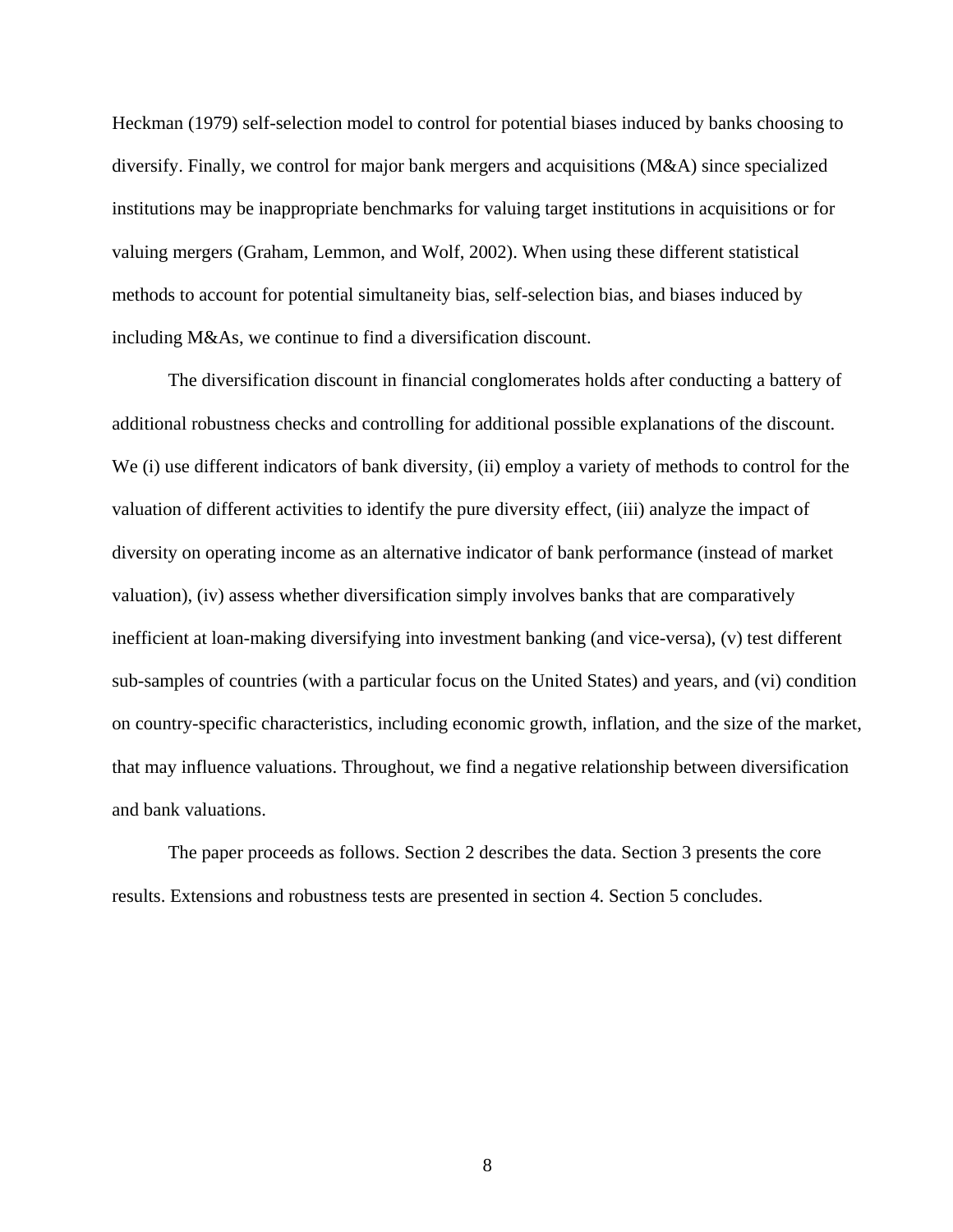#### **2. Data and Variables**

#### A. Sample of Banks

Bank-level data come from Bankscope, which contains financial information on banks around the world and which contains considerably more data on financial firms than alternative data sources.<sup>10</sup> To enhance comparability across countries, we exclude small banks, defined as banks with less than US\$ 100 million in total assets. Furthermore, we exclude "banks" that are neither engaged in investment banking nor in deposit-taking and loan-making. In extensions presented below, we explicitly consider insurance companies and insurance activities. Also, we eliminate banks classified as Islamic banks because the accounting information does not match with the rest of the sample. We also exclude banks with missing data on basic accounting variables, including assets, loans, deposits, equity, interest income and non-interest income.<sup>11</sup> Finally, we exclude extreme outliers, which we define as banks where the basic accounting variables are more than four standard deviations from the sample mean.<sup>12</sup>

For the 43 countries with banks in our sample, all the countries allow banks to engage in some investment banking and other non-lending activities, though to differing degrees (see Barth et al., 2004). The variability in regulatory restrictions is not crucial for our analyses. The crucial issue is that banks engage in a spectrum of activities, ranging from purely lending to purely non-lending activities. In robustness tests that we present below, we find that this paper's results hold when using an index of regulatory restrictions on bank activities as an instrument for our measures of bank diversity. We use the last five years for which Bankscope has data, 1998-2002. The final

<span id="page-9-0"></span> $10$  Below, we show that (i) our measures of financial intermediary activities are highly correlated with those from alternative datasets (e.g., Worldscope) but (ii) Bankscope has information about many more financial institutions than these alternative datasets. Bankscope is maintained by Bureau Van Dijk.<br><sup>11</sup> This reduces the sample by 232 bank-year observations.<br><sup>12</sup> This excludes only 43 bank-year observations. The results hold when we include these

<span id="page-9-1"></span>

<span id="page-9-2"></span>data.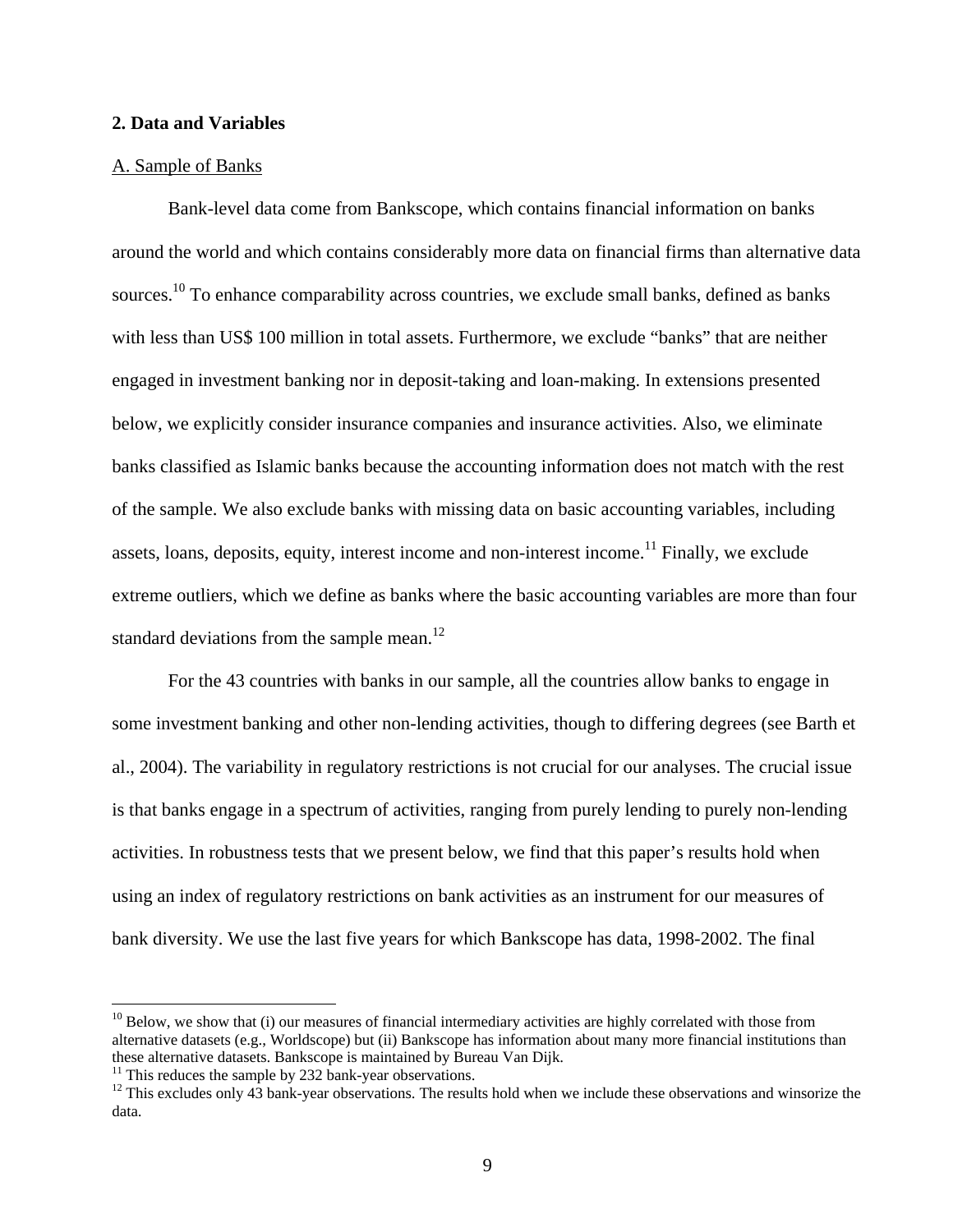dataset includes 3,415 bank-year observations (with a maximum of 836 observations for the year 2002)[.13](#page-10-0)

#### B. Bank-Level Measures of Activities and Diversity

1

Ideally, we would like detailed data on the degree to which each bank underwrites securities, provides brokerage services, operates mutual funds, securitizes assets, underwrites insurance, etc. Data availability, however, restricts our ability to measure the diversity of bank activities. Also, for most countries there is no information available on fee income on loans or a breakdown of interest income by asset category (loans versus other interest earning assets). Moreover, banks in the vast majority of countries only report net fee income, not gross fee income.

Given these data constraints, the remainder of this subsection describes the core data on bank activities and diversity. We divide the discussion into three parts.

First, we construct asset-based and income-based measures of the extent to which banks engage in loan making activities or fee/trading-based activities. As a caricature, we can think of specialized – or "pure" – commercial banks as converting deposits into loans. To continue the caricature, we can think of specialized investment banks as underwriting securities but not making loans. Of course, financial conglomerates provide a broad array of financial services; they make loans, underwrite securities, underwrite insurance policies, securitize assets, and sell a wide-array of financial services. Due to data limitations, we focus on the distinction between interest generating activities and fee generating activities. In robustness tests reported below, we distinguish insurance activities from the provision of other financial services.

<span id="page-10-0"></span><sup>&</sup>lt;sup>13</sup> The 43 countries included in our sample are: Argentina, Australia, Austria, Belgium, Brazil, Canada, Chile, Colombia, Denmark, Egypt, Finland, France, Germany, Greece, Hong Kong (China), India, Indonesia, Ireland, Israel, Italy, Japan, Jordan, Kenya, Rep. of Korea, Malaysia, Mexico, Netherlands, Norway, Pakistan, Peru, Philippines, Portugal, Singapore, South Africa, Spain, Sweden, Switzerland, Taiwan, Thailand, Turkey, United Kingdom, United States, and Venezuela.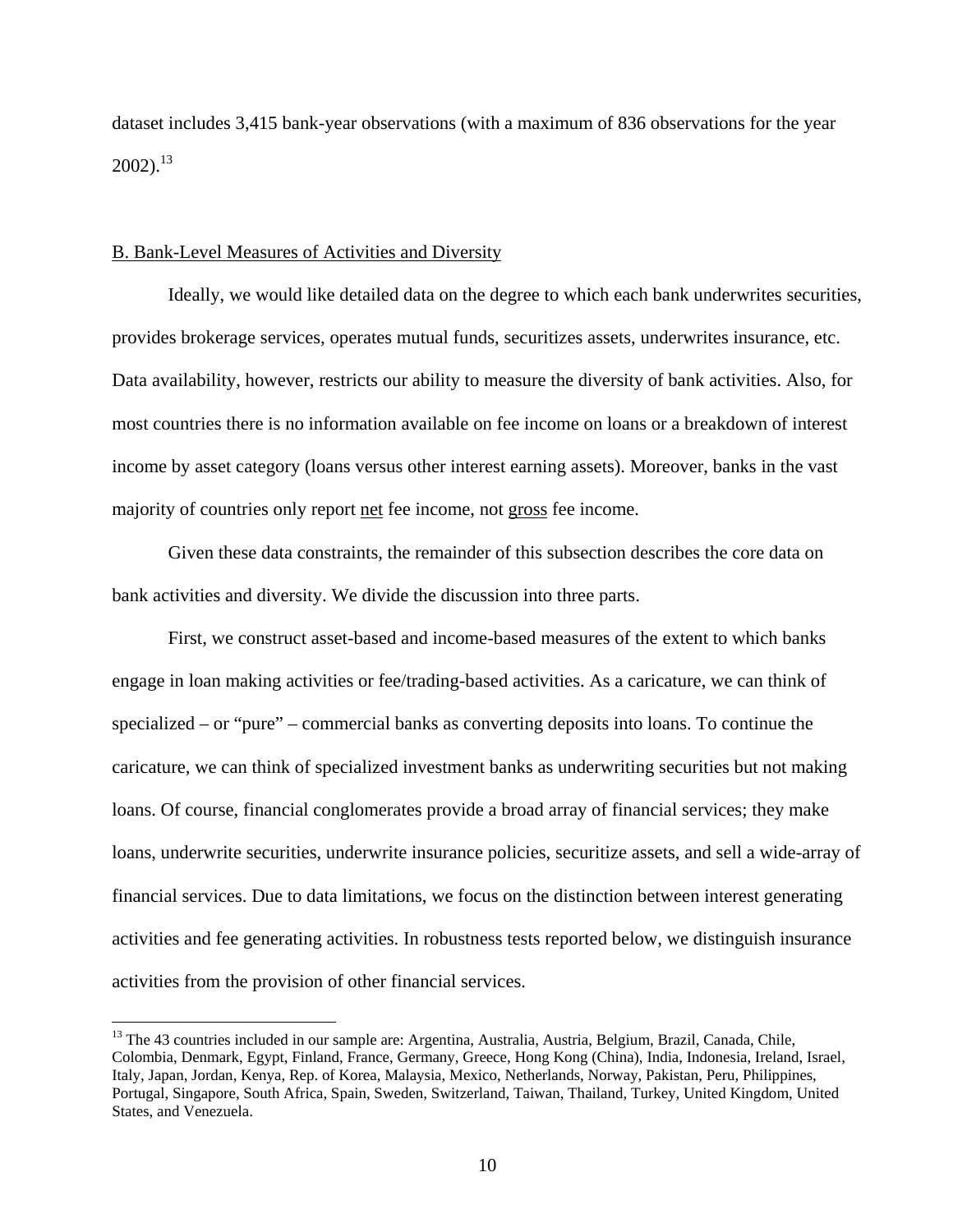Second, we construct asset-based and income-based measures of diversity. That is, we measure the degree to which banks specialize in lending or non-lending services, or whether they perform a diversity of activities. Lower values of these diversity indexes imply more specialization, while higher values signify that the bank engages in a mixture of lending and non-lending activities. Clearly there is a link between these diversity measures and the measures of the degree to which banks engage in loan making or non-loan making activities. If a bank only makes loans, it will be classified as having zero diversity. The two measures, however, also capture different traits. The diversity indexes measure diversity per se, while the activity measures gauge where each bank falls along the spectrum from a pure lending bank to a pure fee-generating bank. Since we are primarily concerned with the impact of diversity per se on valuations, we focus on the diversity measures.

Third, this subsection summarizes the data and discusses whether these activity and diversity measures accurately characterize individual banks. Given the difficult in measuring the degree of financial conglomeration, it is important to assess whether our measures accurately characterize individual financial institutions.

#### B.1. Measures of Activities

To measure where along the spectrum each bank falls from pure commercial banking to specialized investment banking, we first construct an asset-based measure that equals loans relative to total earning assets. Total-earning assets include loans, securities, and investments. Very high values signal that the bank specializes in loan making, like the specialized commercial banks mentioned above. Though with potential measurement error, very low values of these ratios signal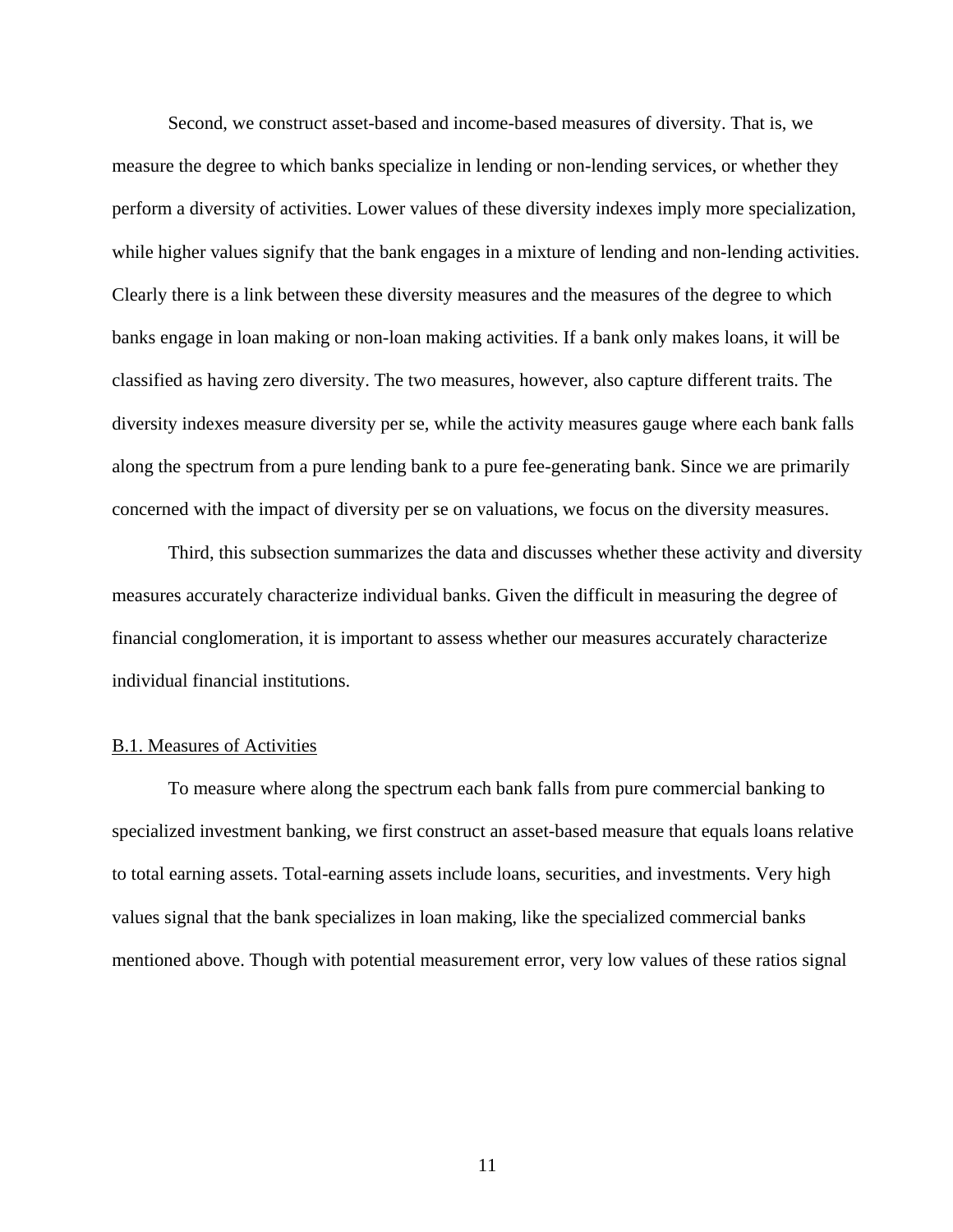that the bank is not specialized in loan making and indicates the financial institution specializes in non-loan making activities.<sup>14</sup>

The second measure of where each bank falls along the continuum from pure lending to pure fee/trading-based activities is an income-based indicator that equals the ratio of net interest incometo-total operating income. Total operating income includes net interest income, net fee income, net trading income, and net commission income. In terms of assessing where along the spectrum each bank falls, a specialized loan-making bank will have a larger ratio of net interest income-to-total operating income, while a specialized investment bank is expected to have a larger share of other operating income (fees, commissions, and trading income).

The asset-based measure suffers from fewer measurement problems than the income-based measure, but we include both for robustness. In particular, since loans may yield fee income, the income-based measure may overestimate the degree to which some lending institutions engage in non-lending activities. Also, we would prefer to use gross rather than net income to measure bank activities, but as noted above, we simply do not have gross income for many banks. To use the income-based measure as a robustness check, however, we simply require that there is a positive correlation between the extent to which banks engage in a particular activity and the net income generated from that activity. Thus, while presenting both sets of results, we place greater weight on the analyses using the asset-based measure.

 $\overline{a}$ 

<span id="page-12-0"></span> $14$  In some countries, banks are forced by the government to invest in government securities. In robustness tests discussed below, we control for cross-country differences in reserve requirements and government ownership of the banking industry.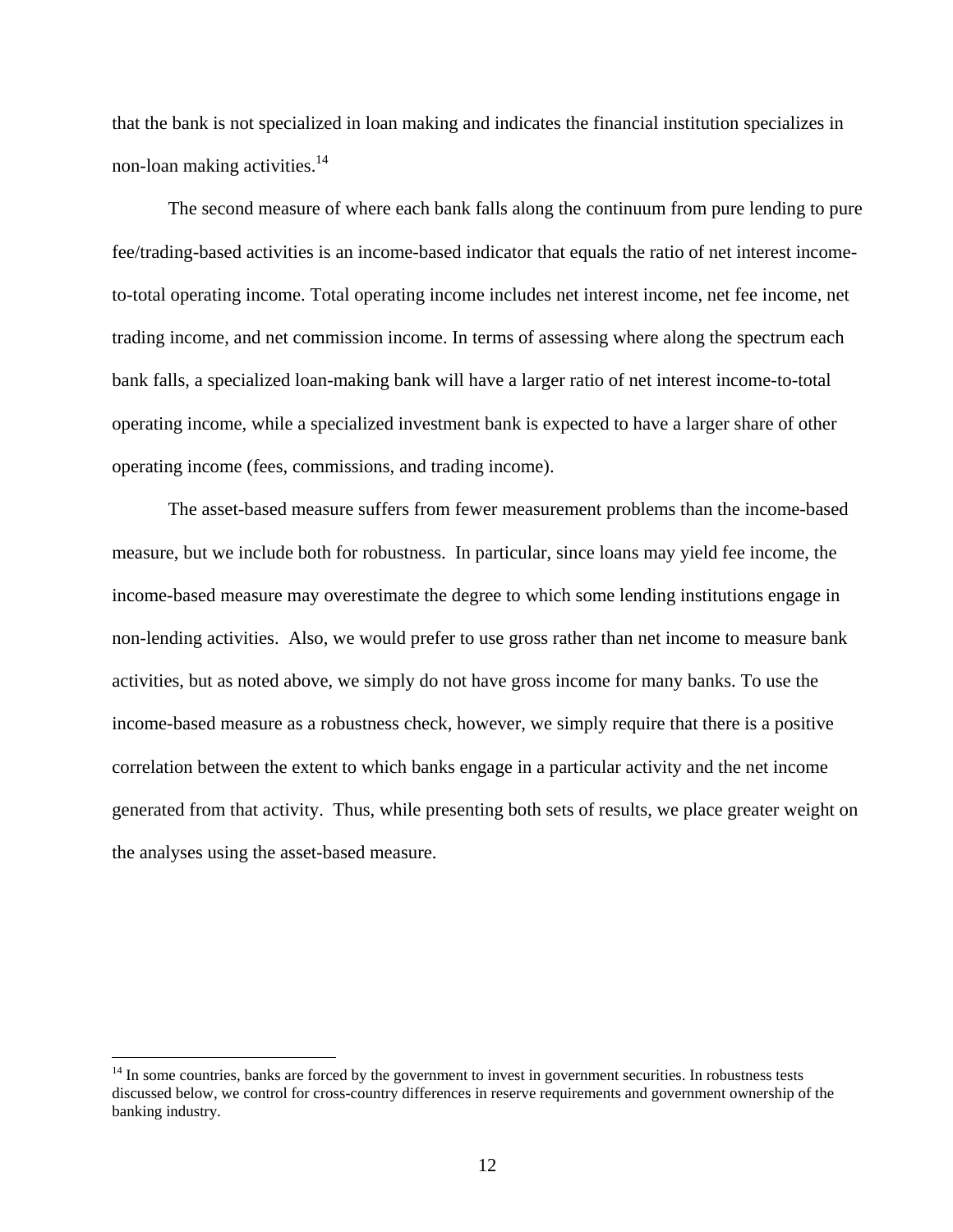#### B.2. Measures of Diversity

Next, we construct two measures that focus on diversity per se.

Asset diversity is a measure of diversification across different types of assets and is

calculated as 
$$
1 - \left| \frac{(Net \text{ loans} - Other \text{ earning assets})}{Total \text{ earning assets}} \right|
$$
, where Other earning assets include securities

and investments. Total earning assets is the sum of Net loans and Other earning assets, and |.| denotes the absolute value indicator. Asset diversity takes values between 0 and 1 and is increasing in the degree of diversification.

Income diversity is a measure of diversification across different sources of income and is

calculated as 
$$
1 - \frac{(\text{Net interest income} - \text{Other operating income})}{\text{Total operating income}}
$$
. Net interest income is interest

income minus interest expense and Other operating income includes net fee income, net commission income, and net trading income. Income diversity takes values between 0 and 1 and is increasing in the degree of diversification. Note, the asset diversity and income diversity measures are "complementary" in that asset diversity is based on stock variables, and income diversity is based on flow variables.

For robustness, we compute and analyze alternative diversity measures. These alternatives (i) combine information on both asset and income diversity and (ii) use various discrete thresholds of diversity, rather than the continuous 0 to 1 variable just described. These yield similar results and we discuss them further in the robustness section of the paper.

#### B.3. Summary Statistics and Discussions of Individual Banks

Before describing how we adjust for differences in bank activities in valuing banks, we provide summary statistics on bank activities and analyze whether our measures of asset and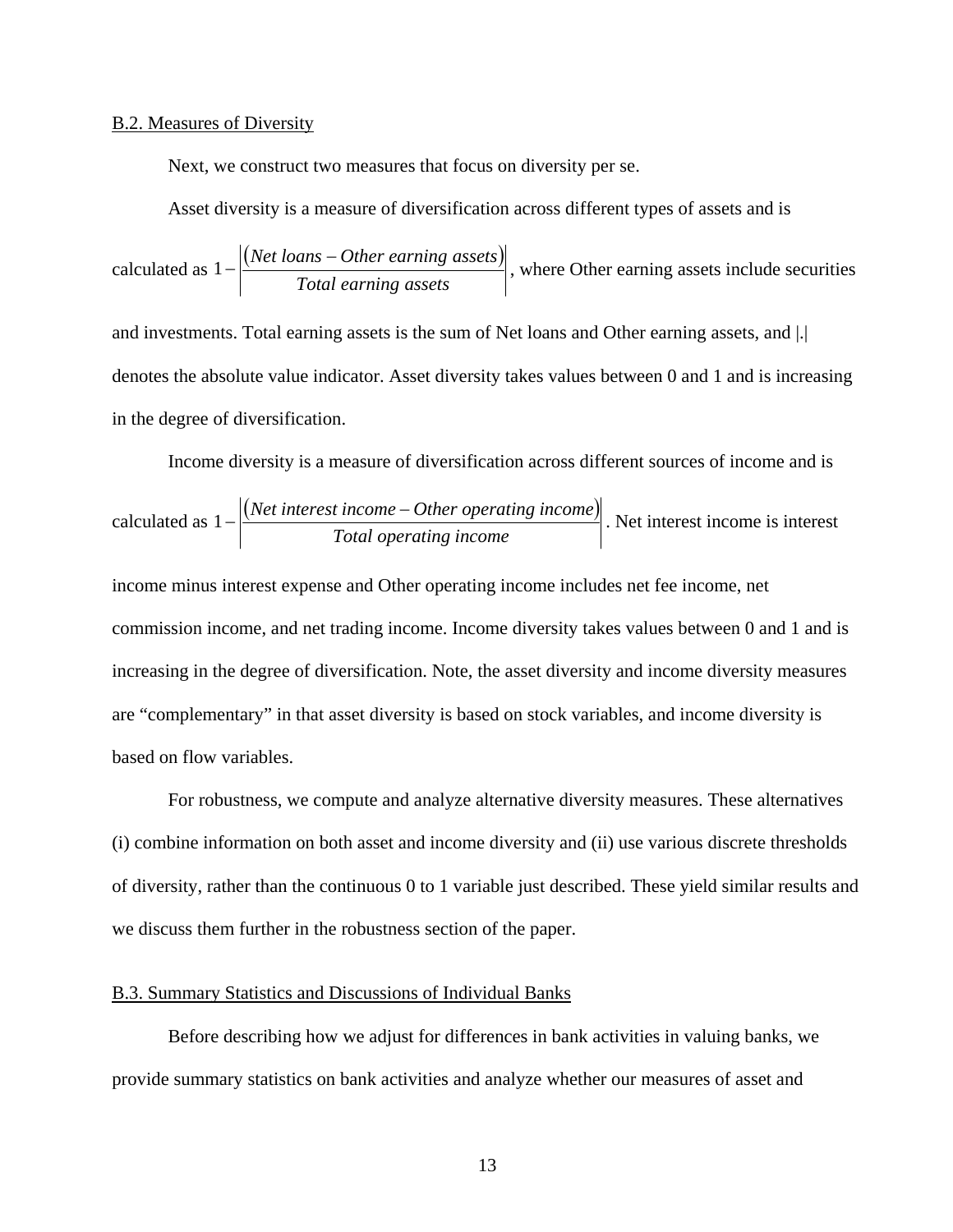income diversity accurately reflect the activities of individual banks. Table 1 offers summary statistics of the main variables. Averaging across all bank-year observations, the average Net interest income to total operating income is 66 percent. The sample variation is substantial as indicated by the standard deviation of 20 percent. The figures for the Loans to total earning assets ratio are similar with an average of 66 percent and a standard deviation of 18 percent. The average income diversity is 0.54 and the average asset diversity is 0.58. Again, the variation is substantial, with some banks having income or asset diversity scores close to one (i.e., perfect diversification between lending and non-lending activities). Note that all four measures take values between 0 and 1. These summary statistics are virtually identical when we examine only one year from the sample.

The asset and income measures of where banks fall along the spectrum from pure lending banks to pure fee/trade generating banks are not perfectly correlated. The correlation between the net interest income to total operating income and the loans to total earnings asset ratio is 52 percent. This suggests that the two indicators measure different aspects of bank activities. As explained above, there are greater measurement problems with the income-based measure, which may help explain the relatively low correlation between the asset-based and income-based measures.

To assess whether these gross measures of bank activities and diversity accurately characterize individual institutions, we now examine a few banks in detail. In particular, we first use our database to identify individual banks that are classified as specialized commercial banks, specialized investment banks, or financial conglomerates and then use company websites and industry publications to obtain more specific information on each bank. To facilitate comparisons, we consider data at the mid-point of the sample period, i.e., the year 2000.

The income-based measure of bank activities does a good job of distinguishing specialized investment banks from banks focusing on lending. For example, Net interest income-to-total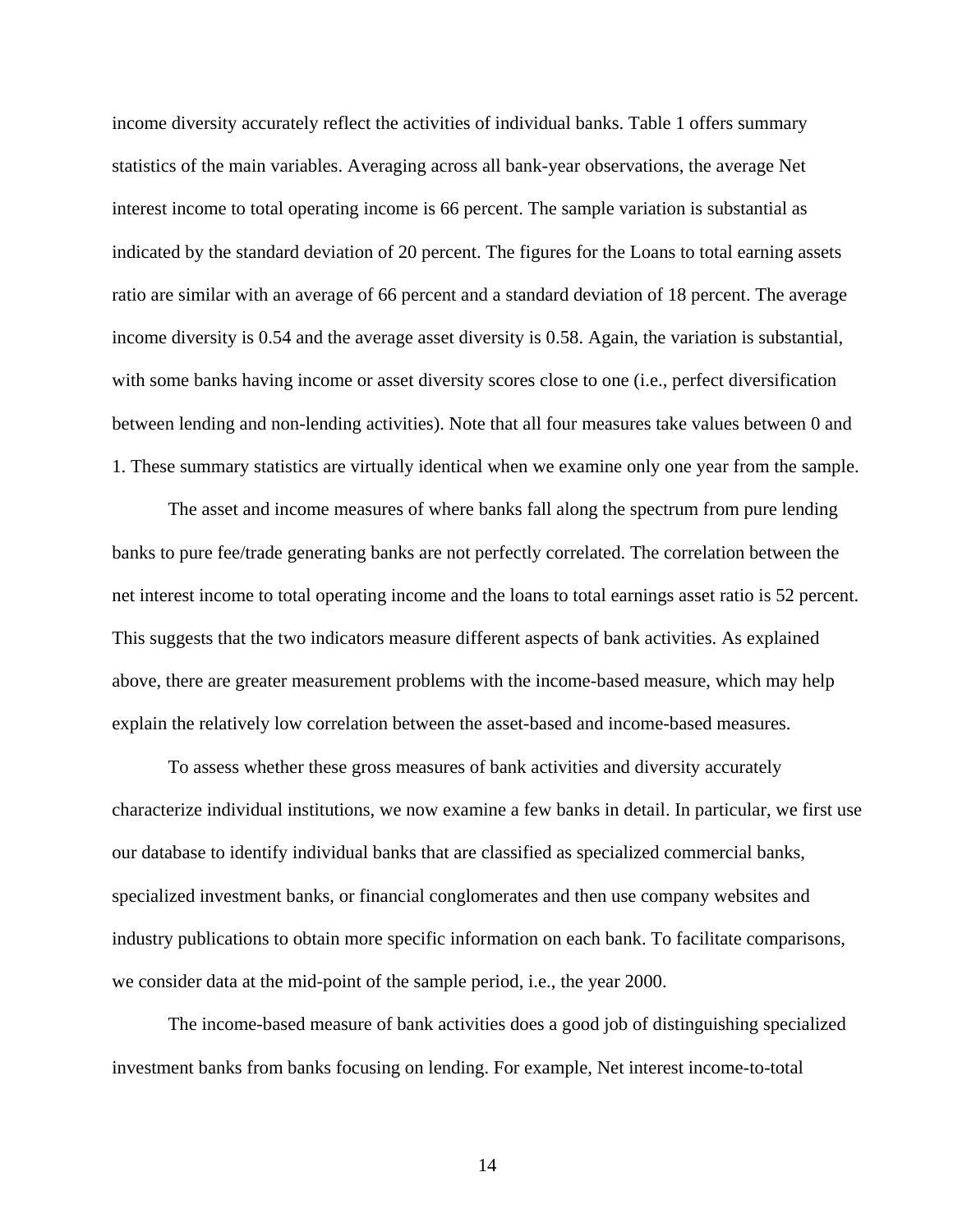operating income ranges from 1.6 percent for Okasan Holdings in Japan to 98.3 percent for Hudson City Bancorp in the United States. Okasan Holdings is a major securities house with Okasan securities the Group's core enterprise. Expanding beyond this one case, other securities houses like Daewoo Securities in Korea and Tokai Tokyo Securities in Japan have net interest income-to-total operating income of less than 3 percent. Well-known U.S. investment banks Goldman Sachs (5.9 percent) and Lehman Brothers (8.4 percent) also have a net interest income-to-total operating income ratio of less than 10 percent. At the other extreme, the income-based measures also identify "pure" loan making banks. Hudson City Bancorp, with a net interest income-to-total operating income ratio of 98.3 percent, is the holding company for Hudson City Savings Bank, a thrift that operates approximately 80 branches in more than a dozen counties in New Jersey and focuses on consumer lending as opposed to investment banking. Other banks with a net interest income-toptotal operating income ratio of more than 90 percent include Daito Bank in Japan, IKB Deutsche Industriebank in Germany, and State Bancorp and First Sentinel Bancorp in the United States, all of which are commercial banks with business strategies focused on lending operations.<sup>15</sup>

The asset-based measures of bank activities also pass the "smell test" by accurately categorizing individual financial institutions. Loans-to-total earning assets ranges from 0.0 percent for OZ Holdings in Switzerland to 98.3 percent for Paragon Group in the United Kingdom. OZ Holdings is a specialized investment-banking group in Switzerland, with OZ Bankers the core enterprise. According to its website, its business philosophy focuses on the Swiss equity and options markets. Other financial intermediaries with a loans-to-earnings assets ratio of less than 10 percent include Daiwa Securities of Japan and Daewoo Securities of Korea, banks that both focus on the

 $\overline{a}$ 

<span id="page-15-0"></span><sup>&</sup>lt;sup>15</sup> In total, 44 banks have a net interest income-to-total operating income ratio of more than 90 percent. In contrast, 22 financial intermediaries have a net interest income-to-total operating income ratio of less than 10 percent.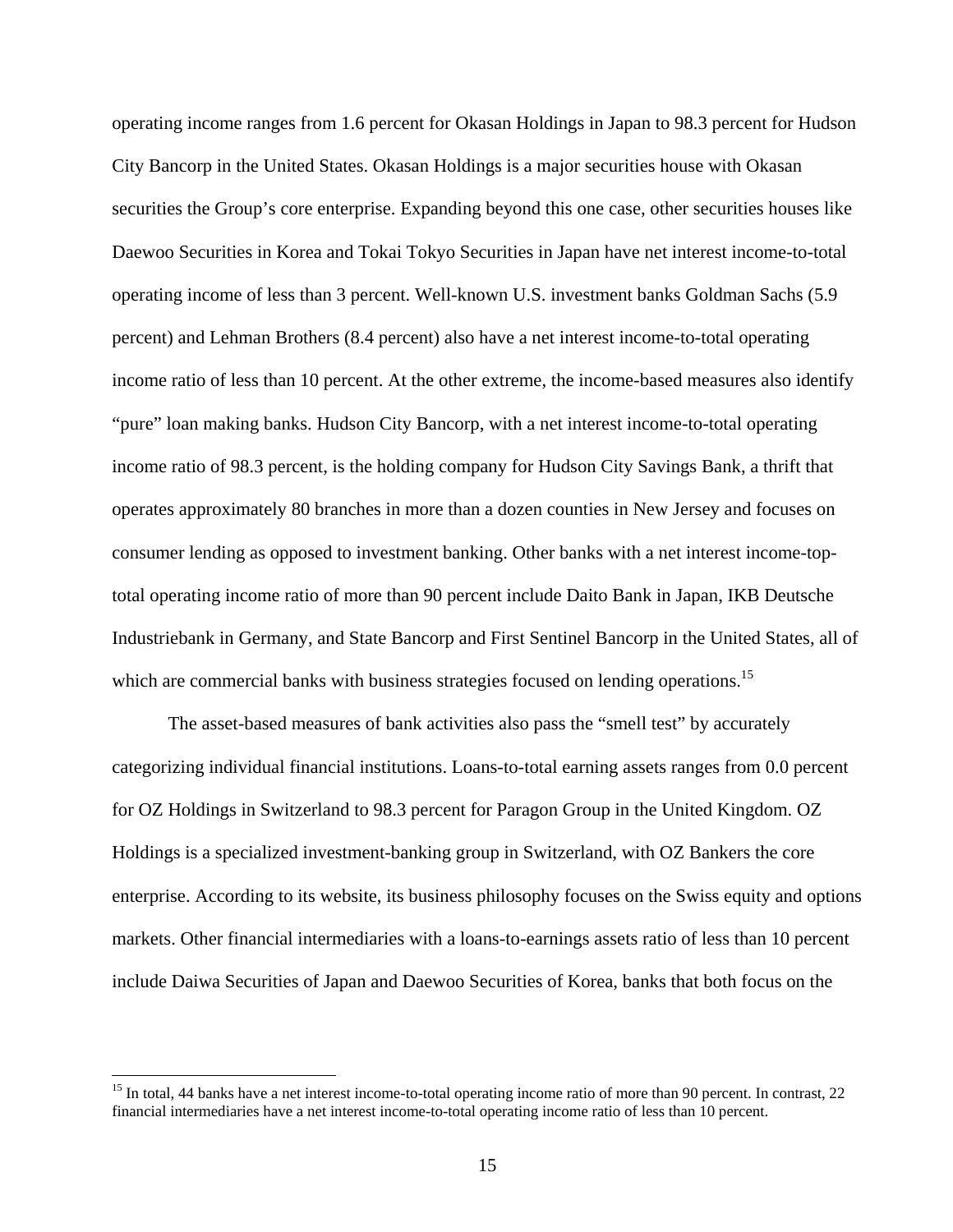securities underwriting business.<sup>16</sup> At the other end of the spectrum, Paragon Group is a publicly listed provider of consumer finance, providing personal loans, retail loans, mortgage loans, and car loans. Other banks with a loans-to-earnings assets ratio of more than 90 percent include Banco de Andalucia in Spain, Neue Aargauer Bank in Switzerland, and Republic Bancorp and Household International in the United States, all of which have business strategies that emphasize lending, with minimal or no investment banking activities.

Next, we consider highly diversified banks, i.e., banks classified as engaging in a diverse set of lending and fee/income generating activities. A number of banks have loan-to-total earning assets ratios or loans to total earning asset ratios of very close to 50% (between 49 and 51%), including HSBC Holdings, Citigroup, and ABN Amro Bank. Again, a detailed review of these financial conglomerates verifies that these banks engage in both commercial banking and investment banking activities, including asset management. In sum, our measures of (1) bank activities and (2) bank diversity do a reasonably good job in characterizing individual banks.

#### C. Bank-Level Performance: Tobin's q, Activity-Adjusted q, and Excess Value

<u>.</u>

Tobin's *q*: We use Tobin's *q* as a measure of bank valuation. Tobin's *q* is calculated as the sum of the market value of common equity plus the book value of preferred shares plus the book value of total debt divided by the book value of total assets. As noted by Lang and Stulz (1994), *q* is designed to measure the present value of future cash flows divided by the replacement cost of tangible assets. Thus, one of the advantages of using *q* is that there is no theoretical reason to adjust for risk or leverage to compare firms. Nevertheless, two concerns are frequently expressed about

<span id="page-16-0"></span><sup>&</sup>lt;sup>16</sup> Goldman Sachs and Lehman Brothers have a loans-to-earnings assets ratio of 10.9 percent and 13.2 percent respectively. In total, 11 financial intermediaries have a loans-to-earnings assets ratio of less than 10 percent, while 28 banks have a net loans-to-earnings assets ratio of more than 90 percent.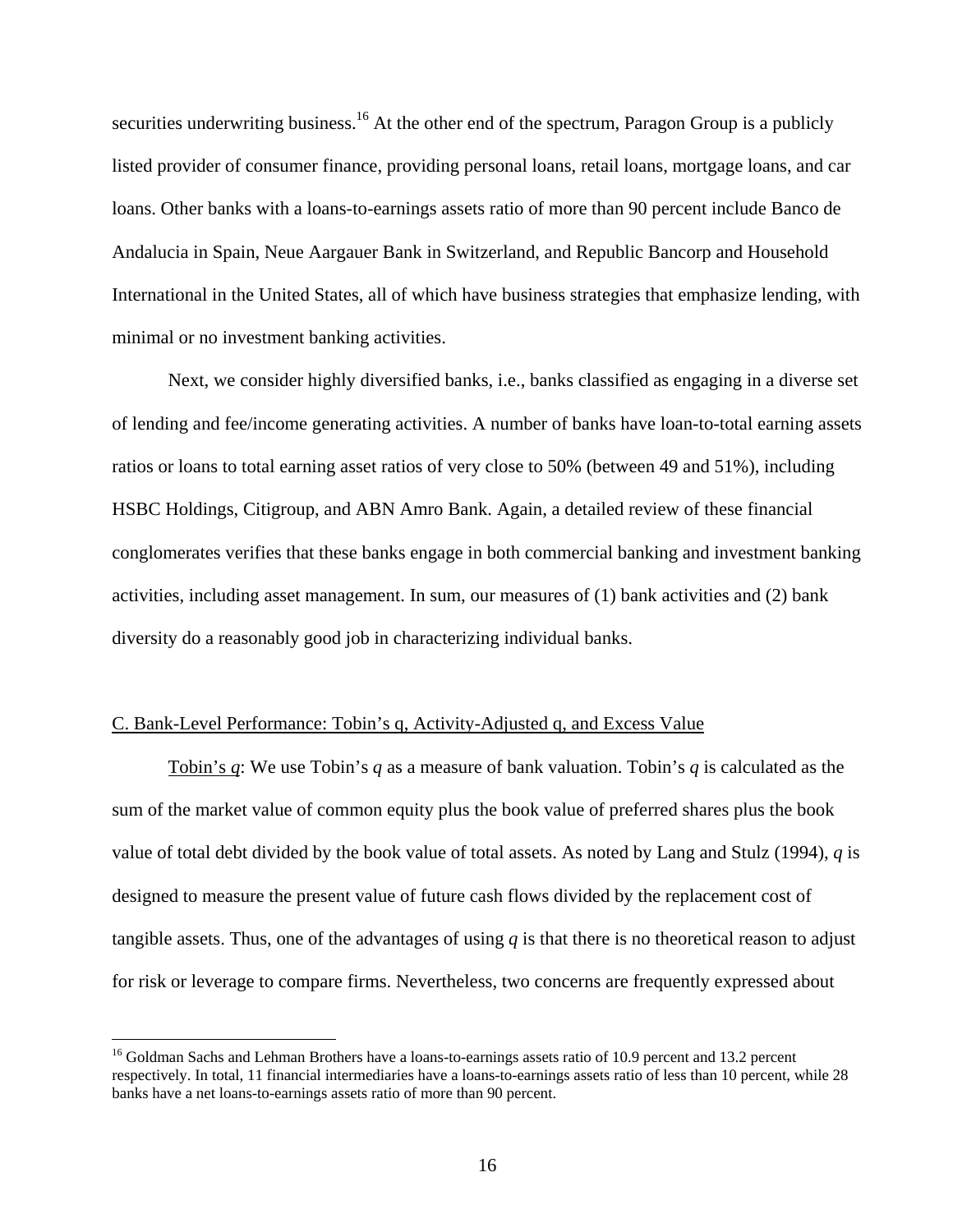using *q* to measure bank performance. First, banks are extremely highly leveraged. Second, banks' tangible assets are primarily financial assets, so market values and replacement costs are identical for most assets (Brook et al. 1998). For robustness, therefore, we reassess – and confirm – the results using a simple performance measure: the ratio of operating income to total assets.

Activity-adjusted *q*: Since different banking activities may be valued differently, it is important to control for the degree to which banks engage in different activities when comparing their valuations. For example, if investment banking is valued differently from commercial banking, one needs to control for the extent to which the bank is engaged in either activity in order to isolate the relationship between valuation and diversity per se. Thus, we compute excess values following a modified version of the "chop-shop" approach introduced by LeBaron and Speidell (1987) and Lang and Stulz (1994). The idea is to compare the Tobin's *q* of each bank with the *q* that would exist if the bank were "chopped" into separate financial "shops" (pure-activity banks) that each specializes in a financial activity (e.g., lending or fee/income generation).

Activity-adjusted *qj* is our estimate of the *q* that would prevail if bank *j* were divided into activity-specific financial institutions and then priced according to the *q*'s associated with each of those activity-specific activities. At a general level, consider bank *j* that engages in n activities.

Let  $\alpha_{ji}$  equal the share of the *i*th activity in the total activity of bank *j*, so that  $\sum \alpha_{ji} = 1$ . Let *q*  $\sum_{i=1}^n \alpha_{ji} =$ *i*  $\alpha_{ji} = 1$ . Let  $q^i$  equal the Tobin's  $q$  of financial institutions that specialize in activity i (pure-activity  $q$ ). Then,

$$
\mathcal{L}^{\mathcal{L}}(\mathcal{L}^{\mathcal{L}}(\mathcal{L}^{\mathcal{L}}(\mathcal{L}^{\mathcal{L}}(\mathcal{L}^{\mathcal{L}}(\mathcal{L}^{\mathcal{L}}(\mathcal{L}^{\mathcal{L}}(\mathcal{L}^{\mathcal{L}}(\mathcal{L}^{\mathcal{L}}(\mathcal{L}^{\mathcal{L}}(\mathcal{L}^{\mathcal{L}}(\mathcal{L}^{\mathcal{L}}(\mathcal{L}^{\mathcal{L}}(\mathcal{L}^{\mathcal{L}}(\mathcal{L}^{\mathcal{L}}(\mathcal{L}^{\mathcal{L}}(\mathcal{L}^{\mathcal{L}}(\mathcal{L}^{\mathcal{L}}(\mathcal{L}^{\mathcal{L}}(\mathcal{L}^{\mathcal{L}}(\mathcal{L}^{\mathcal{L}}(\mathcal{L}^{\mathcal{L}}(\mathcal{L}^{\mathcal{L}}(\mathcal{L}^{\mathcal{L}}(\mathcal{L}^{\mathcal{L}}(\mathcal{L}^{\mathcal{L}}(\mathcal{L}^{\mathcal{L}}(\mathcal{L}^{\mathcal{L}}(\mathcal{L}^{\mathcal{L}}(\mathcal{L}^{\mathcal{L}}(\mathcal{L}^{\mathcal{L}}(\mathcal{L}^{\mathcal{L}}(\mathcal{L}^{\mathcal{L}}(\mathcal{L}^{\mathcal{L}}(\mathcal{L}^{\mathcal{L}}(\mathcal{L}^{\mathcal{L}}(\mathcal{L}^{\mathcal{L}}(\mathcal{L}^{\mathcal{L}}(\mathcal{L}^{\mathcal{L}}(\mathcal{L}^{\mathcal{L}}(\mathcal{L}^{\mathcal{L}}(\mathcal{L}^{\mathcal{L}}(\mathcal{L}^{\mathcal{L}}(\mathcal{L}^{\mathcal{L}}(\mathcal{L}^{\mathcal{L}}(\mathcal{L}^{\mathcal{L}}(\mathcal{L}^{\mathcal{L}}(\mathcal{L}^{\mathcal{L}}(\mathcal{L}^{\mathcal{L}}(\mathcal{L}^{\mathcal{L}}(\mathcal{L}^{\mathcal{L}}(\mathcal{L}^{\mathcal{L}}(\mathcal{L}^{\mathcal{L}}(\mathcal{L}^{\mathcal{L}}(\mathcal{L}^{\mathcal{L}}(\mathcal{L}^{\mathcal{L}}(\mathcal{L}^{\mathcal{L}}(\mathcal{L}^{\mathcal{L}}(\mathcal{L}
$$

Activity adjusted 
$$
q_j = \sum_{i=1}^n \alpha_{ji} q^i
$$

More specifically, we primarily consider two banking activities: lending operations versus non-lending operations, including trading, investments, and advisory services. From an asset perspective, we focus on the distinction between investments in loans and investments in securities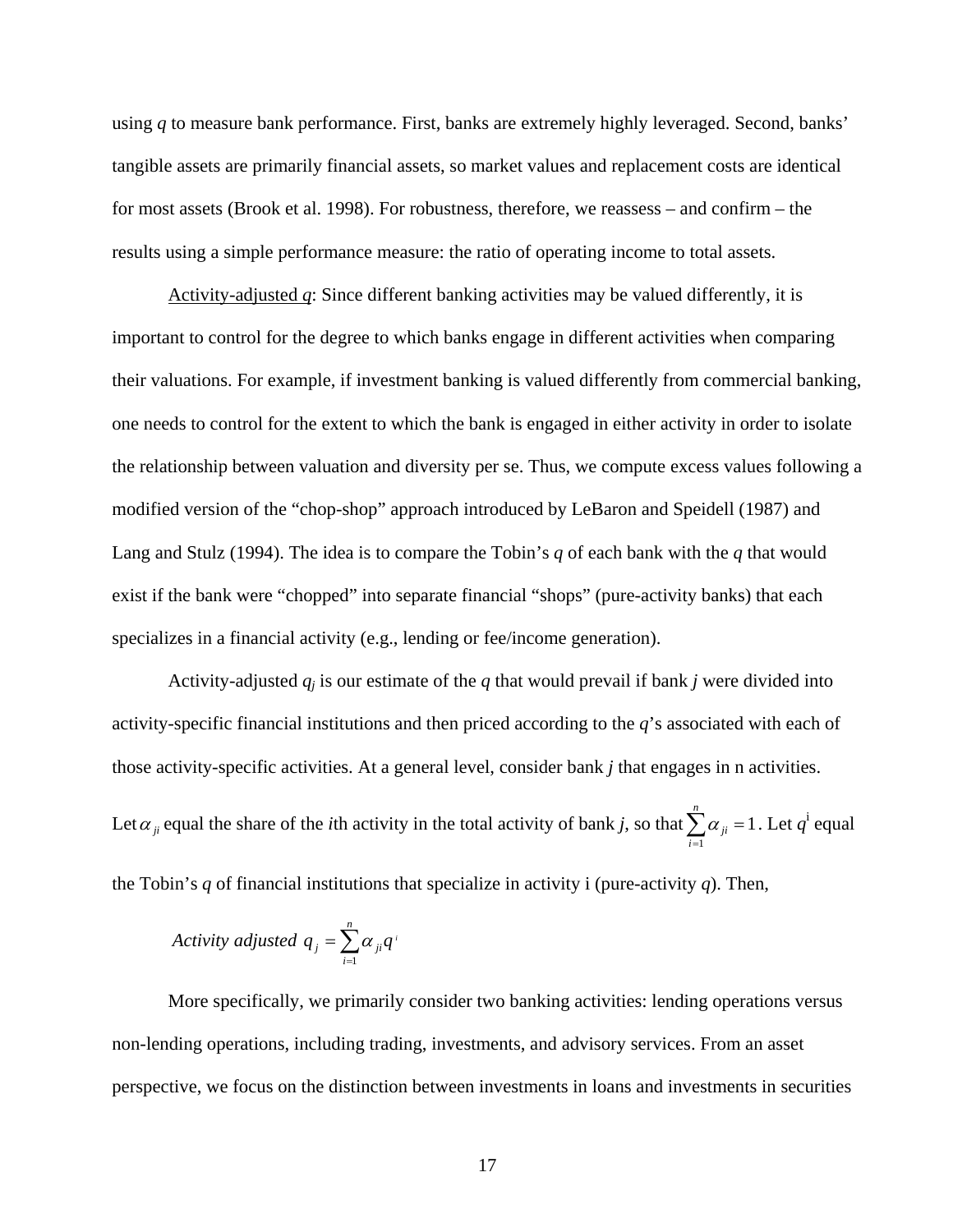or other companies. From an income perspective, we focus on the distinction between interest income (mainly from loans) and non-interest income, including fees, commissions, and trading income. For simplicity, we refer in what follows to the first activity as "commercial banking" and to the second as "investment banking". Thus,  $q<sup>1</sup>$  is the valuation of an activity-specific bank focused on commercial banking, while  $q^2$  is the valuation of an activity-specific bank focused on investment banking. With two activities, the definition of activity-adjusted *q* for bank *j* simplifies to the following:

Activity adjusted 
$$
q_j = (\alpha_{j1}q^1 + \alpha_{j2}q^2) = (\alpha_{j1}q^1 + (1 - \alpha_{j1})q^2)
$$
 (1)

In what follows, we compute two activity-adjusted *q* measures. That is, we calculate activityadjusted *q* based on both the asset and income measures of the share of bank activity. Thus,  $\alpha_{ij}$ equals either the ratio of net interest income to total operating income or the ratio of net loans to earnings assets for bank *j*.

Excess value: equals the difference between a bank's actual q and the activity-adjusted *q*, so that the excess value for bank *j* is

$$
Excess value_j = q - (\alpha_{j1}q^1 + \alpha_{j2}q^2) = q - (\alpha_{j1}q^1 + (1 - \alpha_{j1})q^2)
$$
 (2)

Again, we compute two measures of excess value, one based on weights determined by the asset composition of the bank and the other determined by the income composition of the bank.

To measure activity-adjusted  $q$ 's and compute excess value, we construct  $q^1$  and  $q^2$  (pureactivity *q*'s) from banks that specialize in one activity. We follow the literature in defining what constitutes specialization. For asset-based measures, banks where 90% of the assets are associated with one activity are classified as specialized. In this case,  $q^1$  is the average q of banks with a ratio of net loans to earnings assets of more than 0.9. Similarly, for income-based measures, specialized banks receive 90% of their income from one activity, so that  $q<sup>1</sup>$  equals the average q of banks with a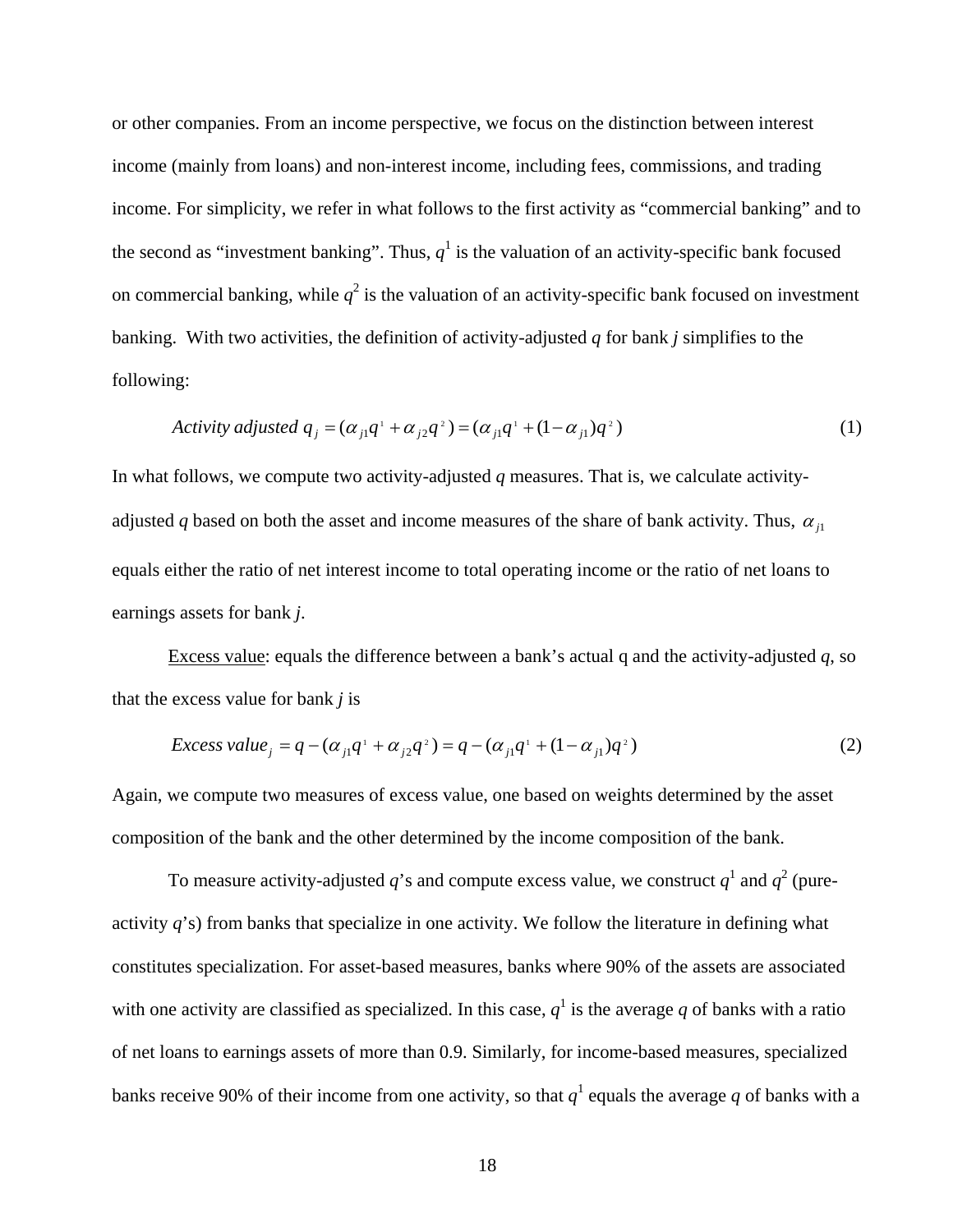ratio of net interest income to total operating income of more than 0.9. These pure-activity *q*'s are calculated by averaging across banks from different countries. Most countries do not have a sufficiently large number of pure-activity banks to estimate pure-activity *q*'s at the country-level. In many of the regression analyses below, we use country fixed effects and year dummy variables to control for differences in *q* across countries and years. Moreover, instead of averaging across all specialized banks, we confirm this paper's results when using only U.S. banks to estimate pureactivity *q*'s. Furthermore, as discussed below, the results hold when using alternative definitions of pure-activity banks, when only examining U.S. banks, and when excluding U.S. banks from the analyses.

In constructing activity-adjusted *q*'s and excess values, we need to compute  $\alpha_{i1}$  and  $\alpha_{i2}$ , which are the shares of pure commercial banking and investment banking in bank *j*'s activities. The eights are based on the relative importance of interest income to total operating income in the case of the income diversity measure. In case of the asset diversity measure, the weights are based on the relative importance of loans to total earning assets.

#### D. Alternative Data Sources: Worldscope and Compustat

Although we considered alternative data sources to measure bank diversity, there are important advantages to using Bankscope. One alternative data source is Worldscope. For instance, Lins and Servaes (1999) use data from Worldscope to examine the diversification discount in nonfinancial corporations. At the two-digit SIC code level, Worldscope has data on bank activities (e.g., SIC 60: Depository institutions, SIC 61: Nondepository credit institutions, and SIC 62: Security, commodity brokers, and services). These data, however, are self-reported by banks and are therefore subject to the Villalonga (2004a,b) biases that we discussed above. Furthermore, there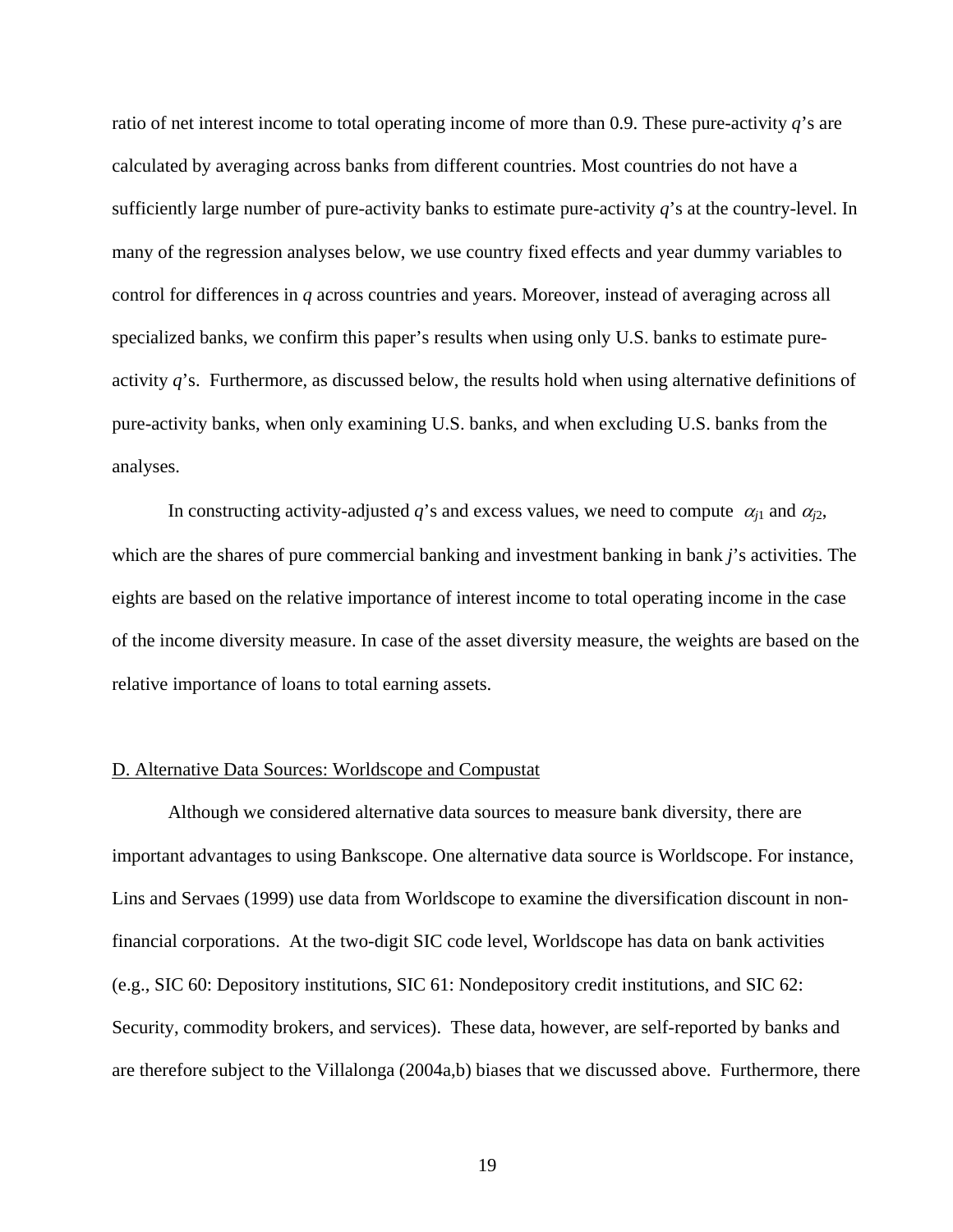is not a clear match between reporting that an institution participates in an activity and the extent of this participation (i.e., Worldscope does not have segment data for most banks). That is, we cannot confidently assign a percentage of bank income or assets to a particular SIC code activity, so we cannot use the two-digit SIC code data to compute comparable diversity measures to the ones that we have. Furthermore, we only have data from Worldscope on 62% of the observations in our sample. Nevertheless, we used Worldscope to classify banks as either lending institutions (SIC 60 or 61) or investment banks (SIC 62), where we only use the 1334 observations on specialized banks that report operating in only one of these two categories. We find a very strong correlation between the Worldscope data and the Bankscope measures of bank activities. Specifically, the correlations between Lending institutions (from Worldscope) and both Loans/Earning assets and Interest Income/Operation income (from Bankscope) are about 0.6 and significant at the one percent level. The correlations are similar for Investment banks. Thus, our measures of bank activities correspond closely to the self-reported information available from Worldscope. Given the problems and limitations associated with the Worldscope data on financial institutions, we use the Bankscope data.

Another alternative data source is Compustat. Although much of the literature on corporate diversification examines U.S. corporations with Compustat data, it is not possible to follow this literature and focus only on financial institutions. Besides the problems associated with using Compustat data discussed above, Compustat has (segment) data on only 18 of the 362 U.S. banks in our sample. Furthermore, most of these banks do not report income and asset data by activity. Given all these limitations, we cannot apply the Lang and Stulz (1994) chop-shop approach to U.S. banks based on Compustat data. Thus, we develop a new approach that does not rely on self-reported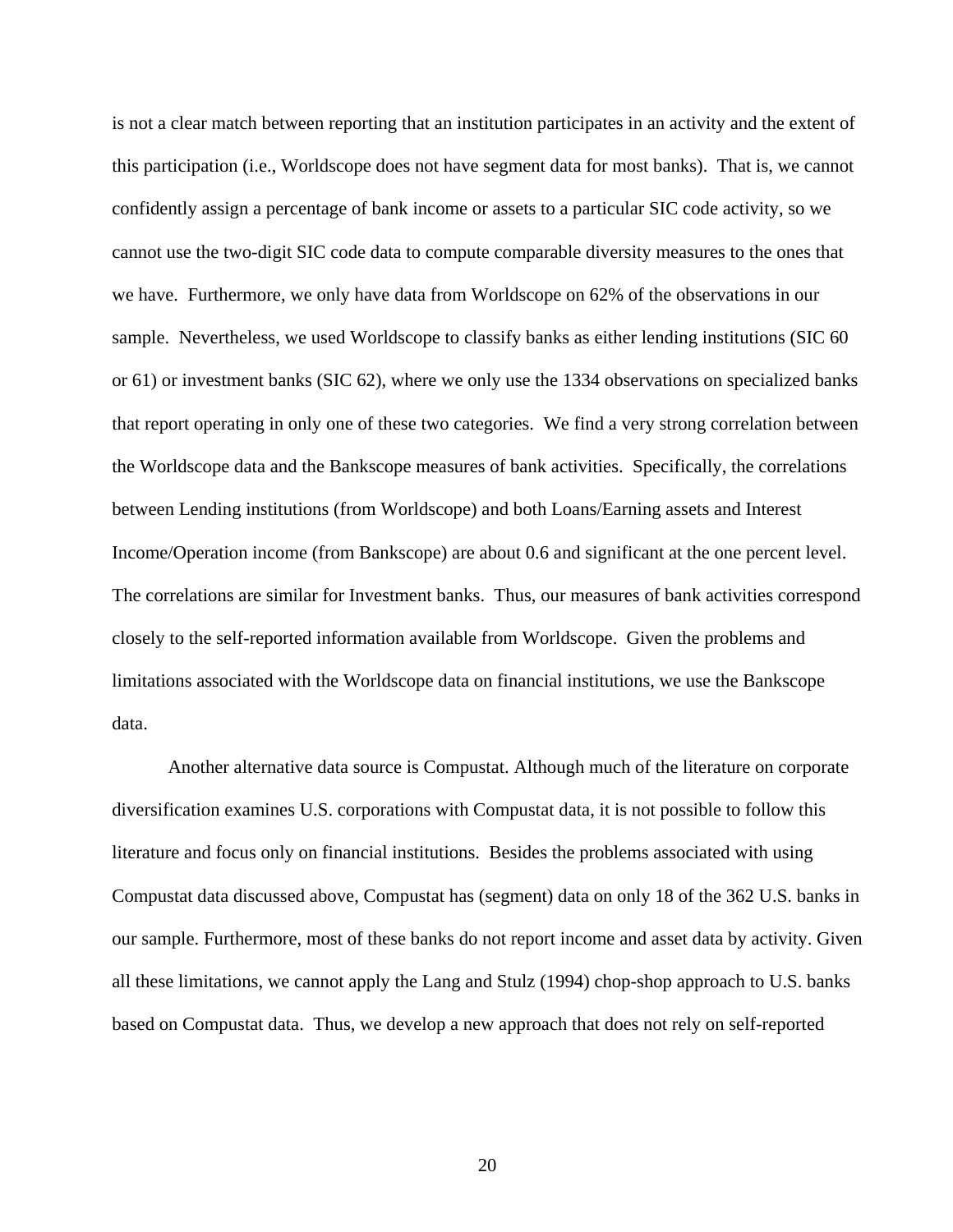segment data but instead directly computes the degree of diversity based on income and asset data in Bankscope.

#### **3. Empirical Results**

 $\overline{a}$ 

#### A. The Excess Value of Diversified Banks: Initial Results

The first two rows of Table 2 show the mean and median excess values of diversified banks. We report excess values for diversified banks measured by both (i) income diversity and (ii) asset diversity. Again, a bank is defined as diversified if the ratio of interest income to total operating income is between 0.1 and 0.9 or if the ratio of loans to total earning assets is between 0.1 and 0.9.

Diversified banks have large negative excess values, which are significant at the one percent level. The excess values for diversified banks are about -0.06 (or 6% of average *q*) using either the income or asset measure of bank diversity and when using either means or medians. This indicates a diversification discount. Besides comparing the discount to average *q*, we can also compare the discount to the variability of *q*, which indicates that the diversification discount is about 38 percent of the standard deviation of *q*. The diversification discount as a percentage of average *q* is smaller than those obtained by Lang and Stulz (1994) for non-financial corporations, 6% relative to 32%. This is consistent with findings by Berger and Ofek (1995) who find that (i) industry diversification reduces value on average, but (ii) relatedness mitigates the value loss from diversification. In other words, it matters whether one considers diversification into completely different industries or into closely related industries (for example, within the same 2-digit SIC code industry). Diversification into closely related activities, such as within the financial services industry, produces a smaller discount.[17](#page-21-0) 

<span id="page-21-0"></span> $17$  Part of the difference between the discount in corporations and banks is explained by differences in the denominator: the q of non-financial corporations is higher than the average value of q in our sample of financial institutions (1.11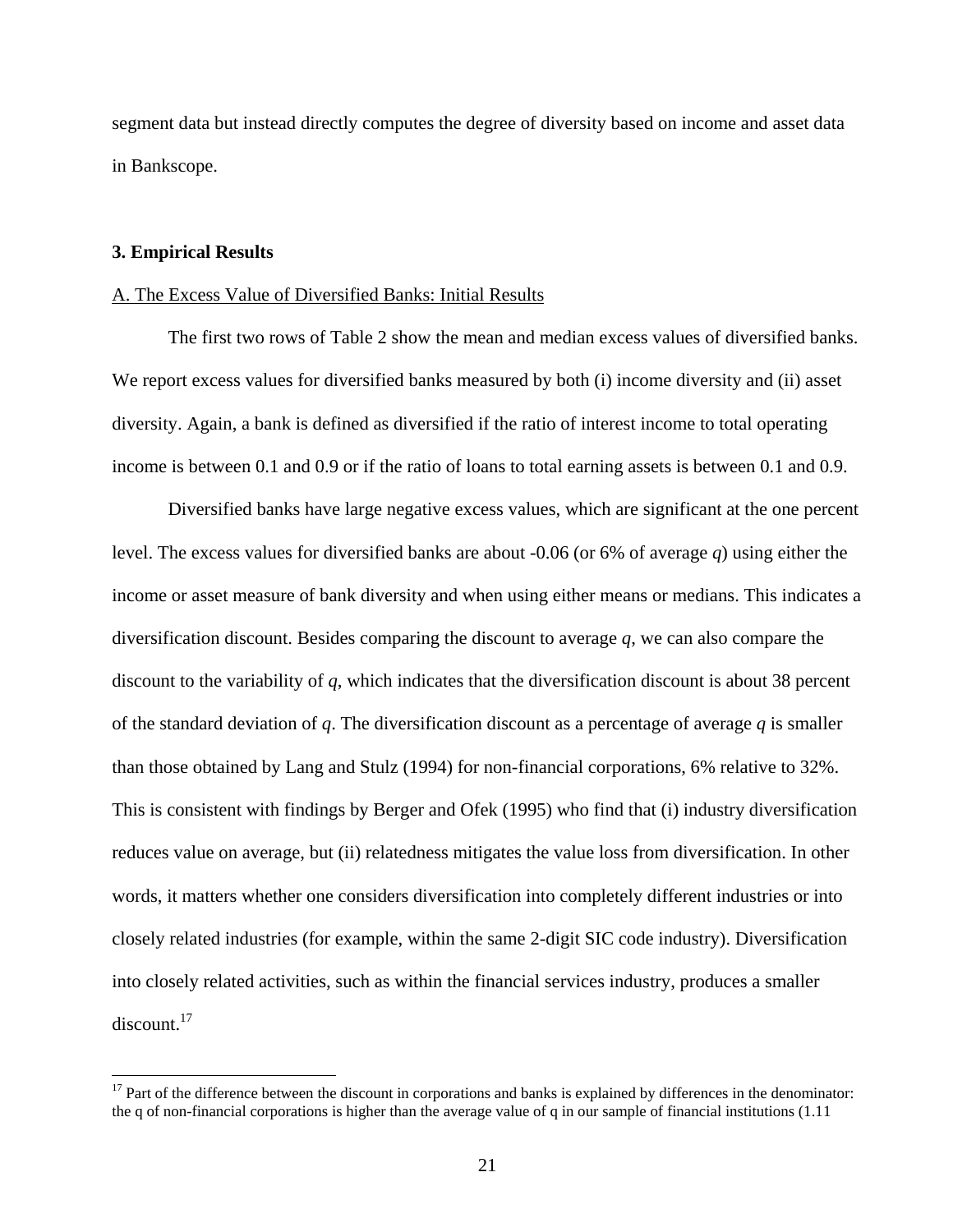The third row in Table 2 confirms that diversified banks have negative excess values using a different approach. Rather than computing means and medians of excess values, the third row presents the estimated coefficient and t-statistic on the diversification dummy variable from a regression of Tobin's *q* on constant, country dummy variables, year dummy variables, and a diversification dummy variable. We label this row, "unadjusted excess value," because we do not directly adjust bank valuation by each bank's mix of activities, i.e., we do not use excess value as the dependent variable. The results show that on average the *q* of a diversified bank is lower than the *q* of specialized banks (as defined by either the income or asset diversification dummy variable respectively) after controlling for country and year effects.

#### B. The Excess Value of Diversified Banks: Regression Results

The objective is to assess the relationship between diversity per se and bank valuation while abstracting from the possibility that the market values different financial activities differently and that banks engage in distinct mixes of financial activities. In other words, it is important to control for the possibility that banks with a large share of non-interest income may be valued differently from banks that obtain revenues predominantly from interest. The standard way to do this is to use the chop-shop approach and compute excess values. While Tobin's q incorporates both the market's valuation of (i) diversity and (ii) each bank's set of activities, excess value controls for the market's valuation of different bank activities by subtracting activity-adjusted *q* from Tobin's *q* and therefore provides a more direct way for assessing the impact of diversity per se on the market's valuation of the bank.

compared to 1.06). Also, when comparing the discount to the standard deviation of q, the discount in Lang and Stulz (1994)'s examination of non-financial corporations is 29 percent of the standard deviation of corporate *q*'s (0.35/1.22), while we find that the discount in banks is 38 percent of bank *q*'s.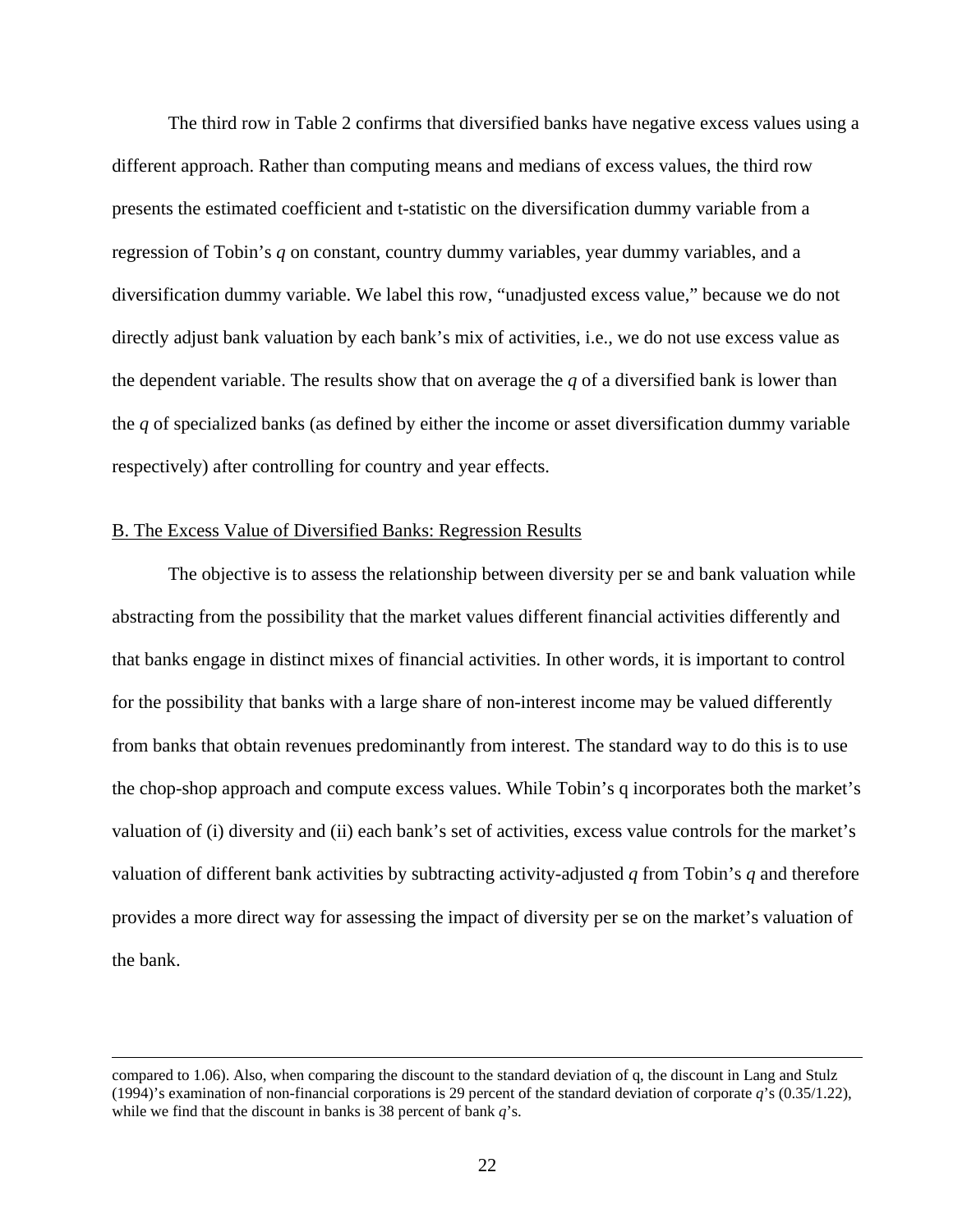Columns (1) and (2) of Table 3 report the results from regressing excess value on the income diversity and asset diversity measures respectively. Since we are pooling data across countries and over time, the regressions also include country and year dummy variables. Furthermore, it is inappropriate to assume that bank observations over time are independent. Consequently, the standard errors are adjusted for clustering at the bank-level.

We find that both income diversity and asset diversity are negatively linked to excess value. After controlling for country and time effects and after controlling for differences in the valuation of different bank activities, there is a diversification discount in financial conglomerates. The relationship is economically meaningful. For example, a one-standard deviation increase in asset diversity reduces excess value by almost 0.03. This is not inconsequential, when considering that the mean value of excess  $q$  is  $-0.06$  with a standard deviation of 0.17.

Table 3 also assesses whether there is a diversification discount in financial conglomerates by examining Tobin's *q* instead of excess value. Recall that in regressions (1) and (2), the dependent variable is excess value, which equals Tobin's *q* minus activity-adjusted *q*. In regressions (3) and (4), the dependent variable is Tobin's *q*. To control for the fact that banks engage in different mixes of financial activities, regressions (3) and (4) control for these differences by including a measure of the mixture of each bank's activities as a regressor. Thus, when examining income diversity, we regress Tobin's *q* on income diversity and net interest income to total operating income (regression 3). Regression (4) is very similar, except that it examines asset diversity and controls for loans to total earning assets. In these regressions, we also include country and year dummy variables and adjust the standard errors for clustering at the bank level.

The Table 3 results on Tobin's *q* confirm the earlier results: There is a diversification discount in financial conglomerates. We find a negative association between the diversity of bank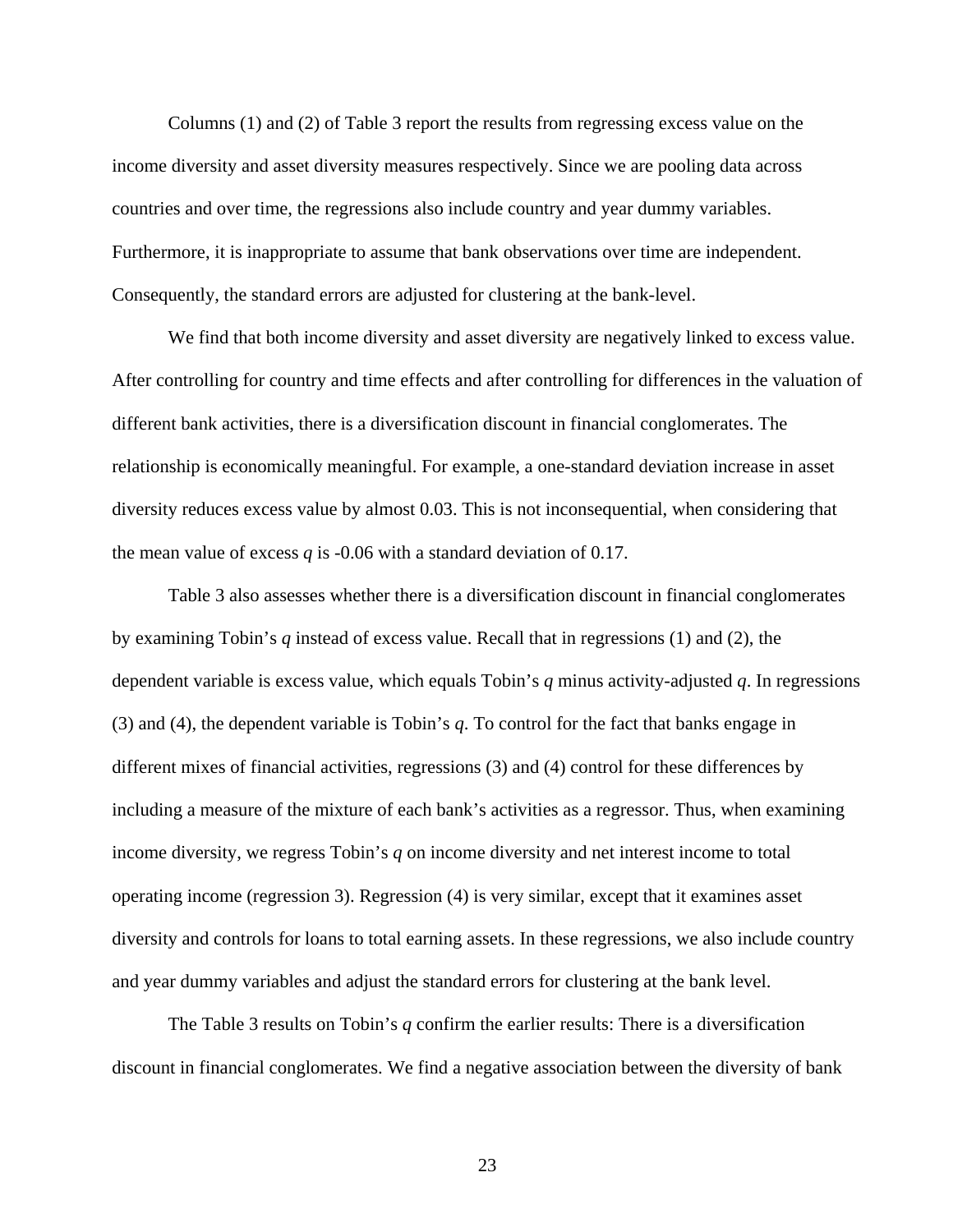activities and the market's valuation of the bank while controlling for differences in the mixture of bank activities. The results also indicate that banks that engage in less traditional activities – such as activities that generate non-interest income and activities that require investments in assets other than loans – are generally valued more highly than banks more specialized in loan making. Since income and asset diversity remain negatively associated with bank valuations when controlling for net interest income to total operating income and loans to total earnings respectively, the findings suggests that it is specialization per se that is linked with lower bank valuations.

#### C. The Excess Value of Diversified Banks: Bank-Level and Country-Level Controls

In Table 4, we investigate the robustness of the diversification discount in financial conglomerates to controlling for bank-level and country-level characteristics. Table 4 has two panels. Panel A presents regression results that focus on income diversity and Panel B presents results that focus on asset diversity. In both panels, the first four columns present results where the dependent variable is excess value, which is the standard measure for assessing the diversification discount. The last four columns in each panel present results where the dependent variable is Tobin's q. When the dependent variable is Tobin's q, we include both the diversity measure (Income diversity in Panel A and Asset diversity in Panel B) and an activity measure (Net interest income to total operating income in Panel A and Loans to total earning assets in Panel B). We include the activity measure to control for the mixture of activities conducted by each bank and to therefore identify the relationship between valuation and diversity per se. In Table 4, besides controlling for specific bank-level traits and controlling for time-varying country characteristics, we also use country and year fixed-effects.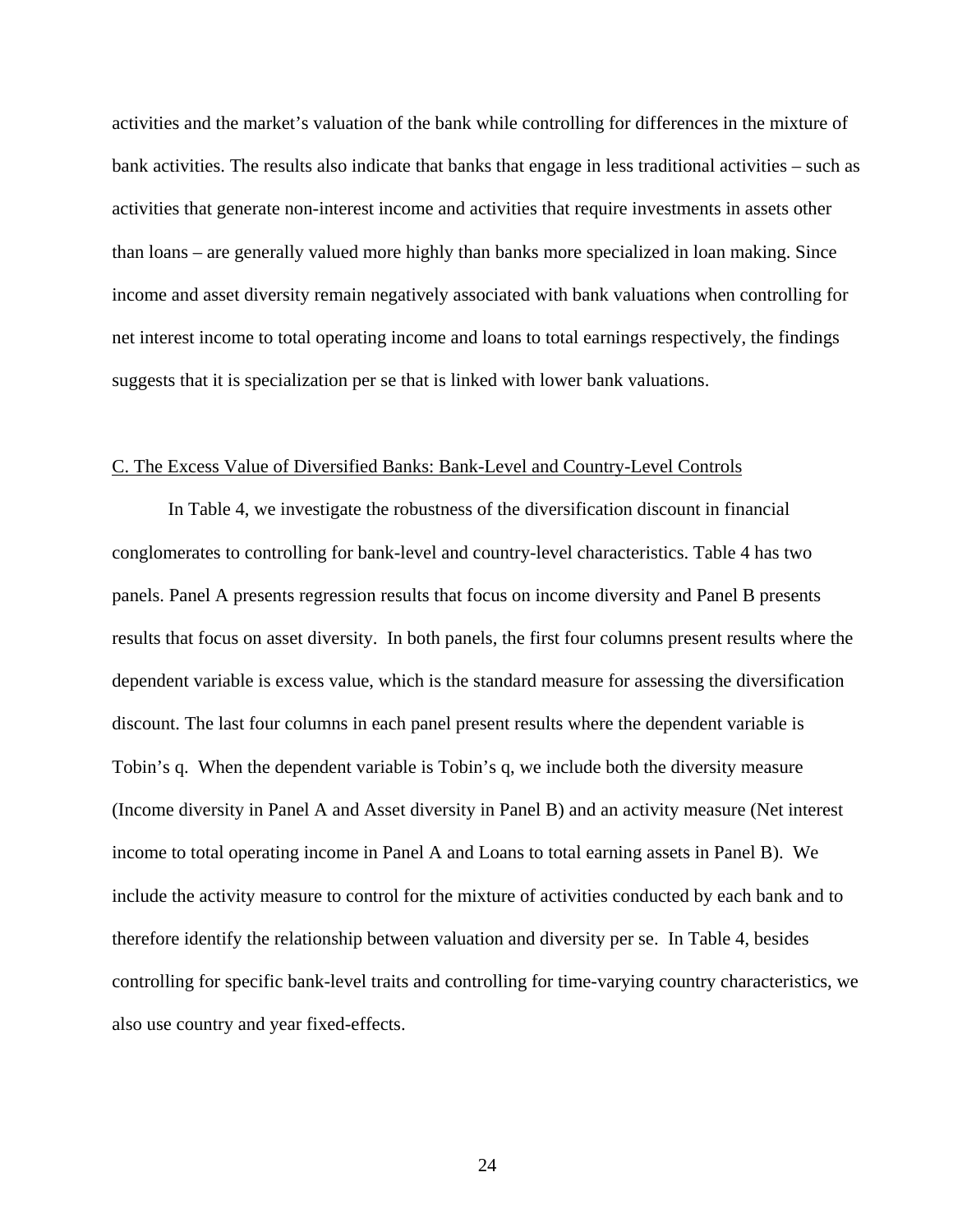In terms of bank-level controls, we control for numerous bank-level traits in Table 4 and continue to find a negative, significant relationship between measures of the diversity of bank activities and the market's valuation of the bank. First, size is often thought to affect valuation and performance through economies of scale. As in Lang and Stulz (1994), we therefore control for the logarithm of total assets. Furthermore, we also include the logarithm of total operating income as an alternative measure of bank size. Total operating income may better capture the importance of a bank's off-balance sheet items. While the logarithm of total operating income enters the valuation regressions positively and significantly, we continue to find that diversity is associated with lower valuation. Second, we include the ratio of total deposits to total liabilities (Deposits/Liabilities). To the extent that a higher Deposits/Liabilities ratio implies that the bank has access to low cost, subsidized funding (deposits generally being an inexpensive source of funding and deposits generally enjoying government subsidized insurance), then a higher Deposits/Liabilities ratio might signal higher valuations.<sup>18</sup> Third, we control for the book value capitalization of the bank (Equity/Assets). A well-capitalized bank may have fewer incentives to engage in excessive risktaking. If this were the case, we would expect a positive correlation between the ratio of book value of equity to total assets (Equity/Assets) and our excess valuation measure. We do not find that Equity/Assets enters with a statistically significant coefficient.<sup>19</sup> Fourth, we control for past performance by including the growth rate in total assets over the last three years and or the growth

 $\overline{a}$ 

<span id="page-25-0"></span><sup>&</sup>lt;sup>18</sup> We extended these analyses by multiplying each bank's Deposit/Liabilities ratio by the generosity of the deposit insurance regime of the bank's home country in order to provide a more precise estimate of the degree of government subsidization of each bank's liabilities. We obtain information on the generosity of the deposit insurance regime from Demirguc-Kunt and Detragiache (2002). Controlling for each bank's liability structure in this way does not affect the findings. We continue to find a diversification discount in financial conglomerates.

<span id="page-25-1"></span><sup>&</sup>lt;sup>19</sup> The results are robust to controlling for the ownership structure of the bank. In particular, we control for the direct and indirect cash-flow rights of the controlling shareholder (CF). Caprio, Laeven, and Levine (2004) show that CF positively influences bank valuations. The reason is that controlling shareholders are less likely to expropriate bank resources when they have a larger stake in the future dividend streams of the bank. A controlling shareholder with substantial cash-flow rights also has greater incentives to monitor management in an effort to prevent empire building that satisfies managerial preferences for controlling a diverse financial conglomerate through value-destroying acquisitions and expansions. Including CF does not affect the finding of a diversification discount. We do not include these results in the table because including CF cuts the sample to less than 600 observations.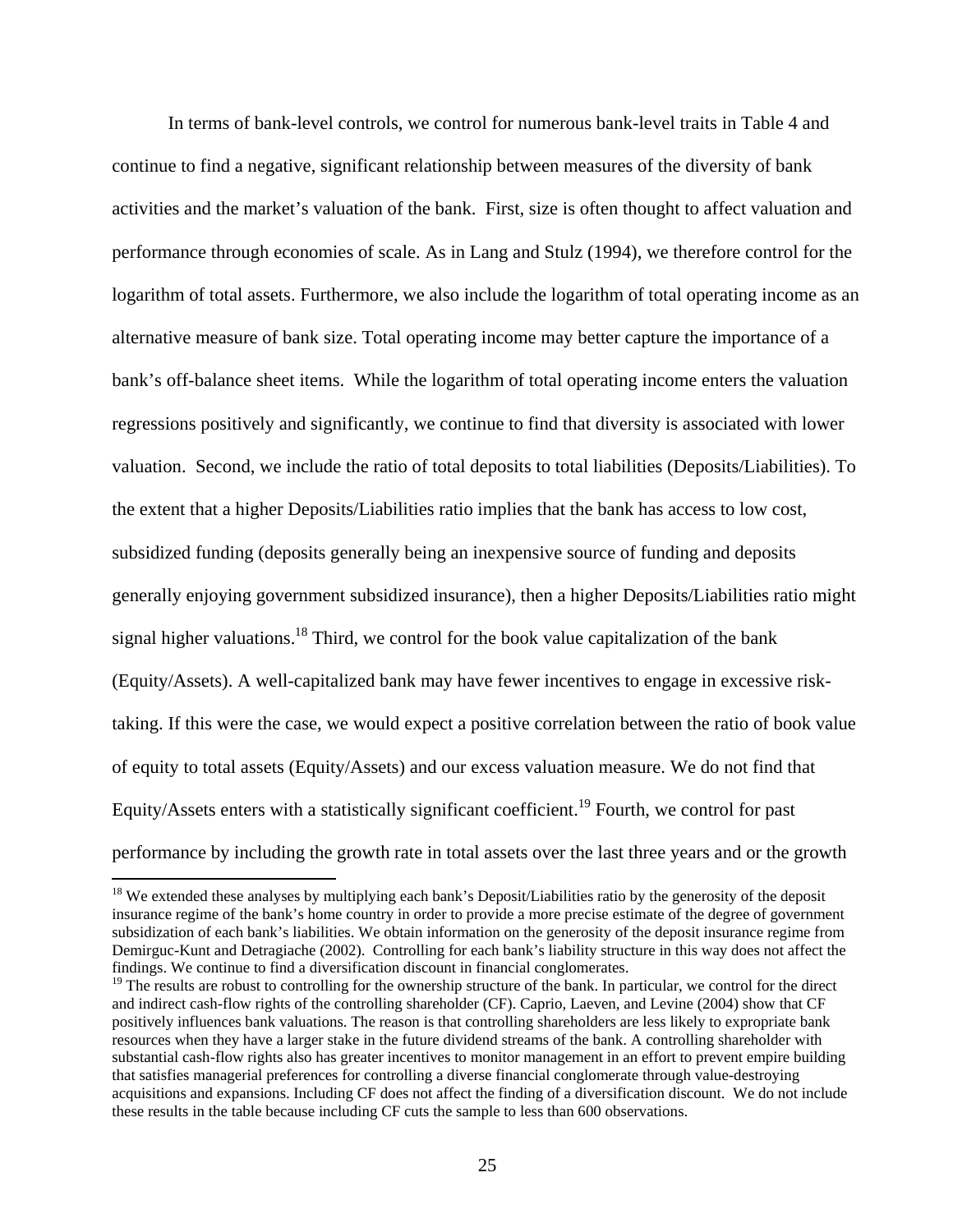rate in operating income over the last three years (Growth in assets and Growth in income respectively).<sup>20</sup> Past performance is commonly used as a proxy for growth opportunities. When including these variables, however, income and asset diversity still enter negatively and significantly. Fifth, competition in the product market may influence the governance of banks, so that omitting information on the structure of the banking industry may lead to inappropriate inferences regarding the relationship between valuation and diversity. Toward this end, we include each bank's market share of deposits as an indicator of the degree of competition facing the bank.<sup>21</sup> Banks with a large market share may exert market power and enjoy correspondingly higher values. We find no evidence of this. More importantly for this paper's purposes, controlling for these banklevel variables does not affect the findings on income and asset diversity: There is still a significant diversification discount.

We also include country-level controls that vary over time (regressions 3, 4, 7, and 8 in Table 4), but this does not affect our findings. Specifically, we control for the current annual growth rate in the real Gross Domestic Product (GDP) per person to control for business cycle fluctuations and overall economic conditions. We also control for the current annual inflation rate since inflation can affect bank performance and may influence bank decisions to diversify into nonlending financial services (Boyd, Levine, and Smith, 2001).

Overall, we find that controlling for country traits and bank characteristics does not affect the negative relationship between diversity and excess valuation. Asset diversity enters all of the regressions in Table 4, Panel B negatively and significantly at the five percent level. The income diversity measure, which has the greater measurement error problems noted above, enters all of the

<span id="page-26-0"></span> $^{20}$  Due to missing data on past growth rates in assets and income, the sample size in Table 4 is reduced by 642 bank-year observations. We obtain the same conclusions when we exclude these two growth rate variables. 21 Using share of total assets instead of share of deposits does not change the conclusions.

<span id="page-26-1"></span>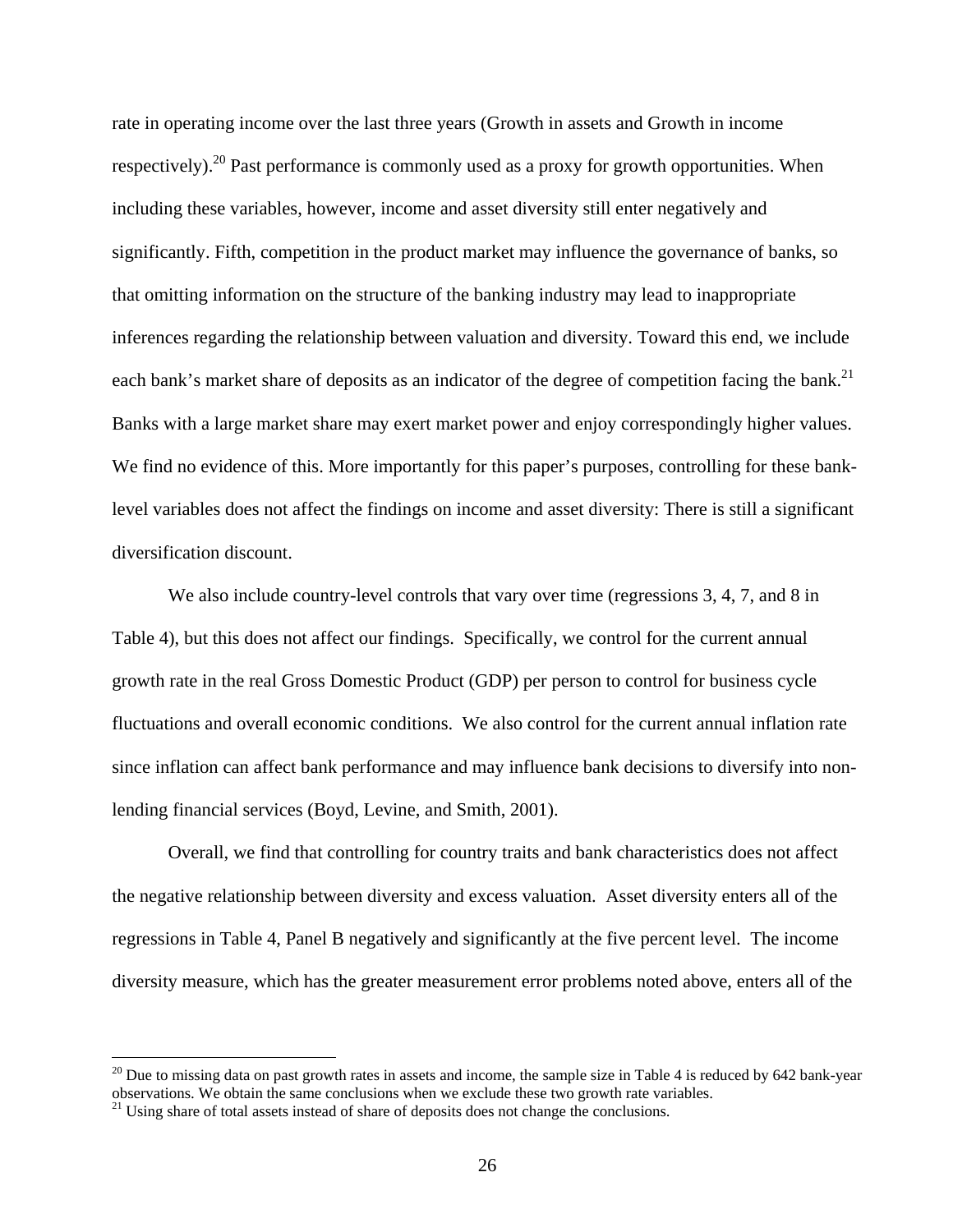excess value regressions significantly at the five percent level and all of the Tobin's q regression negatively and significantly at either the five or ten percent level.

In further robustness tests, we also controlled for an array of country traits that on a priori grounds may influence corporate governance and hence the linkages between excess value and the diversity of bank activities. Time-varying data do not exist on these variables, so the country fixed effects are dropped in these regressions. We do not create a separate table for these results and simply describe the findings. First, we controlled for cross-country differences in shareholder rights, as measured by La Porta et al (1998), since strong shareholder protection laws may mitigate agency problems between corporate insiders (managers and large shareholders) and small shareholders. Second, we controlled for the competitiveness of the banking industry, as measured by each country's level of banking sector concentration, since the degree of competitiveness in product markets may influence corporate governance.<sup>22</sup> Third, we controlled for the generosity of the deposit insurance regime, as measured by Demirgüç-Kunt and Detragiache (2002), since generous deposit insurance may reduce the corporate governance role of depositors and hence influence the diversification discount. Fourth, we controlled for the degree of government ownership of banks, since government owned banks may inefficiently diversify into a range of activities. Thus, government intervention in banking could be the source of the diversification discount, not diversity per se. Finally, we controlled for cross-country differences in bank supervision and regulation, by using data from Barth et al (2001), since Barth et al (2004) and Demirguc-Kunt, Laeven, and Levine (2004) show that banking sector policies influence bank performance. Specifically, we controlled for reserve requirements, the ability of supervisory agencies to oversee and discipline banks, and the degree to which supervisors force accurate, timely information disclosure to the public. While some

<span id="page-27-0"></span> $22$  More specifically, we measure concentration as the percentage of total banking system assets held by the three largest banks. We compute this from the Bankscope database.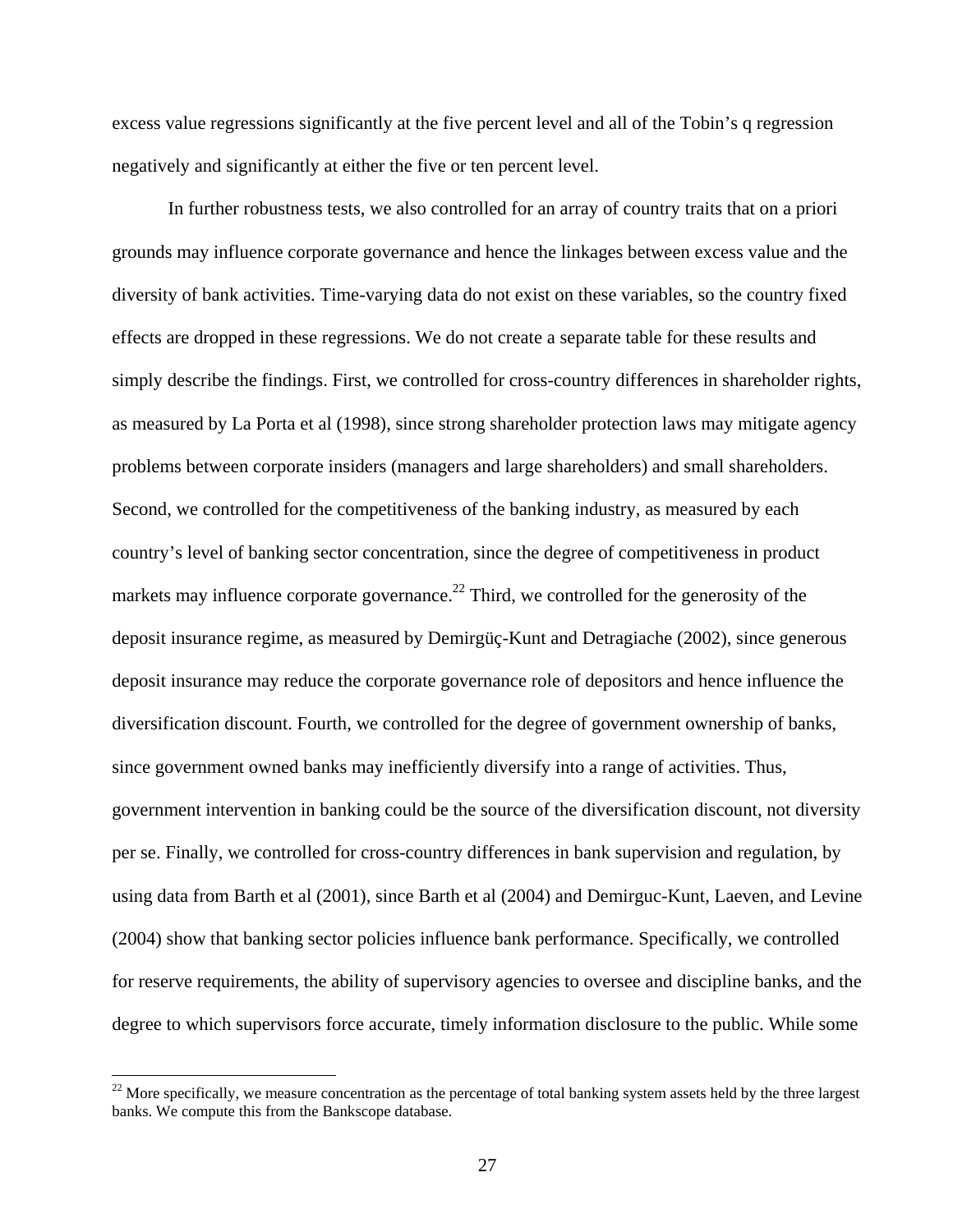of these country characteristics enter the regressions significantly, they do not change the finding of a negative relationship between diversity and valuation.

#### **4. Endogeneity, Extensions, and Additional Robustness Tests**

#### A. Endogeneity

Since financial institutions choose to diversify or not to diversify, the same bank-level characteristics that guide this decision may also affect the market's valuation of the bank. Thus, as argued by Campa and Kedia (2002), Chevalier (2000), Graham, Lemmon, and Wolf (2002), Lamont and Polk (2001), Maksimovic and Phillips (2002), Villalonga (2004a, b), Whited (2001), and others, failure to control for firm traits that drive the diversification decision may produce misleading econometric results that inappropriately attribute the diversification discount to diversification per se rather than to the underlying traits that induce firms to diversify. "A proper evaluation of the effect of diversification on firm value should take into account the firm-specific characteristics that bear both on firm value and on the decision to diversify." (Campa and Kedia, 2002, p. 1731)

To control for bank-specific traits and endogeneity concerns, we undertake four steps. First, we test whether bank-specific traits besides diversity drive the results. In addition to controlling for the wide range of bank-specific characteristics described above, regression (1) in Panels A and B of Table 5 includes fixed effects for each bank (and each year). The bank fixed effect regressions confirm the results. Furthermore, these results hold when we also include the time-varying bankspecific variables from Table 4 in these regressions.

Second, we use four instrumental variable (IV) specifications. Country factors may induce both diversification and the conglomerate discount. If diversity varies systematically across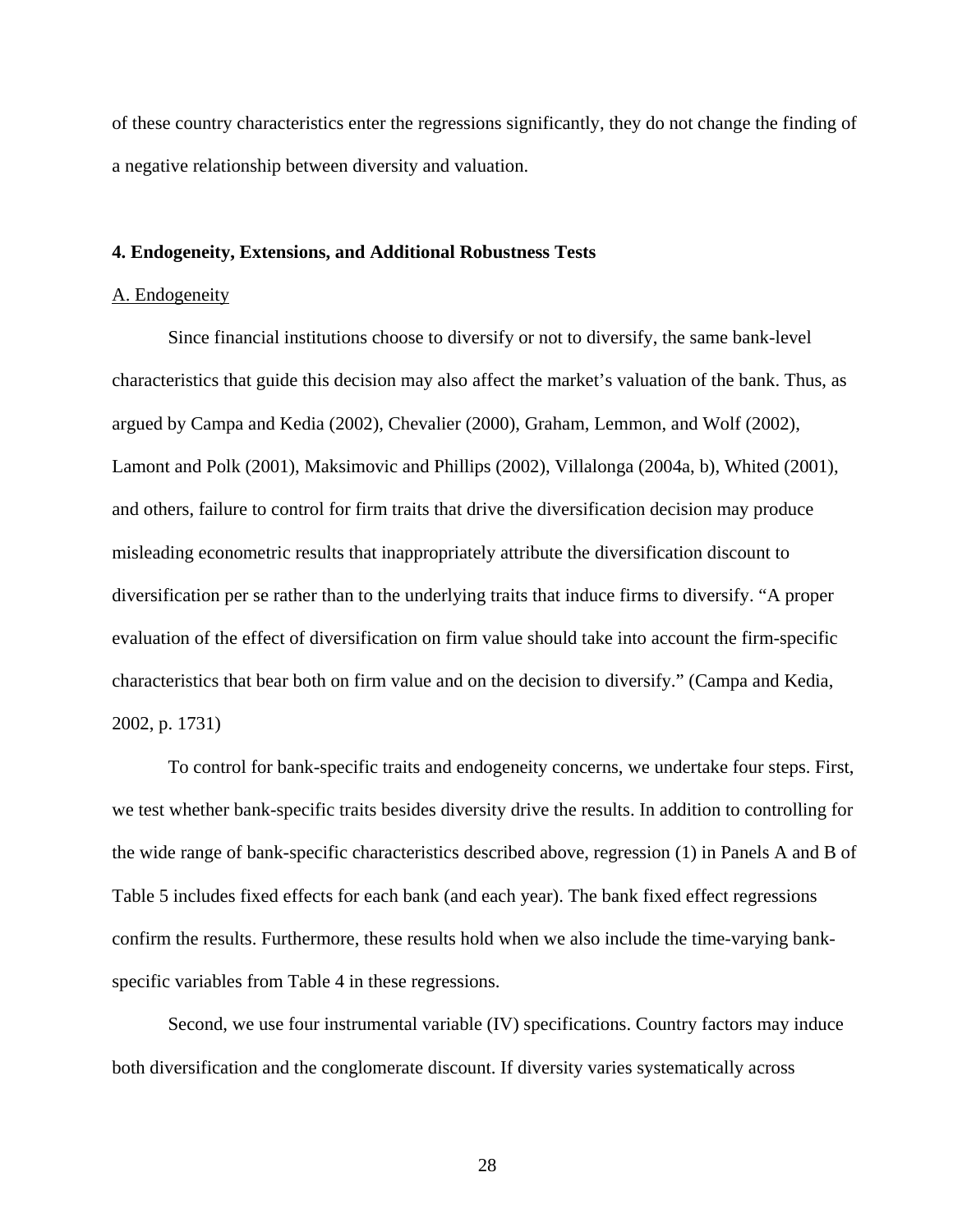countries and if including country-fixed effects does not fully capture this effect, then the diversification discount may reflect cross-country rather than cross-bank variation. Thus, simultaneity bias may invalidate the interpretation of the coefficient on diversity. We address this potential bias by using an index of regulatory restrictions on bank activities as an instrument for the diversity variable. The index of regulatory restrictions is from Barth, Caprio, and Levine (2004) and is increasing in regulatory restrictions on the degree to which banks can engage in underwriting, brokering and dealing in securities.<sup>23</sup> Thus, we relate banks' market valuations to the exogenous variation in the structure of financial institutions.<sup>24</sup>

The second IV specification uses a measure of regulatory restrictions on bank entry as an instrumental variable for diversity. From Barth, Caprio, and Levine (2004), we use the fraction of banking license applications denied by the regulatory authority as a proxy for restrictions on the entry of new banks.<sup>25</sup> A higher score indicates greater restrictions on entry. For our sample, the entry variable ranges from 0 to 1, with a mean of 0.28. In more protected banking environments, bankers may have greater latitude to engage in activities that extract private benefits from the bank, including diversifying into other financial activities.

<span id="page-29-0"></span> $23$  The index of regulatory restrictions equals one if the full range of activities can be conducted directly in the bank. It equals two if the full range of activities can be conducted, but some or all must be conducted in subsidiaries. The index equals three if less than full range of securities market activities can be conducted in the bank or subsidiaries. The index equals four if securities activities are prohibited, i.e., they cannot be conducted in either the bank or subsidiaries. No country in our sample has a value of four. The mean for our sample is 1.6.

<span id="page-29-1"></span><sup>&</sup>lt;sup>24</sup> We do not include the bank-specific control variables used in Table 4 in the IV regressions because they are potentially endogenous and we do not have valid instruments for these variables. Including these endogenous variables could bias the IV results. Concerns about biasing the coefficient estimates by including endogenous bank-specific regressors do not hold for the bank fixed effect regression or the Heckman self-selection estimation in Table 5. For these regressions, including the bank-specific control variables from Table 4 does not alter the results.<br><sup>25</sup> One potential shortcoming with this measure of regulatory restrictions on the entry of new banks is that if the

<span id="page-29-2"></span>zero applications – which may indicate the presence of insurmountable entry barriers that discourage potential banks from completing an application – this variable is not defined. However, when we replace the missing values with ones in those countries that received zero entry application, the results hold.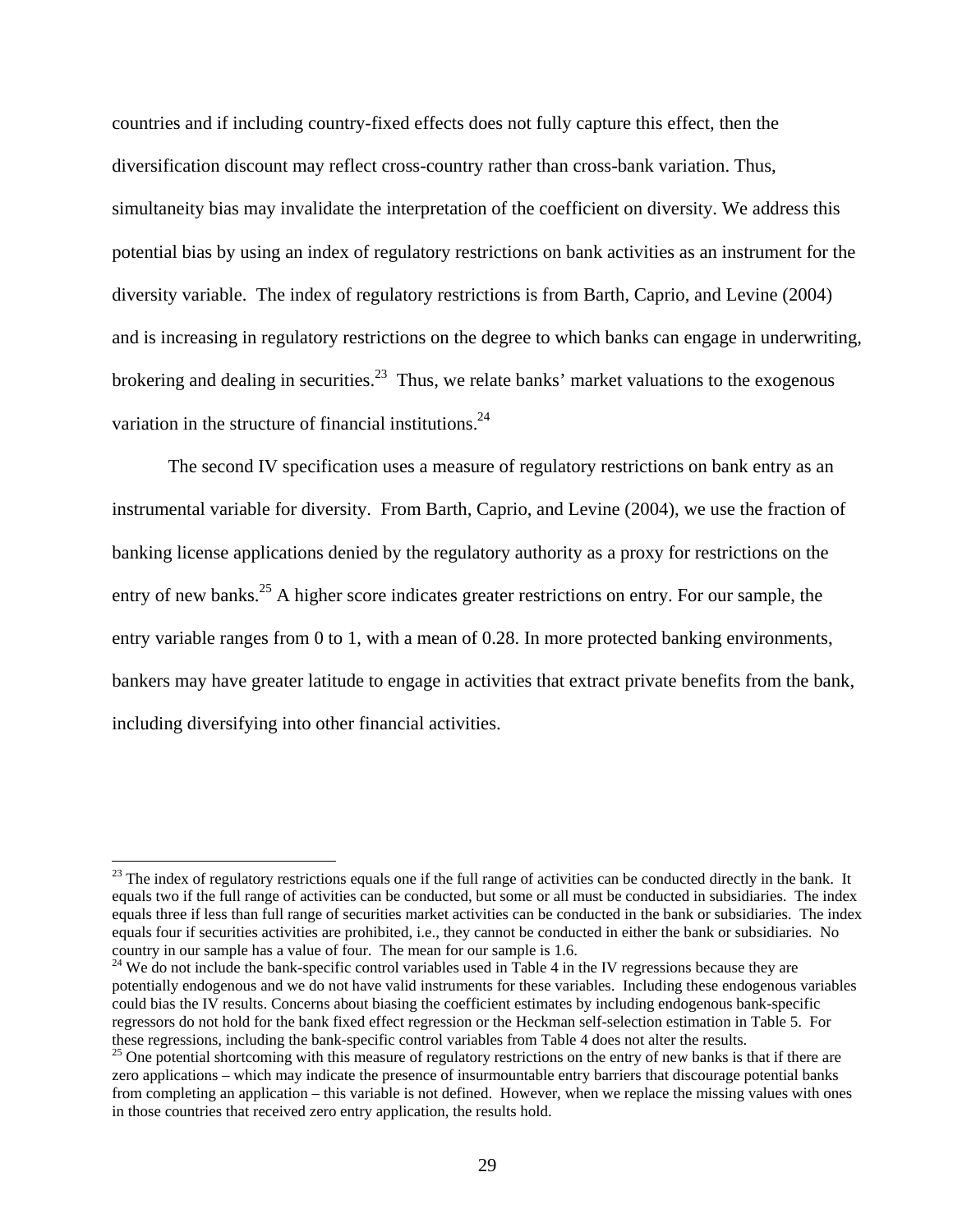The third IV specification uses the average income (asset) diversity of other financial institutions in the economy as an instrumental variable for each bank's degree of income (asset) diversity. This is an alternative way of abstracting from country factors that induce diversification.

The fourth IV specification is motivated by the instruments employed by Campa and Kedia's (2002) examination of industrial conglomerates. Following their work, we include as instruments the logarithm of total assets and the return on assets to control for the size and performance of financial institutions since these characteristics may influence diversification decisions. We also include the share of diversified banks in the country as an instrument, since, as discussed above, there may be country-specific factors that influence the attractiveness of diversification. The instrument set also contains a dummy variable for whether the financial institution is listed on the New York Stock Exchange (NYSE), since listing on a major exchange may give the financial institution greater visibility, reduce information costs, and lower the cost of capital and thereby make it easier to diversify. Similarly, since banks with more liquid equities might enjoy higher relative valuations, we use a dummy variable for whether the bank belongs to the S&P financial index as an instrument for diversity. Besides using instrumental variables to extract the exogenous component of diversity, the analyses include year dummy variables and adjust the standard errors for clustering at the bank-level. The fourth IV specification also includes country dummy variables.

Using any of the four sets of instrumental variables, the regression results continue to indicate a diversification discount in financial conglomerates. The first set of IV results that use the index of regulatory restrictions on commercial bank activities as an instrument are presented in column (2) of Table 5 (both Panels A and B on income and asset diversity respectively). As shown, income diversity and asset diversity remain negatively and significantly associated with excess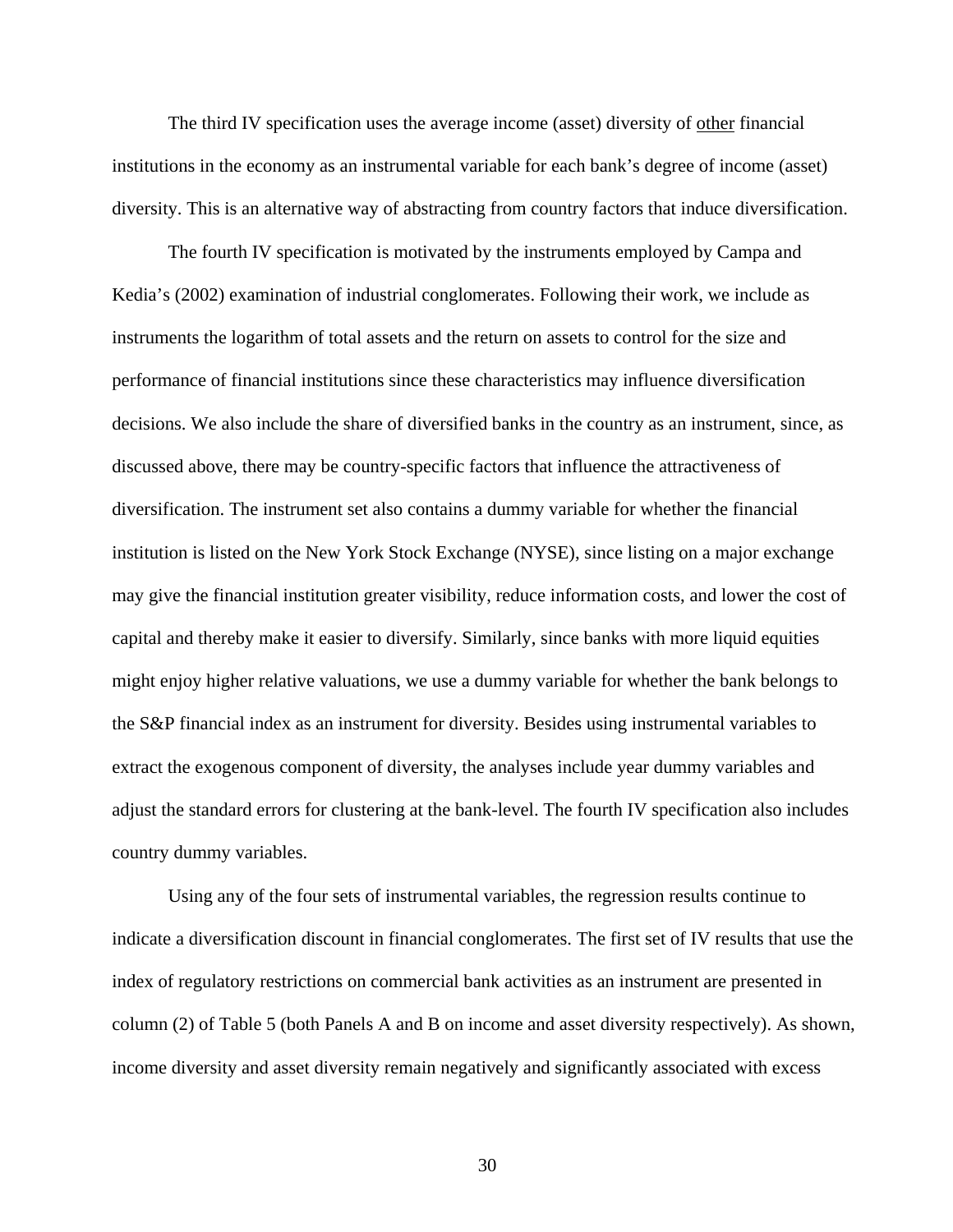value. As expected, the first stage regression results show that banks are more diversified in countries that place fewer restrictions on banking activities. The second set of IV results uses the fraction of entry applications denied as an instrument for diversity (column 3). These IV results also confirm the finding of a diversification discount in financial conglomerates. Also, the first stage regression indicates that the degree of regulatory restrictions on the entry of new banks is positively related to diversity. These results are consistent with the agency story in Fama and Jensen (1983) and Jensen (1986) who argue that bank managers are better able to consume private benefits (arising from diversification) when product-market competition is less vigorous. The third set of IV results use the average diversity of other banks in the country as an instrument, and are presented in Table 5's column (4) for both income diversity (Panel A) and asset diversity (Panel B). Income diversity enters negatively and significantly at the ten percent level (Panel A), while asset diversity enters negatively and significantly at the five percent level. The fourth set of IV results, which are based on a more comprehensive set of instruments and with correspondingly higher first-stage Rsquares, produce even stronger results. As shown in column (5) of Table 5, both income diversity and asset diversity enter the excess value equation negatively and significantly at the five percent level. The instrumental variable regressions are consistent with the view that diversity in financial conglomerates destroys value.

Third, we use Heckman's (1979) two-step procedure to control for endogeneity. The goal is to control for the self-selection bias created by banks' choosing to diversify by incorporating the diversification decision formally into the econometric estimation. In the first-step, we estimate whether the bank is diversified. Thus, depending on whether we are examining income or asset diversity, the dependent variable in the first-step is either (a) a dummy variable that equals one if the net interest income is between 10 and 90 percent of total income, or (b) a dummy variable that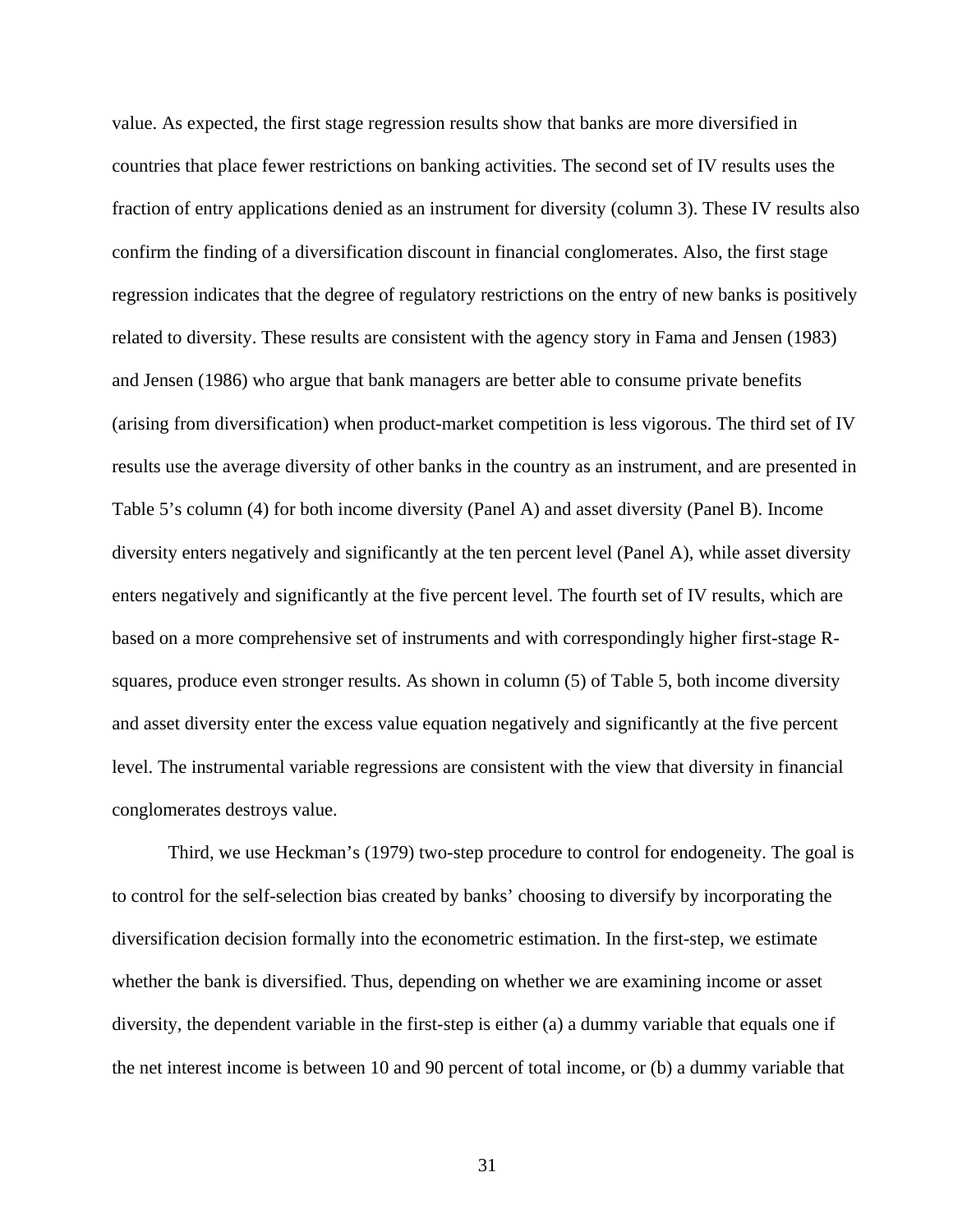equals one if loans account for between 10 and 90 percent of total earning assets. Thus, the first-step involves a probit estimation where the explanatory variables are the instrumental variables used in regressions 5 of Table 5: the logarithm of total assets, return on assets, share of diversified banks in the economy, a dummy variable for whether the bank is included in the S&P financial index, and a dummy variable for whether the bank is listed on the NYSE. In the second stage, excess value is the dependent variable. While controlling for self-selection bias, the second stage yields estimates of (1) the relationship between diversity and excess value and (2) the self-selection parameter (Lambda).

The results of the two-step estimation of the endogenous self-selection model confirm the existence of a diversification discount in financial conglomerates. The results on income diversity are reported in column (6) of Panel A in Table 5, while the asset diversity results are given in Panel B. In the excess value equation, both income diversity and asset diversity enter negatively and significantly. The selection parameter, Lambda, is negative but insignificant for the income diversity regression (Panel A). The negative coefficient on Lambda suggests that bank characteristics that are associated with banks diversifying are negatively correlated with excess value. But, Lambda is insignificant, suggesting that self-selection is not driving the results. Moreover, Lambda is positive, but again insignificant, in the asset diversity regression (Panel B). Thus, the self-selection model confirms the results. These results are robust to including the bankspecific variables from Table 4.

In sum, unlike the findings in industrial conglomerates (e.g., Campa and Kedia, 2002; Maksimovic and Phillips, 2002), we do not find that simultaneity bias produces the diversification discount in financial conglomerates. When using bank fixed effects, employing instrumental variables, or estimating a self-selection model, we continue to find that diversity per se lowers market valuations.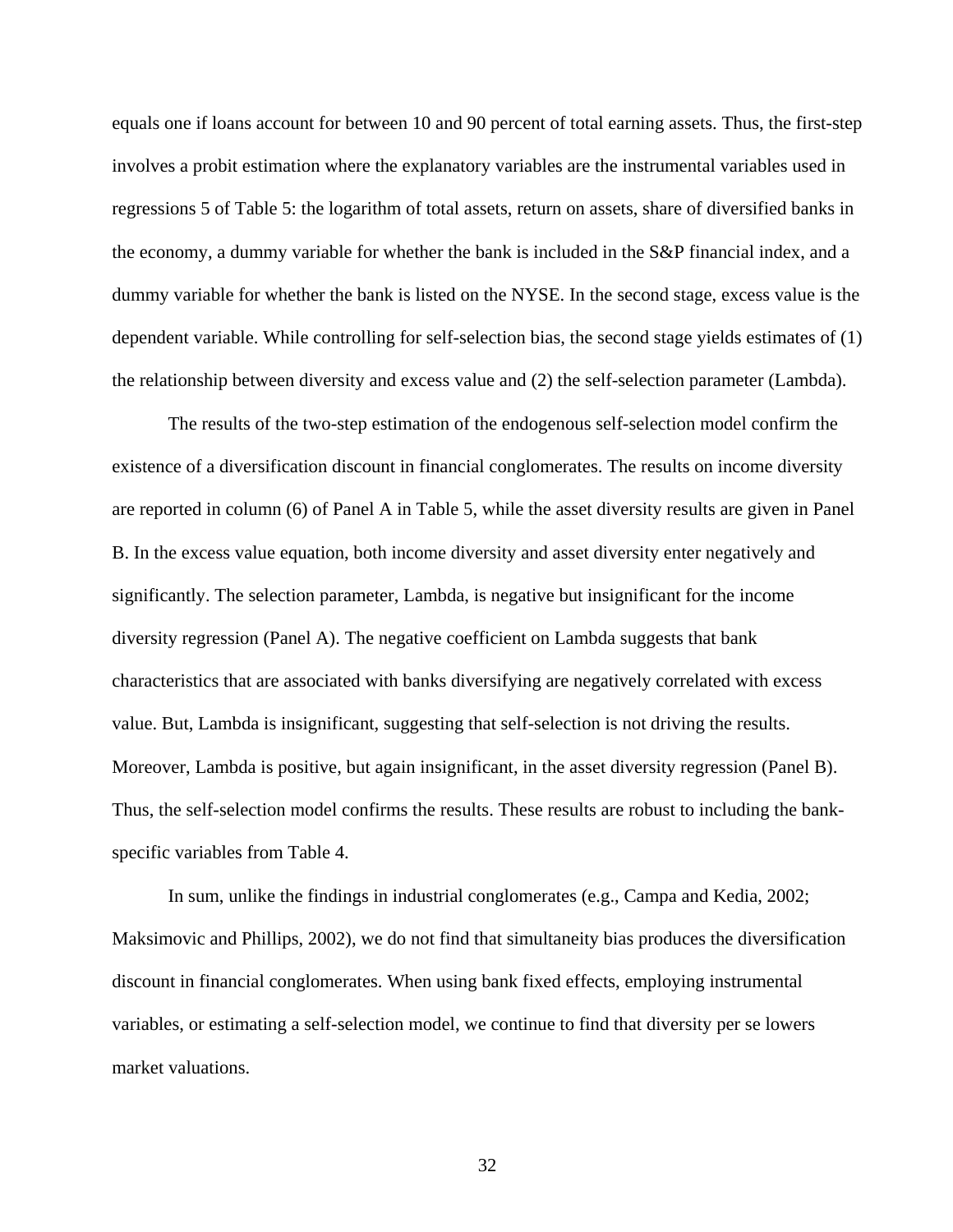#### B. Scale and Scope of Specialized and Diversified Banks

Maksimovic and Phillips (2002) develop a model that clarifies some conditions under which conglomerate firms are less productive than specialized firms, but the resultant diversification discount has nothing to do with diversification destroying value. They note that firms may differ in terms of expansion opportunities/capabilities. They assume that there are diminishing returns within each activity. Thus, a firm that is highly productive in activity A faces higher opportunity costs associated with diversifying into activity B than a firm that is less productive in activity A. This yields the prediction that those firms that are most productive will be less likely to expand into new activities and instead expand within their own specialized area, which implies that a specialized firm in activity A will tend to be larger than a conglomerate firm's operations in activity A.

Although our paper is different in that we examine diversification within the financial services industry, we are still concerned that bank specific differences may drive the results. Besides the assortment of econometric procedures that we use to control for endogeneity in Table 5, Table 6 provides further information. Table 6 summarizes differences between diversified and specialized financial intermediaries by presenting regressions of bank characteristics on dummy variables that indicate whether the bank is a specialized commercial bank or a specialized investment bank. The default category is a diversified bank.

The Table 6 results do not support the view that banks that lack expansion opportunities in one activity diversify into other activities. Diversified banks do not have smaller loan portfolios than specialized commercial banks, nor do diversified banks have smaller fee/transaction based activities than specialized investment banks. Thus, the data are inconsistent with the view that, for example, a productive lending bank keeps expanding its lending operations, while a less productive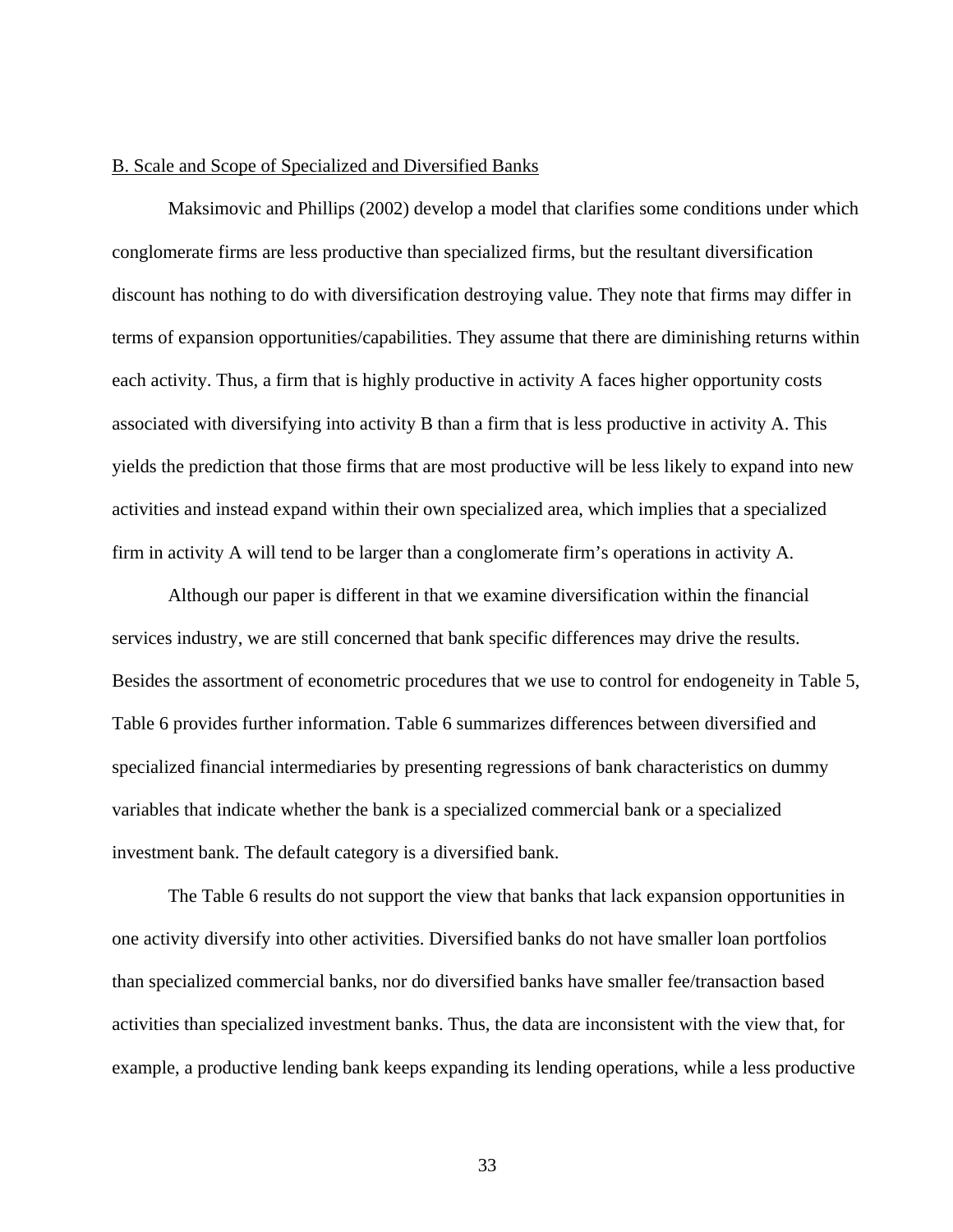lending bank expands into investment banking. Rather, financial conglomerates tend to be larger than specialized commercial banks even within the specialized activity of lending.

#### C. Controlling for Mergers

 $\overline{a}$ 

Furthermore, mergers can bias the diversification results.<sup>26</sup> In particular, Graham, Lemmon, and Wolf (2002) use data from Compustat and information on mergers to assess whether the diversification discount provides misleading inferences because there are systematic differences between the divisions of conglomerates and the specialized firms against which they are benchmarked in the "chop-shop" approach. They find that target firms are already discounted. Thus, they argue that the diversification discount does not arise because diversification destroys value. Rather, they argue that conglomerates purchase discounted target firms, so that the chop-shop approach yields a discount.

Although we do not have sufficiently detailed information on all mergers to replicate the Graham, Lemmon, and Wolf (2002) analysis for the case of banks, we control for the possible impact of mergers in two ways. First, we trace the history of every bank in our sample to examine whether they had recently undergone an important merger or acquisition. Specifically, for every bank and every year, we determine whether the bank merged with or acquired at least one other financial institution such that there was a change in the name of the financial institution. Then, we create a dummy for each bank that equals one in the year of the merger or acquisition. To assess whether mergers affect excess value with a lag, we also include lagged values of this merger/acquisition dummy variable. Second, we identify all financial intermediaries that experienced a change in assets of more than 50% from year t-1 to year t, which may reflect a large

<span id="page-34-0"></span> $26$  There exists a large literature on the net gains to shareholders of bank mergers. Houston et al (2001) find for the period 1985 to 1996 that bank mergers in the United States have been value enhancing, largely because they generated cost savings.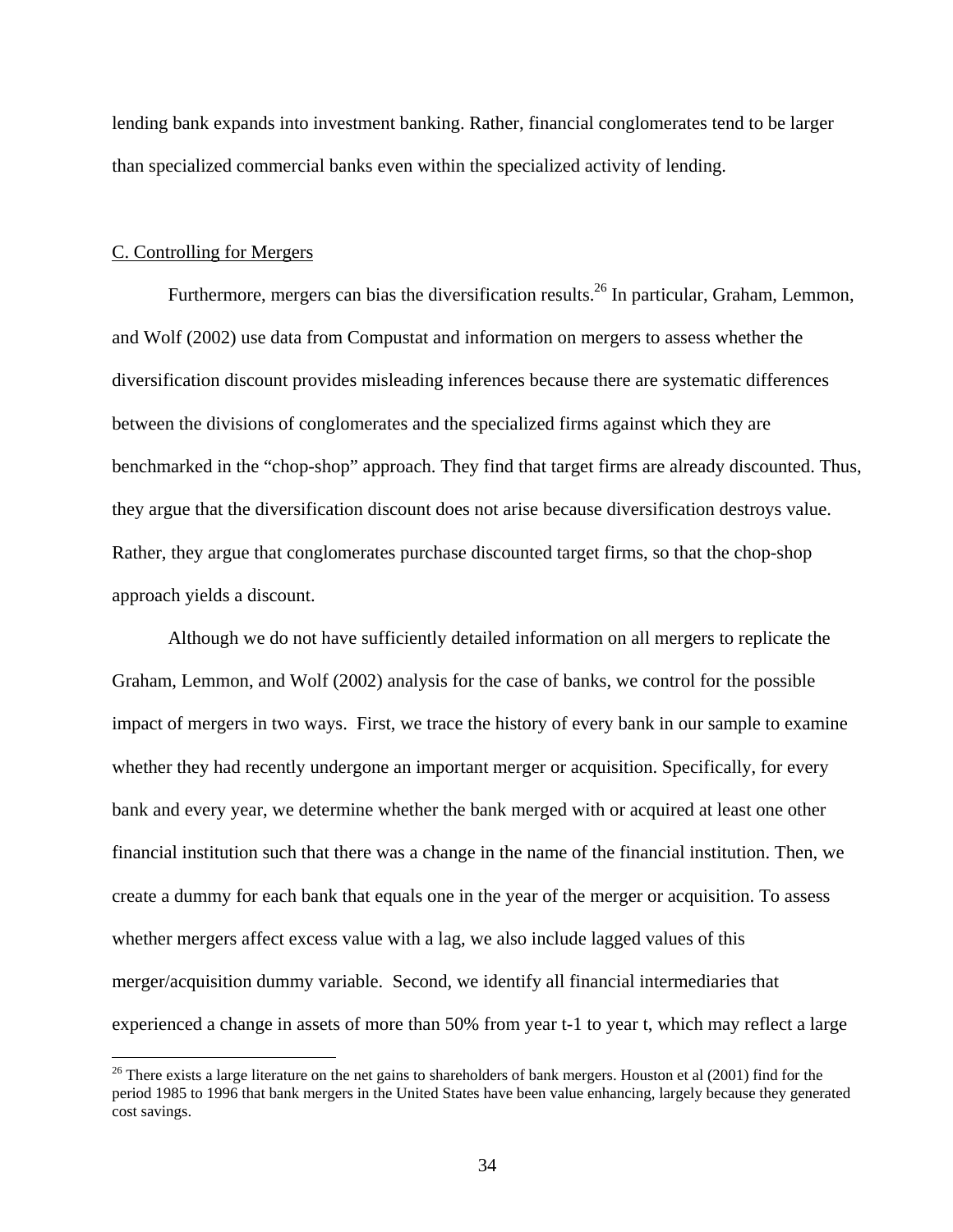acquisition. We then exclude observations on that intermediary for year t and all later years. While large changes in assets may reflect other phenomenon, this represents an additional way of accounting for the possible impact of mergers and acquisitions on the results.

As shown in Table 7, controlling for major mergers and acquisition in these ways does not affect the results on the diversification discount. Income diversity and asset diversity continue to enter negative and significantly. The merger/acquisition dummy variables do not affect the findings on diversity and the dummy variables do not enter significantly. Similarly, excluding financial institutions that experienced a large change in assets does not affect the results. By controlling for mergers and acquisitions that are likely to affect valuations substantially and by controlling for endogeneity, this allays concerns that we are misinterpreting the diversification discount.

#### D. Controlling for Insurance Activities

 As an extension, we also include insurance activities in the analysis. From Bankscope, we have information on banks and investment banks as discussed above. We also have information on four bancassurance companies, which are in Bankscope but also included in Worldscope as insurance companies. These four companies are Fortis, Sampo, Irish Life & Permanent, and ING Groep.

Table 8 indicates that controlling for insurance activities in our analyses does not affect the results. In columns (1) and (3), we simply eliminate the four bancassurance companies (17 conglomerate-year observations) from our standard analyses. Thus, the dependent variable is excess value and we control for income and asset diversity respectively. Excluding these financial firms does not change the results. In columns (2) and (4), we use dummy variables for these four financial firms. Again, this does not change the results.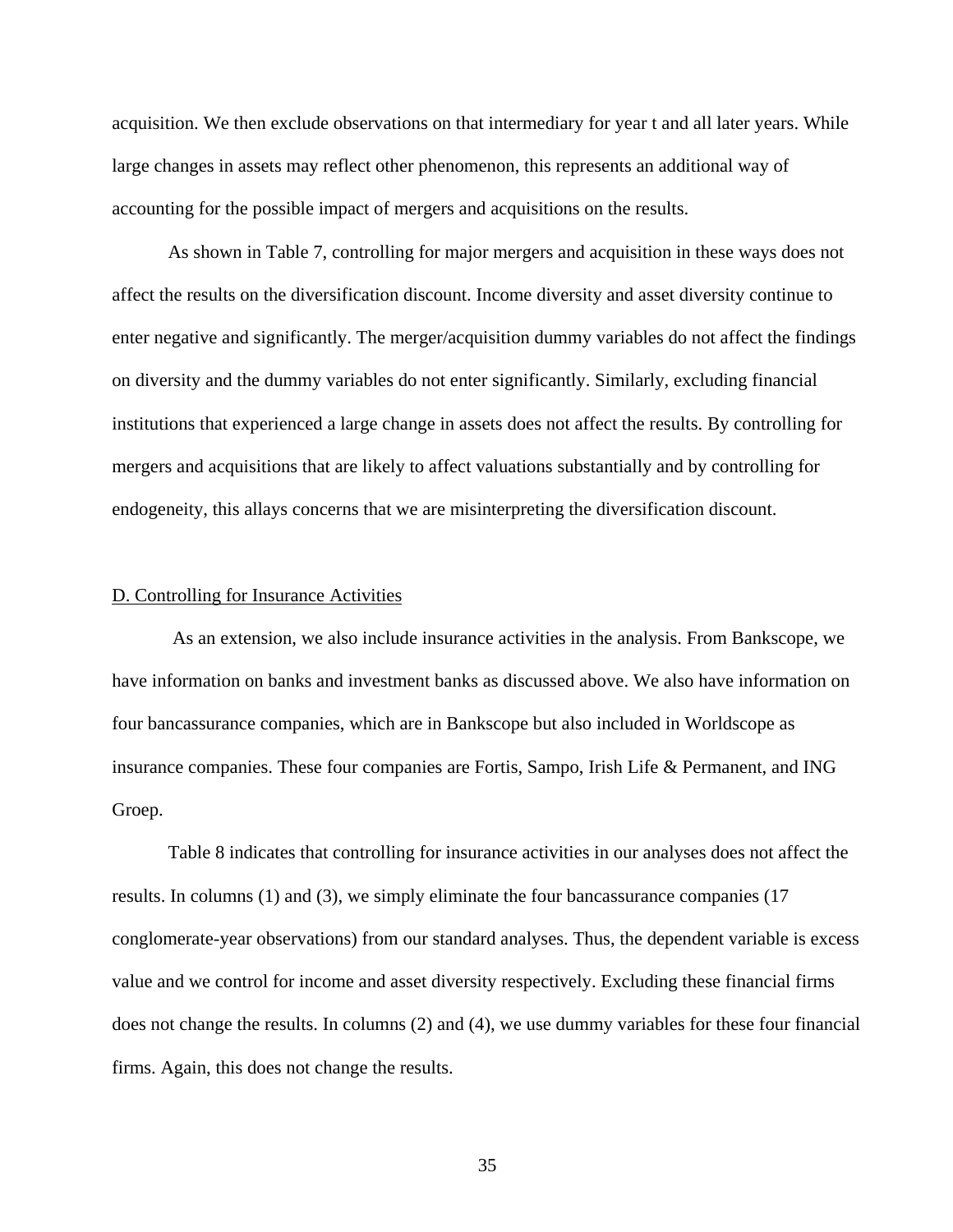Next, we confirm the existence of a diversification discount in financial conglomerates when extending the chop-shop approach to also include insurance activities (besides commercial banking and investment banking). We obtain information on insurance companies from Worldscope (1428 firm-year observations over the period 1998-2002). We only include insurance companies because Bankscope does not have insurance information on banks. In this robustness test, we compute excess values using a three-dimensional chop-shop approach rather than the two dimensional approach based on commercial and investment banking activities described above. Specifically, the dependent variable in column (5) is the difference between actual *q* and activity-adjusted *q* (excess value) based on income diversity, where we consider three sources of operating income: interest income, premium income, and other income (including income from fees and commissions). We use the global sample of insurance companies in Worldscope that are not included as banks in Bankscope to calculate the average *q* of stand-alone insurance companies. Activity-adjusted *q* is therefore calculated as follows: (Net Interest income/Total operating income)\*Average *q* of pure commercial banks + (Net premium income /Total operating income) \*Average *q* of pure insurance companies + (Other income/Total operating income) \*Average *q* of pure investment banks. Similarly, the income diversity with insurance variable considers three rather than two sources of income: interest income, premium income and other income. To calculate net premium income, we subtract net claims arising from insurance activities from premium income. The variable is constructed such that 0 denotes no diversity (one source of income) and 1 denotes high diversity (all three sources have equal share in total income).<sup>27</sup> As shown in column five, diversity is negatively associated with excess value when extending the analyses to include insurance activities.

 $\overline{a}$ 

<span id="page-36-0"></span> $27$  The variable is calculated as follows: For banks without insurance activities: 1- $(Net$  interest income-Other income)/Total operating income|. For banks with insurance activities: 1 - |Net interest income/Total operating income -  $(1/3)|$  - |Net premium income/Total operating income -  $(1/3)|$  - |Other income/Total operating income -  $(1/3)|$ , where |.| denotes the absolute value indicator.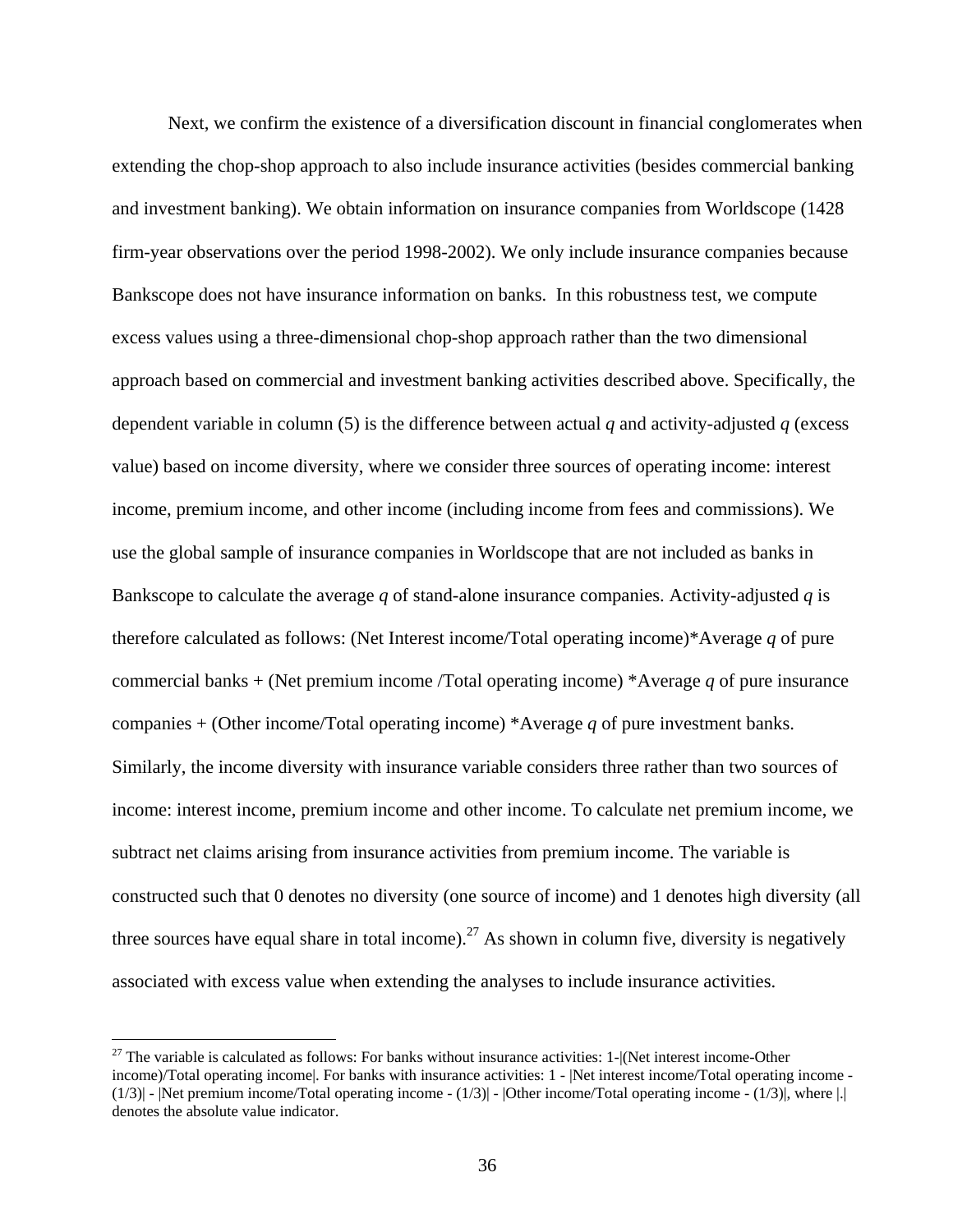#### E. Sub-Samples

Next, we investigate whether the results are sensitive to examining sub-samples of banks, excluding U.S. banks, only examining U.S. banks, or weighting observations differently.

First, we restrict the sample to diversified banks, i.e., firms for which the Diversity dummy variables used in the previous section take a value of one (column (1) in Table 9). The results are not affected.

Second, we restrict the sample to commercial banks only, as defined by the Bankscope database, thereby excluding investment banks but also savings banks, cooperative banks, and bank holding companies (column (2) in Table 9). The advantage of focusing on commercial banks is that the group of firms is more comparable and less diverse. Again, the results are very similar.

Third, we exclude U.S. banks from the sample. We want to make sure that the results are not driven by the U.S. banking system, which is quite special in the senses that it (i) has many small banks and (ii) has only recently allowed commercial banks to engage in investment banking activities. The results are presented in column (3) of Table 9. The findings are very similar.

Fourth, we examine only U.S. banks. In doing this, we first present the results when continuing to use the global sample of banks to compute the valuation of pure activity banks (column 4) and then we present the results when using only U.S. banks to compute pure activity *q*'s (column 5). Looking at only U.S. banks is less informative than examining the full sample in the sense that the Gramm-Leach-Bliley Act only recently (formally) expanded the range of permitted bank activities. Indeed, looking at banks outside of the United States that have historically had fewer regulatory impediments to diversifying activities may provide information regarding future developments within the U.S. financial services industry. Nevertheless, we provide the U.S. only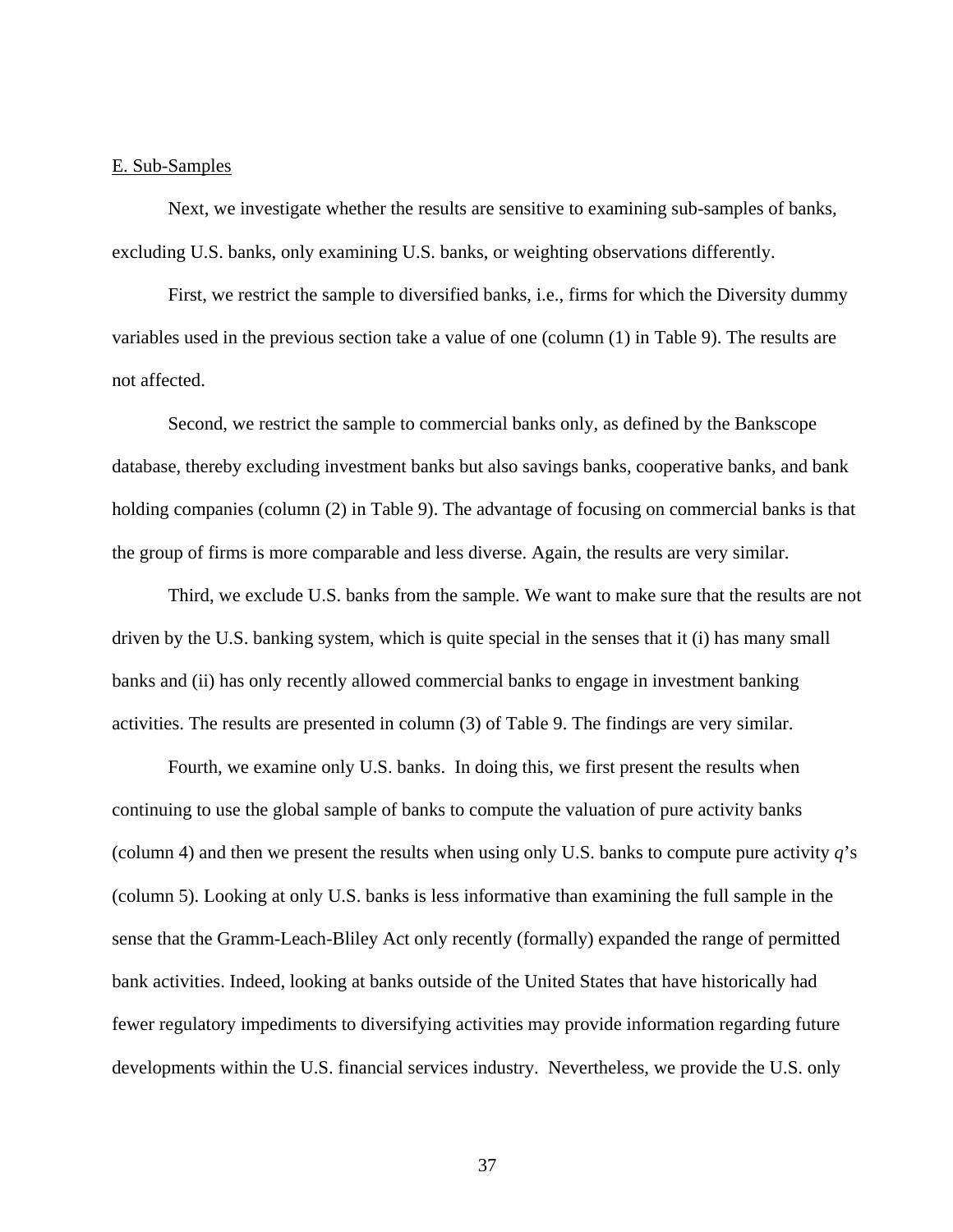results for completeness. As shown, while the results are not statistically significant for the Income diversity measure when focusing on U.S. banks (columns (4) and (5) of Panel A), the results do hold when using the Asset Diversity measure (columns (4) and (5) of Panel B). As noted, we believe the Asset diversity measure is a more accurate measure of diversity because loan-making banks may charge fees to generate income, which would distort the income measure. The use of fees in loan-making may be more pronounced in U.S. banks. This distortion of diversity is less likely for the asset based measure. Thus, we place more weight on the Asset diversity results.

Finally, we use weighted least squares, with the inverse of the number of country observations (sampled banks) as weights, to verify that our results are not driven by differences in the number of (sampled) banks across countries. The results still indicate a diversification discount in financial conglomerates (column (6) of Table 9).

#### F. Alternative Valuation and Performance Measures

1

We consider alternative measures of firm valuation and performance.<sup>28</sup> Thus far, we have used the average *q* of single-activity banks to construct activity-adjusted *q*'s. Due to the sampling variation in *q* for single activity banks, we test whether the results are robust to using the median value of *q* of single-activity banks instead. The results hold (columns (1) and (4) of Table 10).

<span id="page-38-0"></span><sup>&</sup>lt;sup>28</sup> We have also checked the robustness of our results to the use of alternative diversity measures and possible nonlinearities in the relationship between diversity and valuations. First, we use dummy variable to assess whether the relationship between diversification and valuation is more pronounced at high levels of diversity. We construct a dummy variable that equals one if Income (Asset) Diversity is between 2/3 and 1, and zero otherwise. Indeed, we find a statistically significant and negative effect on excess valuation at higher levels of income or asset diversity. Second, rather than using fixed and equidistant cutoffs (such as 0.1 and 0.9) to calculate the diversity measures, we test whether the results are sensitive to using cutoffs that are based on the sample characteristics. In particular, we use the 10th and 90th percentiles as cutoff of the diversity variables to construct the two diversity and excess value measures. While the percentiles imply rather different cutoff levels for the diversity variables, the results are similar. We also obtain similar results when we use the 3-year average of income diversity instead of the current value. Third, we combine data on both income and asset diversity to produce two conglomerate indexes of diversity: the average of the income diversity and asset diversity variables, and a dummy variable that takes value of one if the realizations of both income and asset diversity are between 0.1 and 0.9. The results continue to indicate a diversification discount (not shown).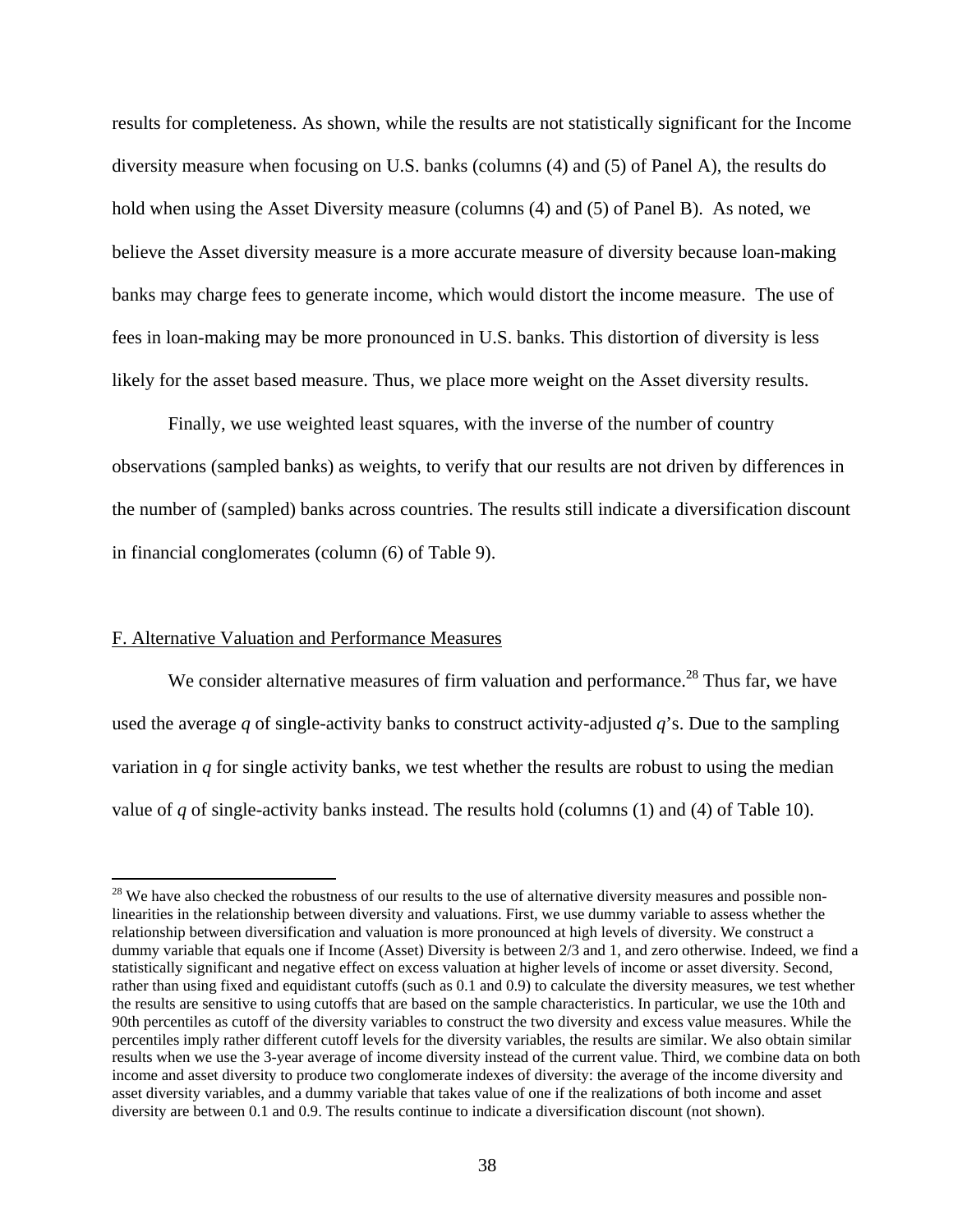Next, we use the sample of U.S. banks only rather than the global sample of banks to calculate the average *q* of single-activity banks and our excess value measures. Using data on *q* from one country has the advantage that we can focus on within-country variation in *q*. Crosscountry variation in *q* can be subsumed in country fixed effects. Ideally, we would want to calculate activity-adjusted *q*'s for each country using banks in that country only. Unfortunately, most countries do not have enough banks to implement this in practice. The results when using excess values constructed using a sample of single activity banks from the U.S. are reported in columns (2) and (5) of Table 10. The results do not change when using the U.S.-based measure of excess value.

In columns (3) and (6) of Table 10, we use a measure of excess performance based on the firm's operating income rather than Tobin's *q*. The measure is constructed in a similar fashion as the excess value measure described earlier, but uses data on operating income rather than Tobin's *q*. The results are qualitatively similar when using this alternative measure of firm performance. Banks that diversify into multiple activities are not only valued less by the market but also show worse performance on average as measured by total operating income.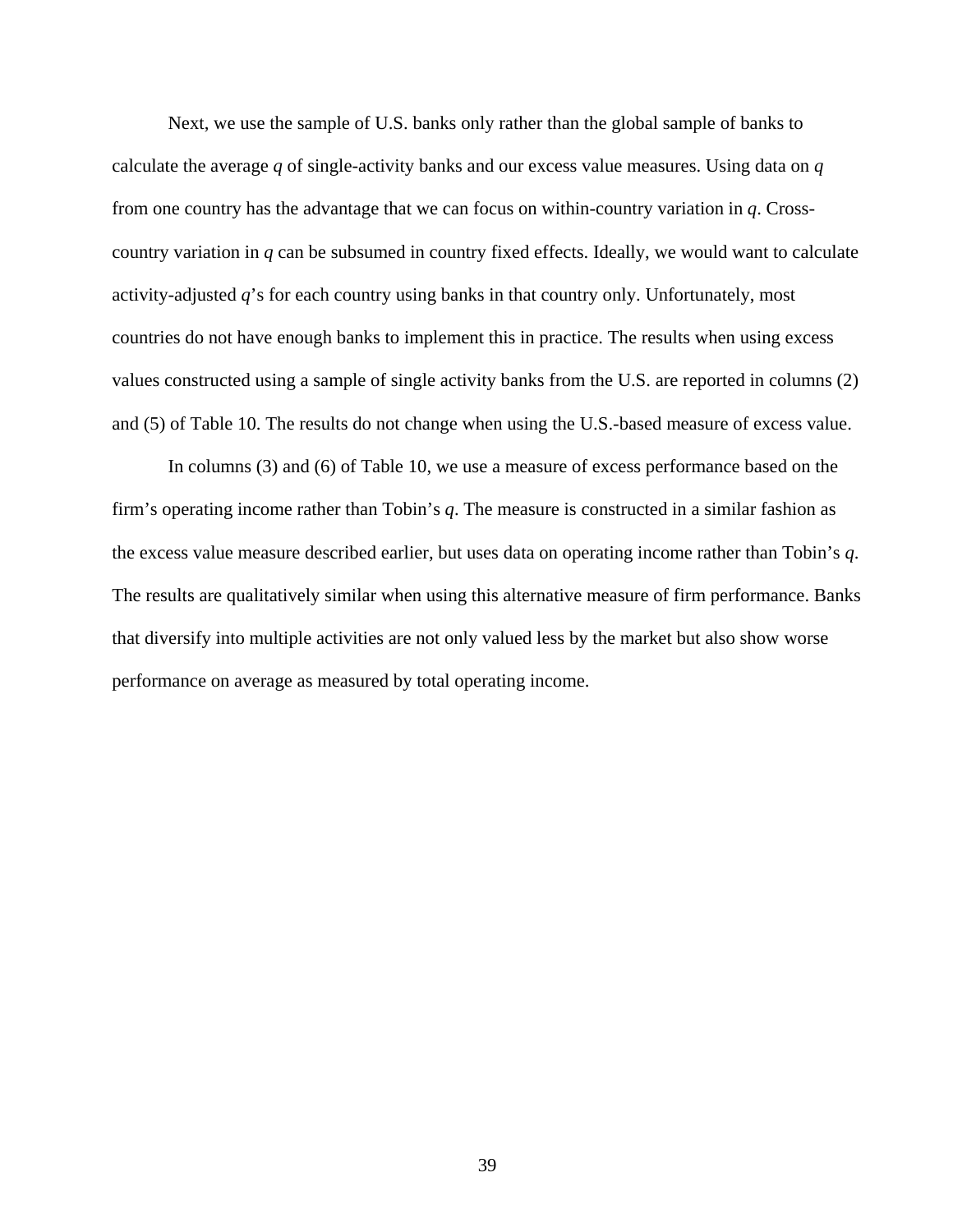#### **5. Concluding Remarks**

This paper finds that markets value financial conglomerates that engage in multiple activities lower than if those financial conglomerates were broken into financial intermediaries that specialize in the individual activities. To identify the independent impact of diversity on valuation, we employ a number of econometric procedures that control for the possibility that the same characteristics that induce financial institutions to diversify also lower market valuations. Across an array of sensitivity checks, the data suggest that diversity reduces the value of financial conglomerates. One explanation of these results is that financial conglomerates that engage in multiple activities intensify agency problems and destroy value. Although we attempt to control for alternative explanations, we do not directly measure agency problems and therefore we cannot directly link the results to a single causal factor. The results, however, do show that economies of scope in financial intermediation are not sufficiently large to compensate for countervailing forces associated with diversification since we consistently find a diversification discount, never a diversification premium.

The paper contributes to two interrelated strands of research. First, while some policymakers, practitioners, and researchers trumpet economies of scope from one-stop shopping for financial services, others stress intensified agency problems associated with monitoring complex financial conglomerates. We find that markets attach a discount to financial institutions that engage in diverse activities. Second, this paper contributes to the broader literature on corporate diversification by examining diversification within one industry, rather than examining diversification across very different activities. After controlling for endogeneity and other possible explanations, we find a diversification discount even within an industry likely to enjoy economies of scope.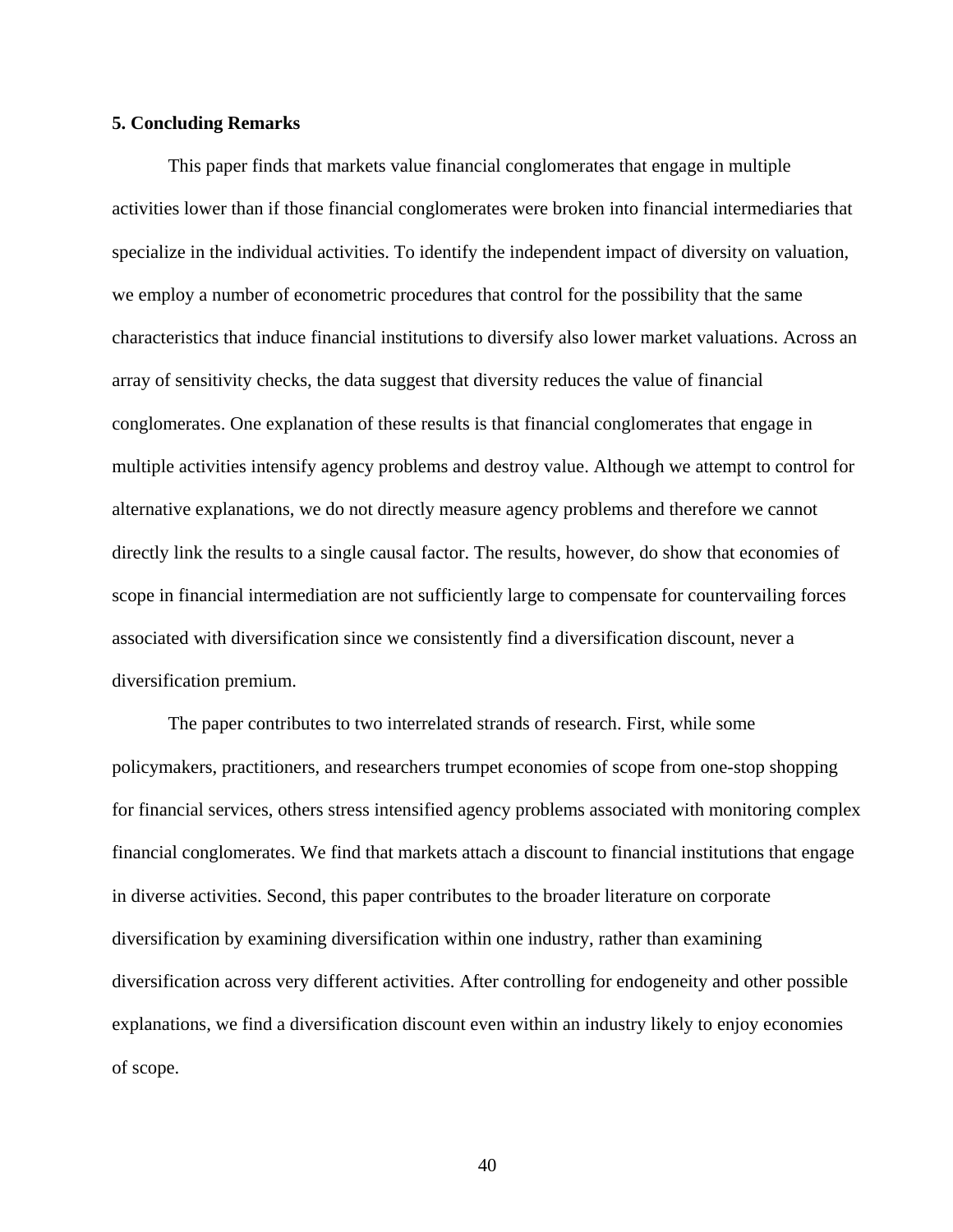#### **References**

- Adams, R., Mehran, H., 2003. Is corporate governance different for bank holding companies? *Economic Policy Review* 9, 123-142.
- Allen, L., Rai, A., 1996. Operational efficiency in banking: An international comparison. *Journal of Banking and Finance* 18, 655-672.
- Amihud, Y., Lev, B., 1981. Risk reduction and managerial motive for conglomerate mergers. *Bell Journal of Economics* 12, 605-617.
- Aron, D., 1988. Ability, moral hazard, firm size, and diversification. *The Rand Journal of Economics* 19, 72-87.
- Barth, J., Caprio, G., Levine, R., 2001. The regulation and supervision of banks around the world: A new database. In: *Brooking-Wharton Papers on Financial Services*, Eds: Litan, R. and R. Herring, Washington, DC, Brookings Institution, 183-250.
- Barth, J., Caprio, G., Levine, R., 2004. Bank supervision and regulation: What works best? *Journal of Financial Intermediation* 13, 205-248.
- Benston, G., 1994. Universal banking. *Journal of Economic Perspectives* 8, 121-143.
- Benzoni, L., Schenone, C., 2005. Conflict of interest or certification? Evidence from IPOs underwritten by the firm's relationship bank. Working paper, University of Minnesota.
- Ber, H., Yafeh, Y., Yosha, O., 2001. Conflict of interest in universal banking: Bank lending, stock underwriting, and fund management. *Journal of Monetary Economics* 47, 189-218.
- Berger, A., Demsetz, R., Strahan, P., 1999. The consolidation of the financial services industry: Causes, consequences, and implications for the future. *Journal of Banking and Finance* 23, 135-194.
- Berger, A., Hanweck, G., Humphrey, D., 1987. Competitive viability in banking: Scale, scope, and product mix economies. *Journal of Monetary Economics* 20, 501-520.
- Berger, A., Humphrey, D., 1991. The dominance of inefficiencies over scale and product mix economies in banking. *Journal of Monetary Economics* 28, 117-148.
- Berger, P., Ofek, E., 1995. Diversification's effect on firm value. *Journal of Financial Economics* 37, 39-65.
- Boyd, J., Chang, C., Smith, B., 1998. Moral hazard under commercial and universal banking. *Journal of Money, Credit, and Banking* 30, 426-468.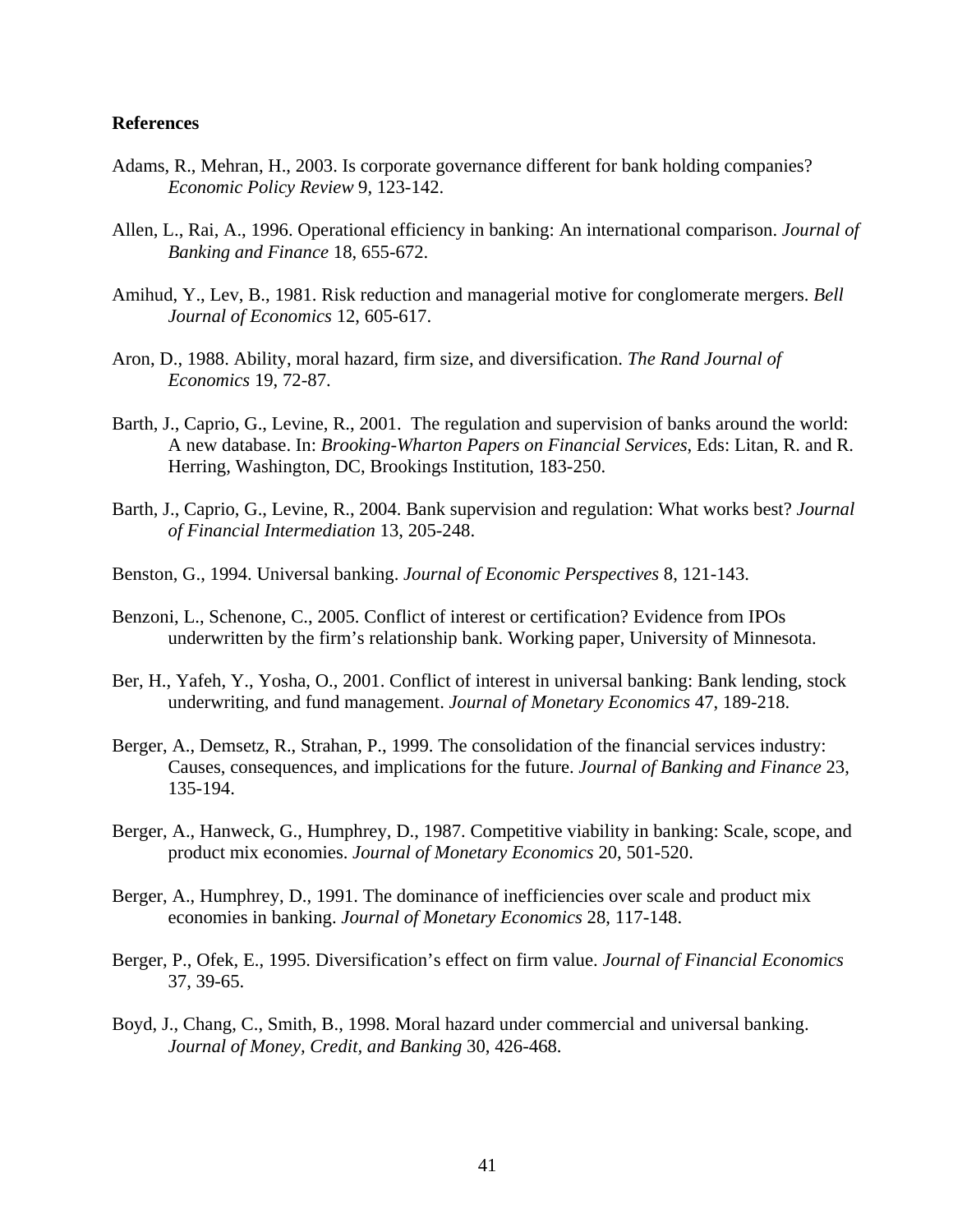- Boyd, J., Levine, R., Smith, B., 2001. The impact of inflation on financial sector performance. *Journal of Monetary Economics* 47, 221-48.
- Brook, Y., Hendershott, R., Lee, D., 1998. The gains from takeover deregulation: Evidence from the end of interstate banking restrictions. *Journal of Finance* 53, 2185–2204.
- Campa, J., Kedia, S., 2002. Explaining the diversification discount. *Journal of Finance* 57, 1731- 1762.
- Caprio, G., Laeven, L., Levine, R., 2004. Governance and bank valuation. NBER Working Paper No. 10158.
- Chandler, A., 1977. *The Visible Hand*. Cambridge, MA: Belknap Press.
- Chevalier, J., 2000. Why do firms undertake diversifying mergers? An analysis of the investment policies of merging firms. Working paper, University of Chicago.
- Coase, R., 1937. The nature of the firm. *Economica* 4, 386-405.
- Comment, R., Jarrell, G., 1995. Corporate focus and stock returns. *Journal of Financial Economics* 37, 67-87.
- DeLong, G., 2001. Stockholder gains from focusing versus diversifying bank mergers. *Journal of Financial Economics* 59, 221-252.
- Demirgüç-Kunt, A., Detragiache, E., 2002. Does deposit insurance increase banking system stability? An empirical investigation. *Journal of Monetary Economics* 49, 1373-1406.
- Demirgüç-Kunt, A., Laeven, L., Levine, R., 2004. Regulations, market structure, institutions, and the cost of financial intermediation. *Journal of Money, Credit, and Banking* 36, 593-622.
- Demsetz, H., Lehn, K., 1985. The structure of corporate ownership: Causes and consequences. *Journal of Political Economy* 93, 1155-1177.
- Denis, D., Denis, D., Sarin, A., 1997. Agency problems, equity ownership, and corporate diversification, *Journal of Finance* 52. 135-160.
- Diamond, D., 1984. Financial intermediation and delegated monitoring, *Review of Economic Studies* 51, 393-414.
- Diamond, D., 1991. Monitoring and reputation: The choice between bank loans and directly placed debt. *Journal of Political Economy* 99, 689-721.
- Drucker, S., Puri, M., 2005. On the benefits of concurrent lending and underwriting. *Journal of Finance* forthcoming.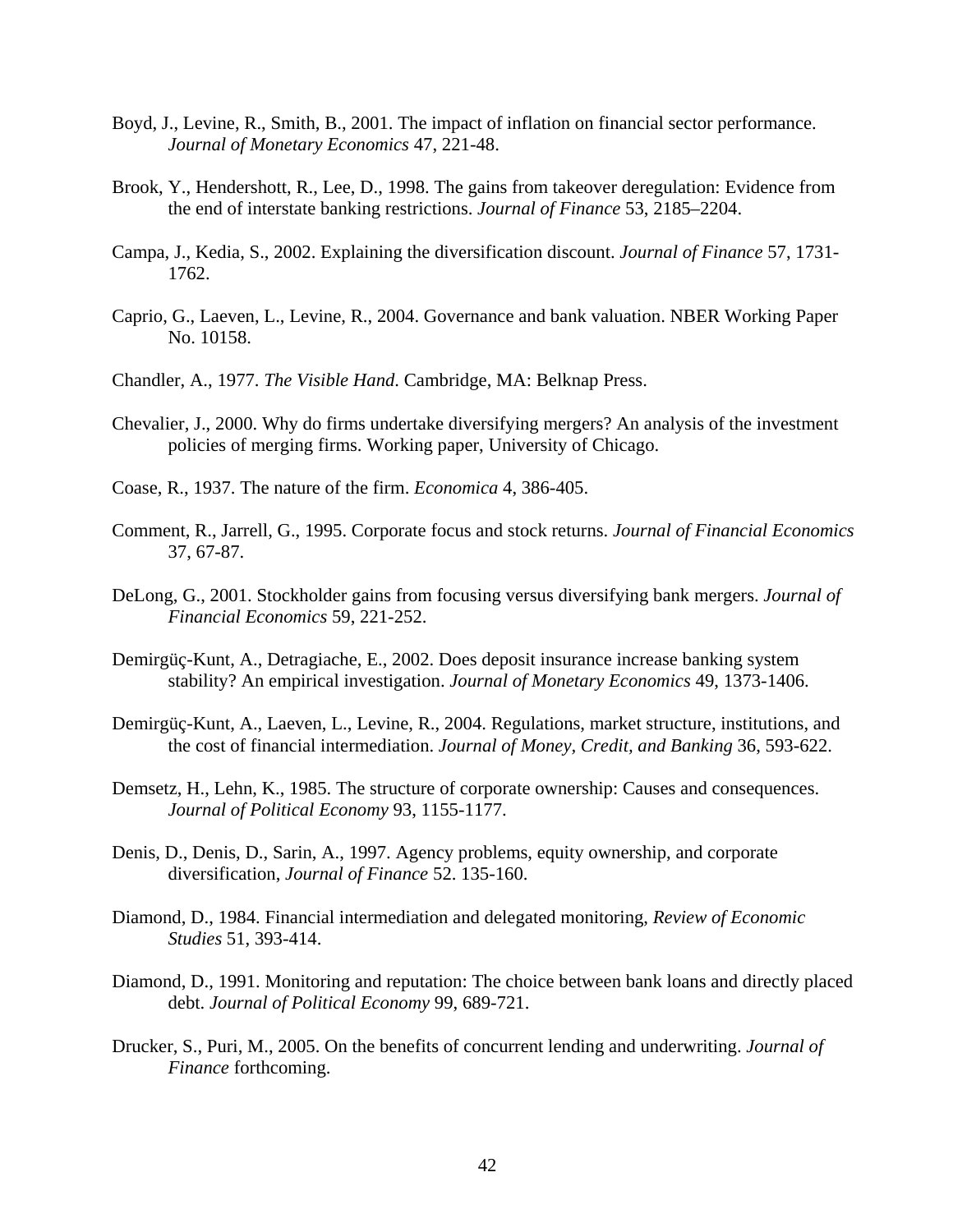- Fama, E., Jensen, M., 1983. Separation of ownership and control. *Journal of Law and Economics* 26, 301-325.
- Ferrier, G., Grosskopf, S., Hayes, K., Yaisawarng, S., 1993. Economies of diversification in the banking industry: A frontier approach. *Journal of Monetary Economics* 31, 229-49.
- Flannery, M., Kwan, S., Nimalendran, M., 2002. Market evidence on the opaqueness of banking. Mimeo, University of Florida.
- Fluck, Z., Lynch, A., 1999. Why do firm merge and then divest? A theory of financial synergies. *Journal of Business* 72, 319-346.
- Gande, A., Puri, M., Saunders, A., Walter, I., 1997. Bank underwriting of debt securities: Modern evidence. *Review of Financial Studies* 10, 1175-1202.
- Gande, A., Puri, M., Saunders, A., 1999. Bank entry, competition, and the market for corporate securities underwriting. *Journal of Financial Economics* 54, 165-195.
- Gertner, R., Scharfstein, D., Stein, J., 1994. Internal vs. external capital markets. *Quarterly Journal of Economics* 109, 1211-1230.
- Graham, J., Lemmon, M., Wolf, J., 2002. Does corporate diversification destroy value? *Journal of Finance* 57, 695–720.
- Haubrich, J., Santos, J., 2004. Banking and commerce: A liquidity approach. *Journal of Banking and Financ*e, forthcoming.
- Heckman, J., 1979. Sample selection bias as a specification error. *Econometrica* 47, 153-161.
- Houston, J., James, C., Marcus, D., 1997. Capital market frictions and the role of internal capital markets in banking. *Journal of Financial Economics* 46, 135-164.
- Houston, J., James, C., Ryngaert, M., 2001. Where do merger gains come from? Bank mergers from the perspective of insiders and outsiders. *Journal of Financial Economics* 60, 285-331.
- Jensen, M., 1986. Agency costs of free cash flow, corporate finance, and takeovers. *American Economic Review* 76, 323-329.
- Jensen, M., Meckling, W., 1976. Theory of the firm: Managerial behavior, agency costs, and ownership structure. *Journal of Financial Economics* 3, 305-360.
- John, K., Ofek, E., 1995. Asset sales and increase in focus. *Journal of Financial Economics* 37, 105-126.
- Kroszner, R., Rajan, R., 1994. Is the Glass-Steagall Act justified? A study of the U.S. experience with universal banking before 1933. *American Economic Review* 84, 810-832.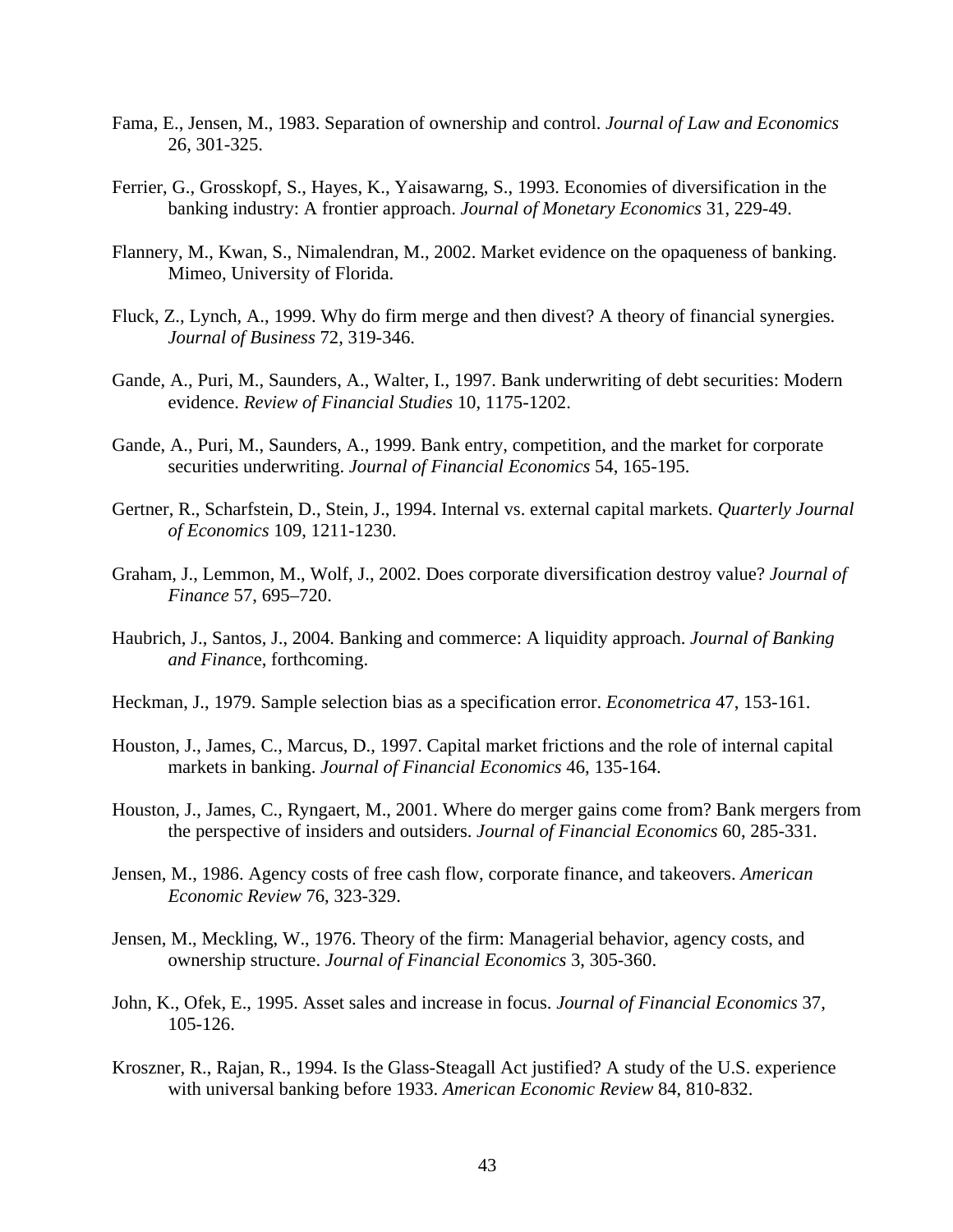- Lamont, O., Polk, C., 2001. The diversification discount: Cash flows versus returns. *Journal of Finance* 56, 1693-1721.
- La Porta, R., Lopez-de-Silanes, F., Shleifer, A., Vishny, R., 1998. Law and finance. *Journal of Political Economy* 106, 1113-1155.
- Lang, L., Stulz, R., 1994. Tobin's Q, corporate diversification, and firm performance. *Journal of Political Economy* 102, 1248-1280.
- LeBaron, D., Speidell, L., 1987. Why are the parts worth more than the sum? 'Chop shop,' a corporate valuation model. In: L. Browne and E. Rosengren, *The Merger Boom*, Conference Series no. 31. Boston: Federal Reserve Bank.
- Lins, K., Servaes, H., 1999. International evidence on the value of corporate diversification. *Journal of Finance* 54, 2215-1139.
- Maksimovic, V., Phillips, G., 2002. Do conglomerate firms allocate resources inefficiently across industries? Theory and evidence. *Journal of Finance* 57, 721-767.
- Michaely, R., Womack, K., 1999. Conflict of interest and the credibility of underwriter analyst recommendations. *Review of Financial Studies* 12, 653-686.
- Morck, R., Shleifer, A., Vishny, R., 1990. Do managerial objectives drive bad acquisition? *Journal of Finance* 45, 31-48.
- Morgan, D., 2002. Rating banks: Risk and uncertainty in an opaque industry. *American Economic Review* 92, 874-88.
- Penas, M., Unal, H., 2005. Gains in bank mergers: Evidence from the bond markets. *Journal of Financial Economics*, forthcoming.
- Petersen, M., Rajan, R., 1994. The benefits of lending relationships: Evidence from small business data. *Journal of Finance* 49, 3-37.
- Pulley, L., Humphrey, D., 1993. The role of fixed costs and cost complementarities in determining scope economies and the costs of narrow banking proposals. *Journal of Business* 66, 437- 462.
- Puri, M., 1996. Commercial banks in investment banking: conflicts of interest or certification role. *Journal of Financial Economics* 40, 373-401.
- Rajan, R., 1992. Insiders and outsiders: The choice between informed and arm's-length debt. *Journal of Finance* 47, 1367-1400.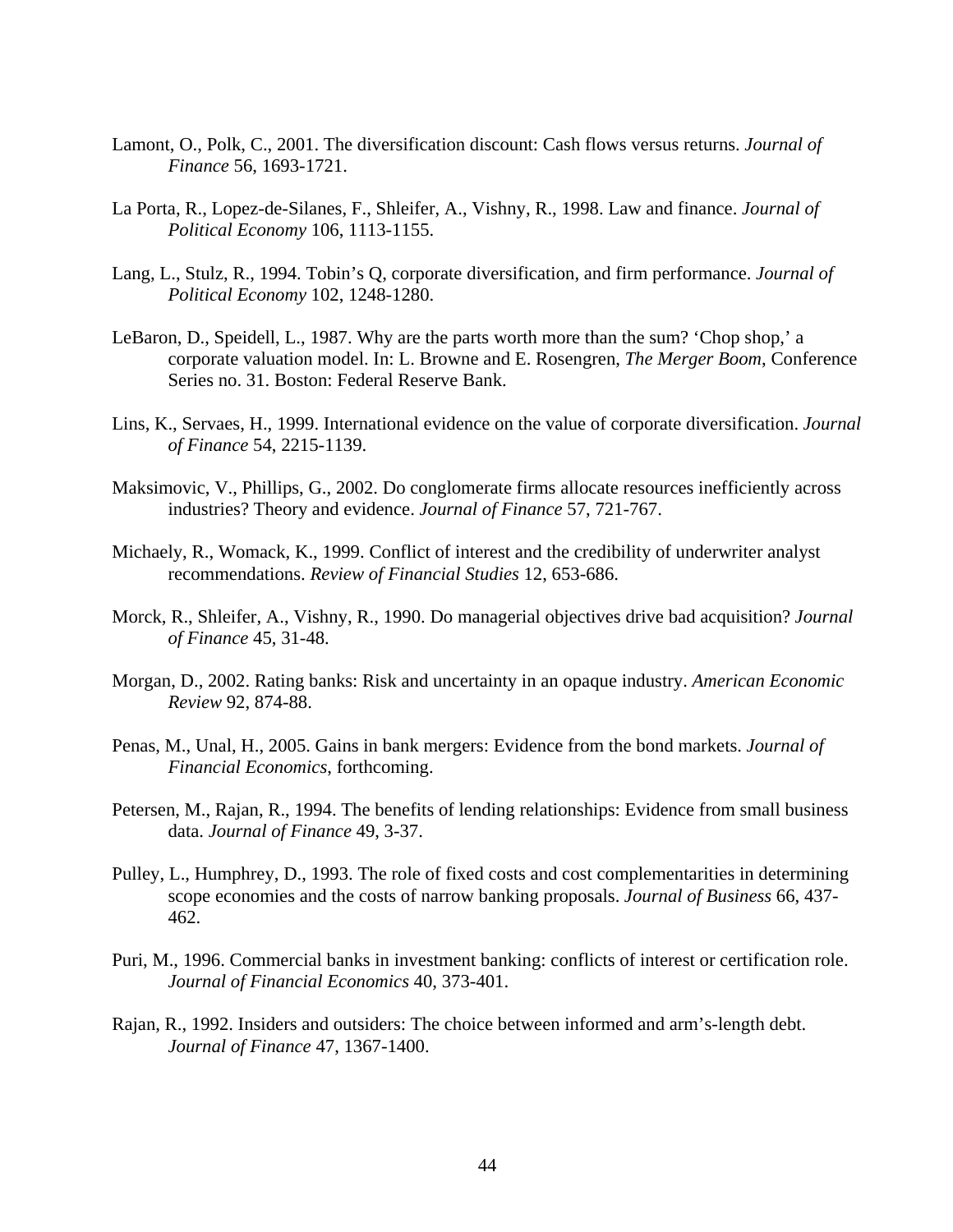- Rajan, R., Servaes, H., Zingales, L., 2000. The cost of diversity: The diversification discount and inefficient investment. *Journal of Finance* 55, 35-80.
- Rotemberg, J., Saloner, G., 1994. Benefits of narrow business strategies. *American Economic Review* 84, 1330-1349.
- Saunders, A., Walter, I., 1994. *Universal Banking in the United States: What Could We Gain? What Could We Lose?* Oxford University Press.
- Schenone, C., 2004. The effect of banking relationships on the firm's IPO underpricing. *Journal of Finance* 59, 2903-2958.
- Schoar, A., 2002. Effects of corporate diversification on productivity. *Journal of Finance* 57, 2379- 2403.
- Servaes, H., 1996. The value of diversification during the conglomerate merger wave. *Journal of Finance* 51, 1201-1225.
- Stein, J., 2002. Information production and capital allocation: Decentralized versus hierarchical firms. *Journal of Finance* 57, 1891-1921.
- Stulz, R., 1990. Managerial discretion and optimal financial policies. *Journal of Financial Economics* 26, 3-27.
- Sufi, A., 2004. Does joint production of lending and underwriting help or hurt firms? A fixed effects approach. MIT (Department of Economics), mimeo.
- Vander Vennet, R., 2002. Cost and profit efficiency of financial conglomerates and universal banks in Europe. *Journal of Money, Credit and Banking* 34, 254-282.
- Villalonga, B., 2004a. Diversification discount or premium? New evidence from the business information tracking series. *Journal of Finance* 59, 479-506.
- Villalonga, B., 2004b. Does diversification cause the 'diversification discount'? *Financial Management* 33, 5-27.
- Williamson, O., 1970. *Corporate Control and Business Behavior: An Inquiry into the Effects of Organizational Form on Enterprise Behavior*. Englewood Cliffs, NJ: Prentice-Hall.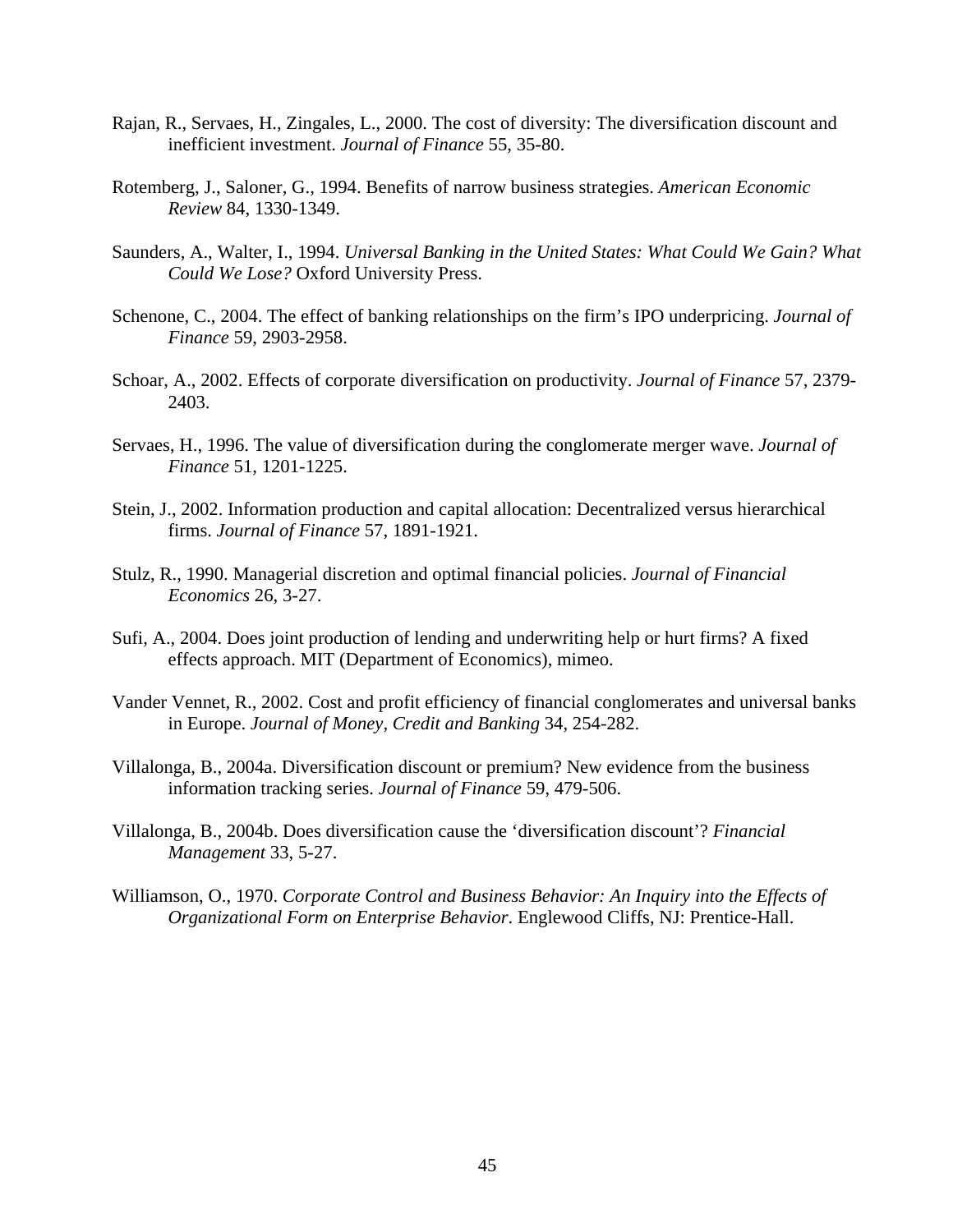#### Table 1Summary Statistics and Correlations of Tobin's q and Diversity Measures

Tobin's q is calculated as the ratio of (the market value of common equity plus the book value of preferred shares plus the book value of total debt) to (the book value of total assets). Net interest income is interest income minus interest expense. Other operating income includes net fee income, net commission income, and net trading income. Income diversity is a measure of diversification across different sources of income and is calculated as 1-|(Net interest income-Other operating income)/Total operating income|. Income diversity takes values between 0 and 1 and is increasing in the degree of diversification. Asset diversity is a measure of diversification across different types of assets and is calculated as 1-(Net loans-Other earning assets)/Total earning assets]. Other earning assets include securities and investments. Asset diversity takes values between 0 and 1 and is increasing in the degree of diversification. We include all listed banks from Bankscope (except banks classified by Bankscope as non-banking credit institutions, Islamic banks, real estate banks, or specialized governmental credit institutions). We exclude banks with less than US\$ 100 million in total assets. We exclude observations without basic accounting information (i.e., missing values for total assets, earning assets, operating income, equity, and market value). We also exclude extreme outliers in the main variables (i.e., more than 4 standard deviations from the mean). Data are for the years 1998-2002.

|                                               |             |      |        |                       | Correlation (p-value)           |                                                  |                     |                 |
|-----------------------------------------------|-------------|------|--------|-----------------------|---------------------------------|--------------------------------------------------|---------------------|-----------------|
| Variable                                      | Sample size | Mean | Median | Standard<br>deviation | to total<br>operating<br>income | Interest income Loans to total<br>earning assets | Income<br>diversity | Asset diversity |
| Tobin's q                                     | 3415        | 1.06 | 1.02   | 0.16                  | $-0.35$                         | $-0.15$                                          | $-0.08$             | $-0.06$         |
|                                               |             |      |        |                       | (0.00)                          | (0.00)                                           | (0.00)              | (0.00)          |
| Net interest income to total operating income | 3415        | 0.66 | 0.70   | 0.20                  | 1.00                            | 0.52                                             | $-0.26$             | $-0.00$         |
|                                               |             |      |        |                       |                                 | (0.00)                                           | (0.00)              | (0.89)          |
| Loans to total earning assets                 | 3415        | 0.66 | 0.69   | 0.18                  |                                 | 1.00                                             | 0.10                | $-0.39$         |
|                                               |             |      |        |                       |                                 |                                                  | (0.00)              | (0.00)          |
| Income diversity                              | 3415        | 0.54 | 0.53   | 0.23                  |                                 |                                                  | 1.00                | 0.15            |
|                                               |             |      |        |                       |                                 |                                                  |                     | (0.00)          |
| Asset diversity                               | 3415        | 0.58 | 0.57   | 0.23                  |                                 |                                                  |                     | 1.00            |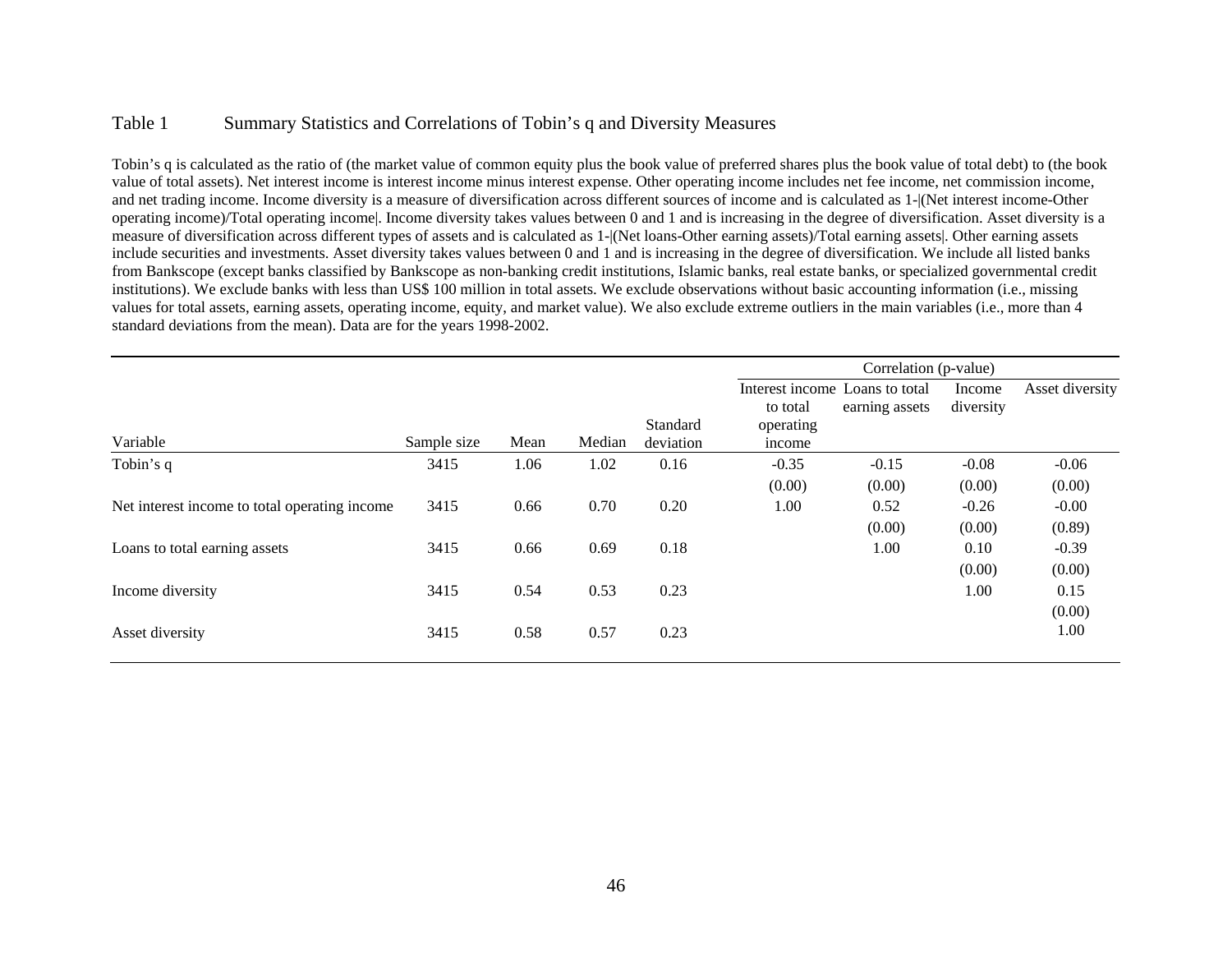#### Table 2 Excess Value of Diversified Banks

The excess value for a diversified bank is the difference between its actual q and its activity-adjusted q. The activity-adjusted q of a bank is the weighted average of pure commercial banking and pure investment banking q's. The weights are based on the relative importance of interest income to total operating income in the case of the income diversity measure and the relative importance of loans to total earning assets in the case of the asset diversity measure. In the case of the income diversity, the pure commercial banking q is proxied by the average of the q's of banks with a ratio of interest income to total operating income of 0.9 or higher and the pure investment banking q is proxied by the average of the q's of banks with a ratio of interest income to total operating income of 0.1 or lower. In the case of the asset diversity, the pure commercial banking q is proxied by the average of the q's of banks with a ratio of loans to total earning assets of 0.9 or higher and the pure investment banking q is proxied by the average of the q's of banks with a ratio of loans to total earning assets of 0.1 or lower. The row labeled "unadjusted excess value" provides the regression coefficient and t-statistic on the diversification dummy variable (income diversity and asset diversity respectively) from a regression of q on a constant, country dummy variables, year dummy variables, and the corresponding diversification dummy variable. A banking firm is defined to be diversified if the ratio of interest income to total operating income is between 0.1 and 0.9 or if the ratio of loans to total earning assets is between 0.1 and 0.9. Data are for the years 1998-2002. \* significant at 10%; \*\* significant at 5%; \*\*\* significant at 1%.

| Variable                                                   | Income diversity | Asset diversity |
|------------------------------------------------------------|------------------|-----------------|
| Mean excess value (t-statistic)                            | $-0.055***$      | $-0.065***$     |
|                                                            | (23.11)          | (21.56)         |
| Median excess value (p-value for non-parametric sign test) | $-0.061***$      | $-0.070***$     |
|                                                            | (0.000)          | (0.000)         |
| Unadjusted excess value (t-statistic)                      | $-0.066$ ***     | $-0.071**$      |
|                                                            | (3.01)           | (2.55)          |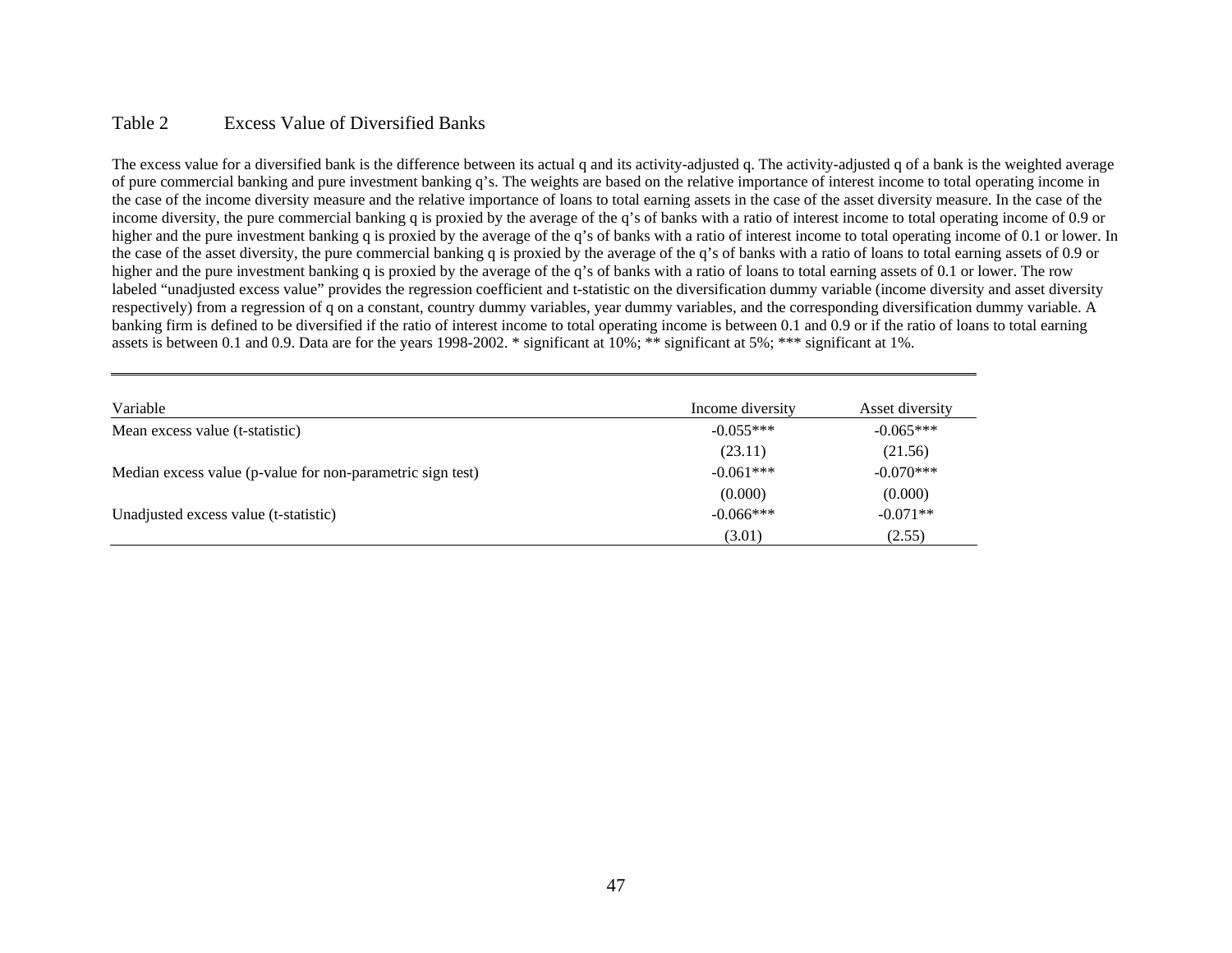#### Table 3 Diversity, Excess Value, and Tobin's q

The dependent variable in column (1) is the difference between actual q and activity-adjusted q (excess value) based on income diversity. The dependent variable in column (2) is the difference between actual q and activity-adjusted q (excess value) based on asset diversity. The dependent variable in columns (3) and (4) is Tobin's q. The regressions include country and year dummies (not reported). Standard errors are adjusted for clustering at the bank-level. The sample includes all firms, including those identified as pure-activity firms. Data are for the years 1998-2002. \* significant at 10%; \*\* significant at 5%; \*\*\* significant at 1%.

|                                               | (1)              | (2)             | (3)              | (4)             |
|-----------------------------------------------|------------------|-----------------|------------------|-----------------|
|                                               | Excess value     |                 | Tobin's Q        |                 |
|                                               | Income diversity | Asset diversity | Income diversity | Asset diversity |
| Income diversity                              | $-0.103**$       |                 | $-0.106**$       |                 |
|                                               | (0.044)          |                 | (0.049)          |                 |
| Net interest income to total operating income |                  |                 | $-0.240***$      |                 |
|                                               |                  |                 | (0.059)          |                 |
| Asset diversity                               |                  | $-0.130***$     |                  | $-0.099**$      |
|                                               |                  | (0.035)         |                  | (0.046)         |
| Loans to total earning assets                 |                  |                 |                  | $-0.194***$     |
|                                               |                  |                 |                  | (0.065)         |
| <b>Observations</b>                           | 3415             | 3415            | 3415             | 3415            |
| Number of banks                               | 867              | 867             | 867              | 867             |
| Number of countries                           | 43               | 43              | 43               | 43              |
| R-squared                                     | 0.15             | 0.21            | 0.19             | 0.15            |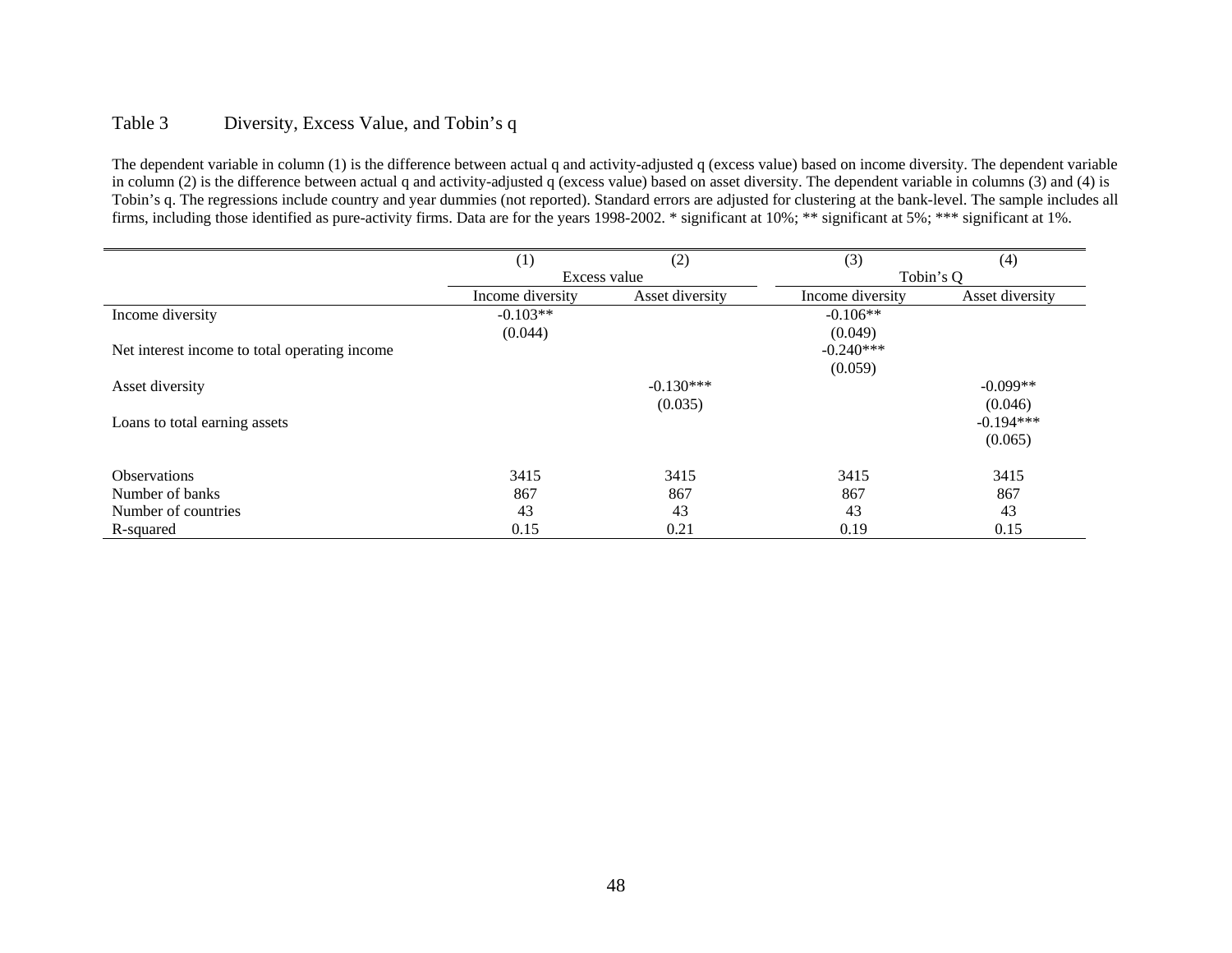#### Table 4 Diversity and Excess Value: Controlling for Bank-Level and Country-Level Characteristics

The dependent variable in panel A, columns (1) to (4), is the difference between actual q and activity-adjusted q (excess value) based on income diversity. The dependent variable in panel B, columns (1) to (4), is the difference between actual q and activity-adjusted q (excess value) based on asset diversity. The dependent variable in columns (5) to (8) is unadjusted q. Log(total assets) is the logarithm of the bank's total assets. Log(total operating income) is the logarithm of the bank's total operating income. Deposits/Liabilities is the ratio of total deposits to total liabilities. Equity/Assets is the ratio of book value of equity to total assets. Growth in assets is the 3-year growth rate in total assets. Growth in income is the 3-year growth rate in operating income. Market share of deposits is the bank's share in total bank deposits in the country. GDP per capita growth is the annual real growth in GDP per capita. Inflation is the annual change in the CPI index. We include country dummies and year dummies (not reported). Standard errors are adjusted for clustering at the bank-level. Data for the years 1998-2002. \* significant at 10%; \*\* significant at 5%; \*\*\* significant at 1%.

|                             | (1)        | (2)          | (3)        | (4)         | (5)         | (6)         | (7)         | (8)         |
|-----------------------------|------------|--------------|------------|-------------|-------------|-------------|-------------|-------------|
|                             |            | Excess value |            |             |             |             | Tobin's Q   |             |
| Log (total assets)          | 0.006      |              | 0.006      |             | 0.005       |             | 0.005       |             |
|                             | (0.004)    |              | (0.004)    |             | (0.004)     |             | (0.004)     |             |
| Log(total operating income) |            | $0.011***$   |            | $0.011***$  |             | $0.011***$  |             | $0.011***$  |
|                             |            | (0.004)      |            | (0.004)     |             | (0.003)     |             | (0.003)     |
| Net interest income to      |            |              |            |             | $-0.220***$ | $-0.201***$ | $-0.221***$ | $-0.202***$ |
| total operating income      |            |              |            |             | (0.061)     | (0.060)     | (0.062)     | (0.060)     |
| Income diversity            | $-0.077**$ | $-0.091***$  | $-0.076**$ | $-0.090***$ | $-0.080*$   | $-0.090**$  | $-0.080*$   | $-0.090**$  |
|                             | (0.032)    | (0.034)      | (0.032)    | (0.034)     | (0.041)     | (0.041)     | (0.042)     | (0.041)     |
| Deposits/Liabilities        | $0.093**$  | $0.119***$   | $0.094**$  | $0.120***$  | 0.094       | $0.112**$   | 0.094       | $0.113**$   |
|                             | (0.041)    | (0.042)      | (0.041)    | (0.042)     | (0.059)     | (0.057)     | (0.059)     | (0.057)     |
| Equity/Assets               | 0.163      | 0.172        | 0.164      | 0.173       | 0.123       | 0.144       | 0.124       | 0.145       |
|                             | (0.135)    | (0.132)      | (0.135)    | (0.132)     | (0.127)     | (0.124)     | (0.127)     | (0.124)     |
| Growth in assets            | $0.052**$  | $0.055**$    | $0.054**$  | $0.057**$   | $0.059**$   | $0.062**$   | $0.060**$   | $0.063**$   |
|                             | (0.024)    | (0.024)      | (0.024)    | (0.024)     | (0.026)     | (0.026)     | (0.027)     | (0.027)     |
| Growth in income            | 0.021      | 0.019        | 0.019      | 0.017       | 0.015       | 0.013       | 0.016       | 0.014       |
|                             | (0.026)    | (0.026)      | (0.027)    | (0.027)     | (0.027)     | (0.027)     | (0.027)     | (0.027)     |
| Market share of deposits    | $-0.010$   | $-0.072$     | $-0.011$   | $-0.073$    | $-0.007$    | $-0.078$    | $-0.006$    | $-0.077$    |
|                             | (0.085)    | (0.089)      | (0.086)    | (0.089)     | (0.085)     | (0.086)     | (0.085)     | (0.086)     |
| GDP per capita growth       |            |              | $0.003*$   | $0.003*$    |             |             | 0.003       | 0.003       |
|                             |            |              | (0.002)    | (0.002)     |             |             | (0.002)     | (0.002)     |
| Inflation                   |            |              | $0.004*$   | $0.004*$    |             |             | 0.000       | 0.000       |
|                             |            |              | (0.002)    | (0.002)     |             |             | (0.002)     | (0.002)     |
| <b>Observations</b>         | 2773       | 2773         | 2773       | 2773        | 2773        | 2773        | 2773        | 2773        |
| R-squared                   | 0.20       | 0.20         | 0.20       | 0.20        | 0.21        | 0.22        | 0.21        | 0.22        |

#### Panel A: Income diversity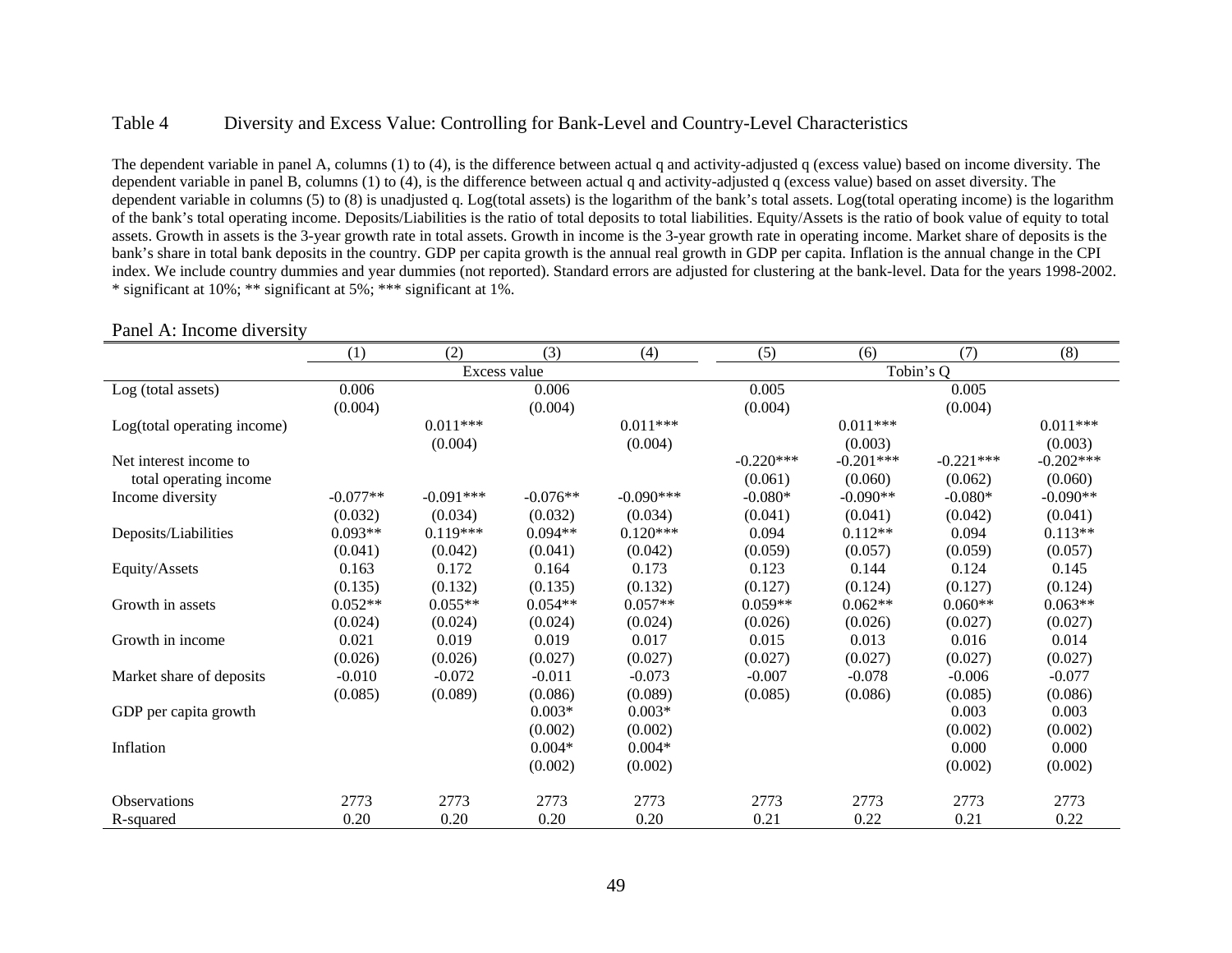|                               | (1)         | (2)         | (3)          | (4)         | (5)        | (6)        | (7)        | (8)        |
|-------------------------------|-------------|-------------|--------------|-------------|------------|------------|------------|------------|
|                               |             |             | Excess value |             |            |            | Tobin's Q  |            |
| Log (total assets)            | 0.005       |             | 0.005        |             | $0.006*$   |            | $0.006*$   |            |
|                               | (0.004)     |             | (0.004)      |             | (0.003)    |            | (0.003)    |            |
| Log(total operating income)   |             | $0.013***$  |              | $0.013***$  |            | $0.013***$ |            | $0.014***$ |
|                               |             | (0.003)     |              | (0.003)     |            | (0.003)    |            | (0.003)    |
| Loans to total earning assets |             |             |              |             | $-0.177**$ | $-0.171**$ | $-0.177**$ | $-0.172**$ |
|                               |             |             |              |             | (0.078)    | (0.077)    | (0.078)    | (0.077)    |
| Asset diversity               | $-0.141***$ | $-0.141***$ | $-0.142***$  | $-0.142***$ | $-0.110**$ | $-0.109**$ | $-0.111**$ | $-0.110**$ |
|                               | (0.026)     | (0.026)     | (0.026)      | (0.026)     | (0.046)    | (0.046)    | (0.046)    | (0.046)    |
| Deposits/Liabilities          | $0.074*$    | $0.109***$  | $0.076*$     | $0.110***$  | 0.036      | 0.070      | 0.037      | 0.071      |
|                               | (0.039)     | (0.039)     | (0.039)      | (0.039)     | (0.051)    | (0.051)    | (0.051)    | (0.051)    |
| Equity/Assets                 | 0.136       | 0.167       | 0.138        | 0.168       | 0.158      | 0.191      | 0.159      | 0.192      |
|                               | (0.132)     | (0.126)     | (0.131)      | (0.126)     | (0.122)    | (0.119)    | (0.122)    | (0.119)    |
| Growth in assets              | 0.027       | 0.031       | 0.030        | 0.034       | 0.042      | $0.047*$   | 0.043      | $0.048*$   |
|                               | (0.022)     | (0.023)     | (0.023)      | (0.023)     | (0.027)    | (0.027)    | (0.027)    | (0.027)    |
| Growth in income              | 0.024       | 0.022       | 0.021        | 0.019       | 0.023      | 0.021      | 0.023      | 0.021      |
|                               | (0.026)     | (0.025)     | (0.026)      | (0.026)     | (0.027)    | (0.027)    | (0.027)    | (0.027)    |
| Market share of deposits      | $-0.027$    | $-0.130$    | $-0.029$     | $-0.130$    | $-0.024$   | $-0.127$   | $-0.023$   | $-0.126$   |
|                               | (0.086)     | (0.091)     | (0.086)      | (0.091)     | (0.082)    | (0.086)    | (0.082)    | (0.086)    |
| GDP per capita growth         |             |             | $0.005**$    | $0.005**$   |            |            | $0.003*$   | $0.004*$   |
|                               |             |             | (0.002)      | (0.002)     |            |            | (0.002)    | (0.002)    |
| Inflation                     |             |             | $0.005**$    | $0.005**$   |            |            | 0.001      | 0.001      |
|                               |             |             | (0.002)      | (0.002)     |            |            | (0.002)    | (0.002)    |
| <b>Observations</b>           | 2773        | 2773        | 2773         | 2773        | 2773       | 2773       | 2773       | 2773       |
| R-squared                     | 0.29        | 0.29        | 0.29         | 0.30        | 0.20       | 0.21       | 0.20       | 0.21       |

#### Panel B: Asset diversity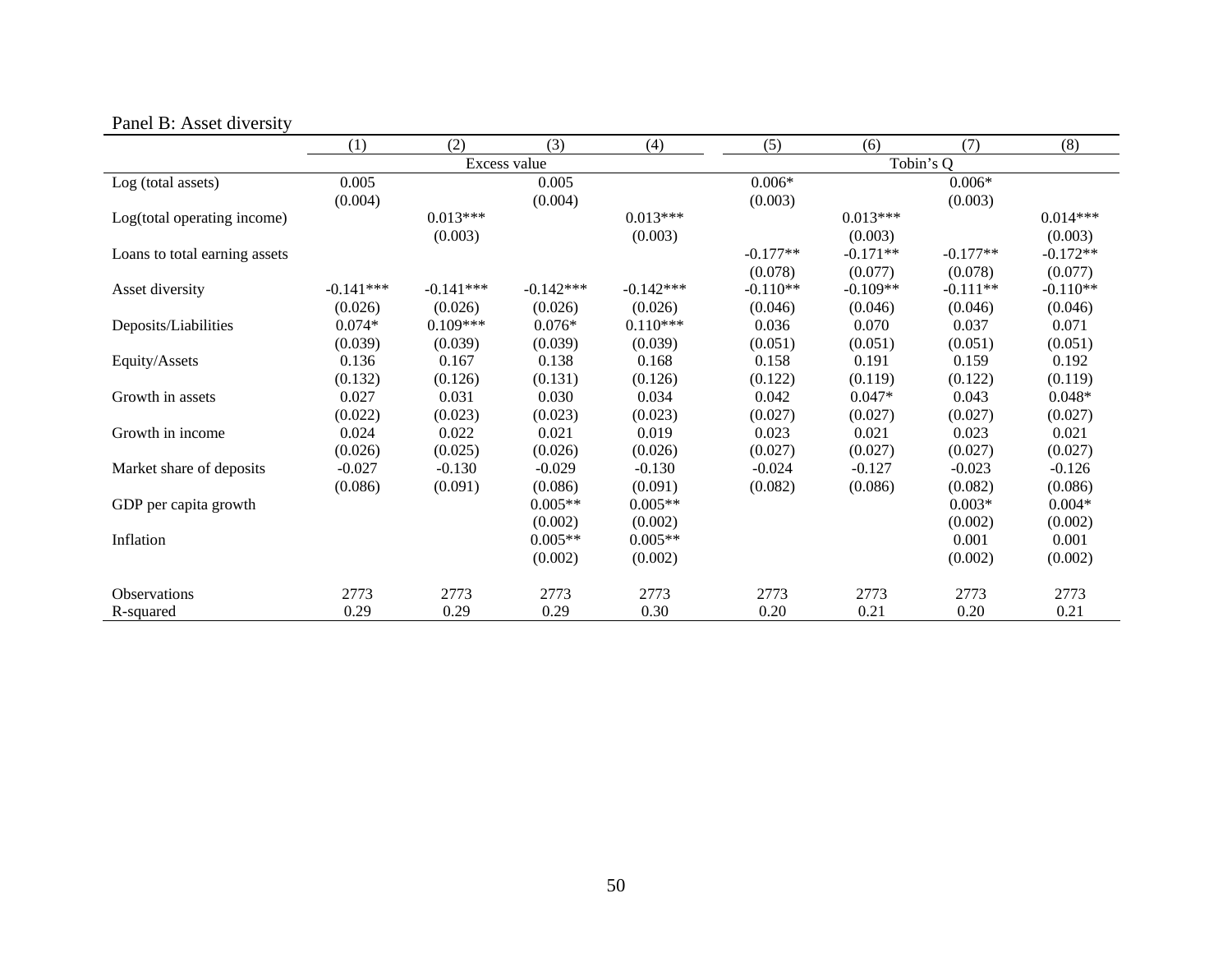#### Table 5 Diversity and Excess Value: Controlling for Endogeneity

The dependent variable in panel A is the difference between actual q and activity-adjusted q (excess value) based on income diversity. The dependent variable in panel B is the difference between actual q and activity-adjusted q (excess value) based on asset diversity. The regression in column (1) is estimated with OLS and includes bank-fixed effects and year effects. The regression in column (2) is estimated using instrumental variables (IV). We use the index of restrictions on bank activities in the country from Barth et al. (2001) as instrument for income (asset) diversity. The IV regression in column (3) uses the fraction of bank applications denied in the country from Barth et al. (2001) as instrument for income (asset) diversity. The IV regression in column (4) uses the average income (asset) diversity of other banks in the country as instrument for income (asset) diversity. The IV regression in column (5) uses the following variables as instruments for the income (asset) diversity measure: the log of total assets, return on assets, share of diversified banks, S&P financial index, and listed on NYSE. Return on assets is pre-tax income over total assets. Share of diversified firms is the fraction of diversified banks in the country, calculated as the fraction of banks for which Diversified bank takes value of one. S&P financial index is a dummy variable that takes value one if the company is included in the Standard and Poor's global financial index. Listed on NYSE is a dummy variable that takes value of one if the company is listed on the New York stock exchange. The self-selection model in column (6) is estimated using Heckman (1979)'s two-step procedure. The selection variable in the first-stage regression is Diversified bank, which is a dummy variable that takes value of 1 if net interest income is between 10% and 90% of total income (panel A) or if net loans is between 10% and 90% of total earning assets (panel B). The self-selection regression includes the following control variables: the log of total assets, return on assets, share of diversified banks, S&P financial index, and listed on NYSE (not reported). Lambda is the self-selection parameter. For the IV regression in column (2)3 and (3), we also report the coefficient estimates for the instrumental variables of the first-stage regression. The F-test of instruments reports the p-value of the F-test of joint significance of identifying instruments. We also report the p-value of the Hausman specification error test which compares the difference between the IV and OLS estimators. Year dummies are included in all regressions; country dummies are included in the regressions in columns (5) to (6) (not reported). Standard errors in columns (2) to (5) are adjusted for clustering at the bank-level. Data for the years 1998-2002. \* significant at 10%; \*\* significant at 5%; \*\*\* significant at 1%.

|                                 | (1)                | (2)                       | (3)              | (4)                  | (5)          | (6)            |
|---------------------------------|--------------------|---------------------------|------------------|----------------------|--------------|----------------|
|                                 | OLS: Fixed effects | IV: Activity restrictions | IV: Entry denied | IV: Diversity others | IV: Multiple | Self-selection |
| Income diversity                | $-0.095***$        | $-0.188***$               | $-0.326***$      | $-0.107*$            | $-0.217**$   | $-0.086***$    |
|                                 | (0.015)            | (0.051)                   | (0.082)          | (0.064)              | (0.104)      | (0.012)        |
| Lambda                          |                    |                           |                  |                      |              | $-0.074$       |
|                                 |                    |                           |                  |                      |              | (0.054)        |
| First-stage:                    |                    |                           |                  |                      |              |                |
| Instrumental variable           |                    | $-0.068***$               | $0.148***$       |                      |              |                |
|                                 |                    | (0.004)                   | (0.025)          |                      |              |                |
| Country fixed effects           | N <sub>0</sub>     | N <sub>0</sub>            | No               | N <sub>o</sub>       | Yes          | Yes            |
| F-test of instruments (p-value) |                    | 0.00                      | 0.00             | 0.00                 | 0.00         |                |
| Hausman test (p-value)          |                    | 0.08                      | 0.00             | 0.97                 | 0.00         |                |
| <b>Observations</b>             | 3415               | 3261                      | 3165             | 3400                 | 3414         | 3414           |
| R-squared                       | 0.13               |                           |                  |                      |              |                |

Panel A: Income diversity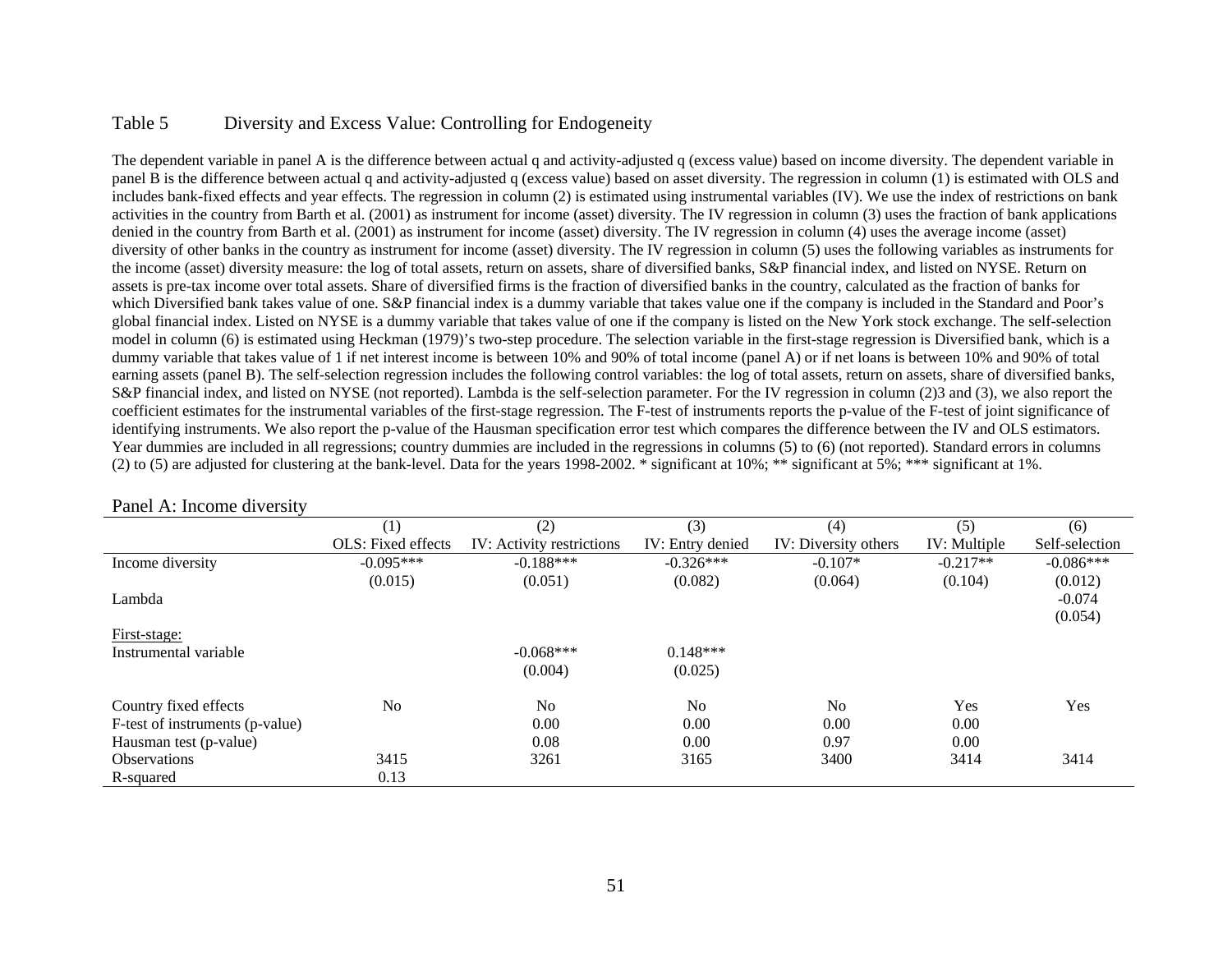|                                 | (1)                | (2)                       | (3)              | (4)                  | (5)          | (6)            |
|---------------------------------|--------------------|---------------------------|------------------|----------------------|--------------|----------------|
|                                 | OLS: Fixed effects | IV: Activity restrictions | IV: Entry denied | IV: Diversity others | IV: Multiple | Self-selection |
| Asset diversity                 | $-0.115***$        | $-0.564**$                | $-0.715***$      | $-0.185***$          | $-0.249**$   | $-0.135***$    |
|                                 | (0.018)            | (0.263)                   | (0.217)          | (0.056)              | (0.098)      | (0.021)        |
| Lambda                          |                    |                           |                  |                      |              | 0.234          |
|                                 |                    |                           |                  |                      |              | (0.160)        |
| First-stage:                    |                    |                           |                  |                      |              |                |
| Instrumental variable           |                    | $-0.015***$               | $0.092***$       |                      |              |                |
|                                 |                    | (0.004)                   | (0.028)          |                      |              |                |
| Country fixed effects           | No                 | No                        | N <sub>0</sub>   | N <sub>0</sub>       | Yes          | Yes            |
| F-test of instruments (p-value) |                    | 0.00                      | 0.00             | 0.00                 | 0.00         |                |
| Hausman test (p-value)          |                    | 0.05                      | 0.00             | 0.17                 | 0.02         |                |
| <b>Observations</b>             | 3415               | 3261                      | 3165             | 3400                 | 3414         | 3414           |
| R-squared                       | 0.32               |                           |                  |                      |              |                |

#### Panel B: Asset diversity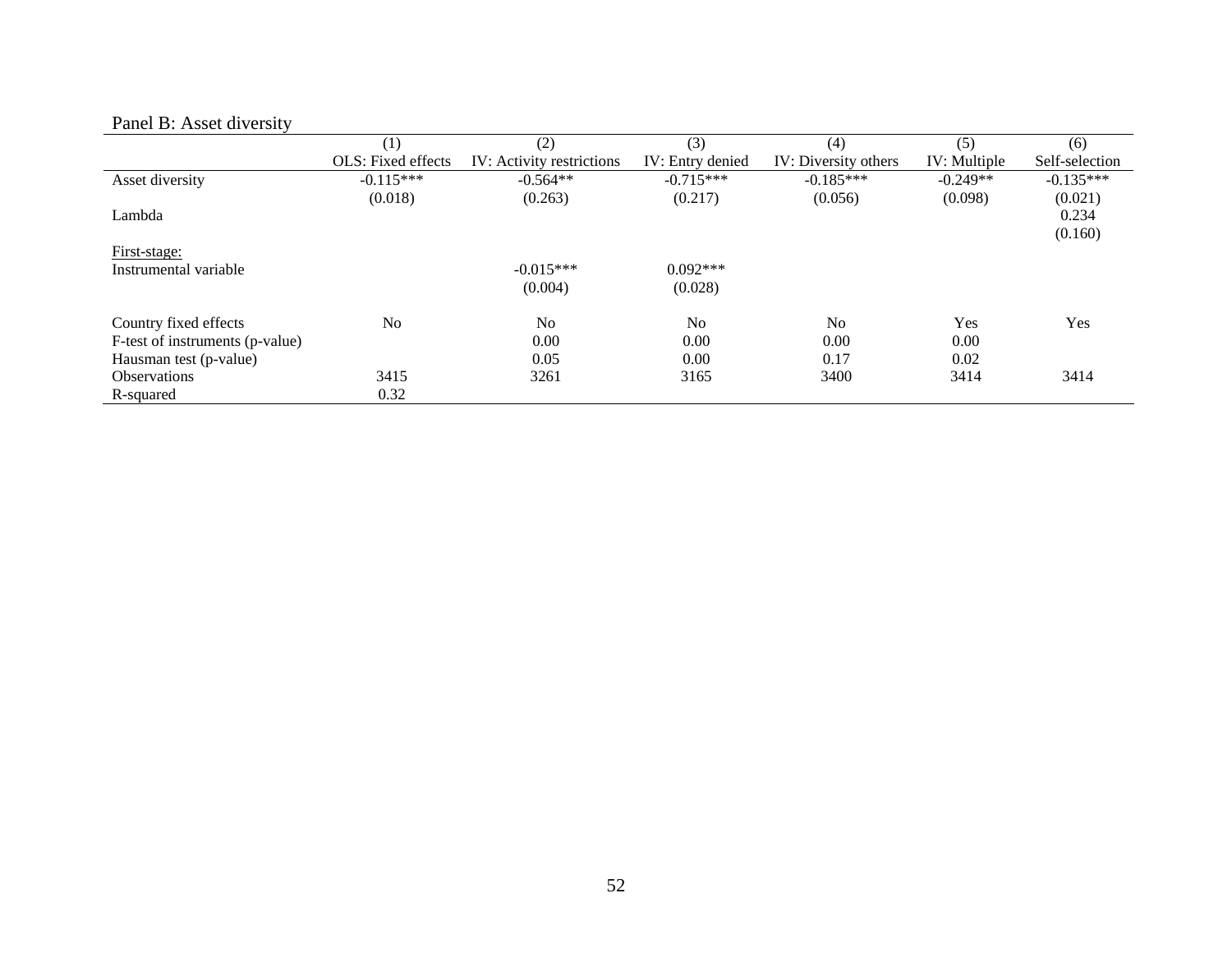#### Table 6 Scale and Scope of Activities of Specialized and Diversified Banks

The dependent variable in column (1) is the logarithm of total assets. The dependent variable in column (2) is the logarithm of net loans. The dependent variable in column (3) is the logarithm of total other earning assets. The dependent variable in column (4) is the logarithm of total operating income. The dependent variable in column (5) is the logarithm of total net interest income. The dependent variable in column (6) is the logarithm of total non-interest income. Specialized commercial bank is a dummy variable that takes value of one if net interest income is more than 90% of total income (panel A) or if net loans is more than 90% of total earning assets (panel B), and zero otherwise. Specialized investment bank is a dummy variable that takes value of one if non-interest income is more than 90% of total income (panel A), or if other earning (non-loan) assets is more than 90% of total earning assets (panel B). The default category is Diversified bank, which is a dummy variable that takes value of one if net interest income is between 10% and 90% of total income (panel A) or if net loans is between 10% and 90% of total earning assets (panel B), and zero otherwise. All regressions include country dummies and year dummies (not reported). Standard errors are adjusted for clustering at the bank-level. Data for the years 1998-2002. \* significant at 10%; \*\* significant at 5%; \*\*\* significant at 1%.

| I and TV. Income al verbity |              |             |                      |                  |                     |                     |
|-----------------------------|--------------|-------------|----------------------|------------------|---------------------|---------------------|
|                             | $\perp$      | (2)         | (3)                  | (4)              | (5)                 | (6)                 |
|                             | Total assets | Net loans   | Other earning assets | Operating income | Net interest income | Non-interest income |
| Specialized commercial bank | $-0.989***$  | $-0.941***$ | $-0.959***$          | $-1.224***$      | $-0.897***$         | $-2.647***$         |
|                             | (0.154)      | (0.158)     | (0.173)              | (0.152)          | (0.147)             | (0.172)             |
| Specialized investment bank | $-0.945**$   | $-2.454***$ | $-0.562$             | 0.495            | $-2.178***$         | $1.628***$          |
|                             | (0.429)      | (0.372)     | (0.475)              | (0.353)          | (0.392)             | (0.371)             |
| <b>Observations</b>         | 3415         | 3412        | 3415                 | 3415             | 3415                | 3415                |
| R-squared                   | 0.29         | 0.30        | 0.29                 | 0.25             | 0.25                | 0.32                |
|                             |              |             |                      |                  |                     |                     |

#### Panel A: Income diversity

#### Panel B: Asset diversity

|                             |              | (2)         | (3)                  | (4)              | [5]                 | (6)                 |
|-----------------------------|--------------|-------------|----------------------|------------------|---------------------|---------------------|
|                             | Total assets | Net loans   | Other earning assets | Operating income | Net interest income | Non-interest income |
| Specialized commercial bank | $-0.683**$   | $-0.264$    | $-2.078***$          | $-0.600*$        | $-0.440$            | $-0.719*$           |
|                             | (0.328)      | (0.328)     | (0.343)              | (0.354)          | (0.331)             | (0.419)             |
| Specialized investment bank | $-0.373$     | $-3.453***$ | 0.518                | $-0.112$         | $-1.415***$         | 0.749               |
|                             | (0.547)      | (0.679)     | (0.580)              | (0.512)          | (0.486)             | (0.573)             |
| <b>Observations</b>         | 3415         | 3412        | 3415                 | 3415             | 3415                | 3415                |
| R-squared                   | 0.29         | 0.30        | 0.29                 | 0.25             | 0.25                | 0.32                |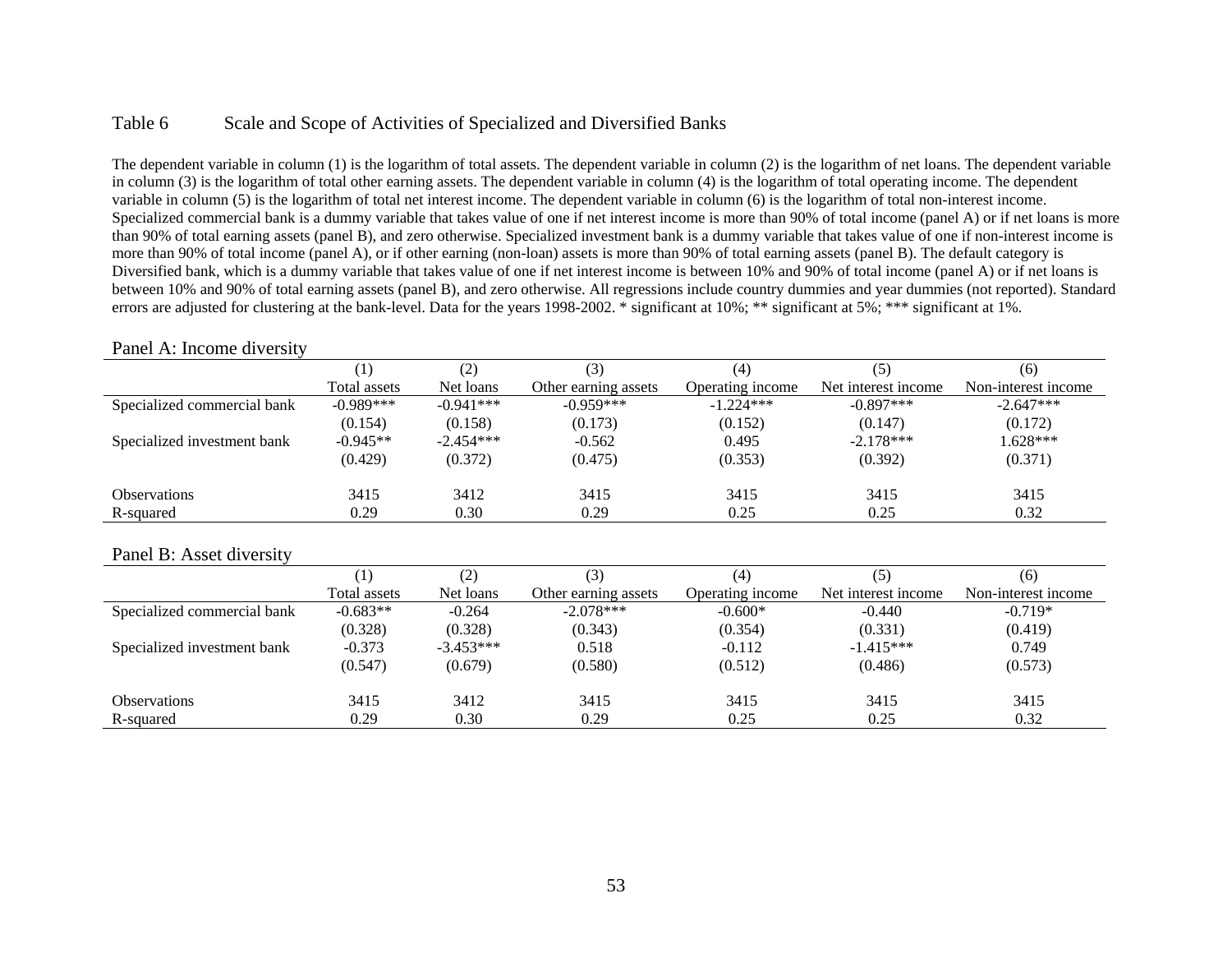#### Table 7 Diversity and Excess Value: Controlling for Mergers

The dependent variable in columns (1), (3), and (5) is the difference between actual q and activity-adjusted q (excess value) based on income diversity. The dependent variable in columns (2), (4), and (6) is the difference between actual q and activity-adjusted q (excess value) based on asset diversity. In panel A, we exclude banks that have merged with at least one other financial institution during the current year (columns 1-2), the past 3 years (columns 3-4), or the past 5 years (columns 5-6). In panel B, we include merger dummy variables. Merger [t] is a dummy variable that takes value of one if the bank that merged with at least one other financial institution during year t. Merger [t-2, t] is a dummy variable that takes value of one if the bank that merged with at least one other financial institution during the years t-2 to t. Merger [t-4, t] is a dummy variable that takes value of one if the bank that merged with at least one other financial institution during the years t-4 to t. We define a merger as an acquisition or merger between two financial institutions where the new entity takes on a new name. This variable is constructed using data on the history of the bank from Bankscope and the mergers and acquisitions database from the Banker's Almanac. In panel C, we exclude bank observations with a significant annual change in total assets. Specifically, if a bank experienced a change in assets of more than 50% from year t-1 to year t, then we exclude the bank for the years t,  $t+1$ ,  $t+2$ ,  $\dots$  T, with T the end of the sample period. We include country dummies and year dummies (not reported). Standard errors are adjusted for clustering at the bank-level. Data are for the years 1998-2002. \* significant at 10%; \*\* significant at 5%; \*\*\* significant at 1%.

|                     |            | (2)         | 3)                | (4)               | (5)               | (5)               |
|---------------------|------------|-------------|-------------------|-------------------|-------------------|-------------------|
|                     | Merger [t] | Merger [t]  | Merger $[t-2, t]$ | Merger $[t-2, t]$ | Merger $[t-4, t]$ | Merger $[t-4, t]$ |
| Log (total assets)  | $-0.001$   | $-0.003$    | $-0.001$          | $-0.002$          | $-0.001$          | $-0.002$          |
|                     | (0.003)    | (0.004)     | (0.003)           | (0.004)           | (0.003)           | (0.005)           |
| Income diversity    | $-0.102**$ |             | $-0.110**$        |                   | $-0.113**$        |                   |
|                     | (0.042)    |             | (0.044)           |                   | (0.045)           |                   |
| Asset diversity     |            | $-0.123***$ |                   | $-0.122***$       |                   | $-0.122***$       |
|                     |            | (0.038)     |                   | (0.039)           |                   | (0.040)           |
| <b>Observations</b> | 3362       | 3362        | 3269              | 3269              | 3222              | 3222              |
| R-squared           | 0.15       | 0.22        | 0.15              | 0.21              | 0.15              | 0.21              |

#### Panel A: Exclude banks that merged with another financial institution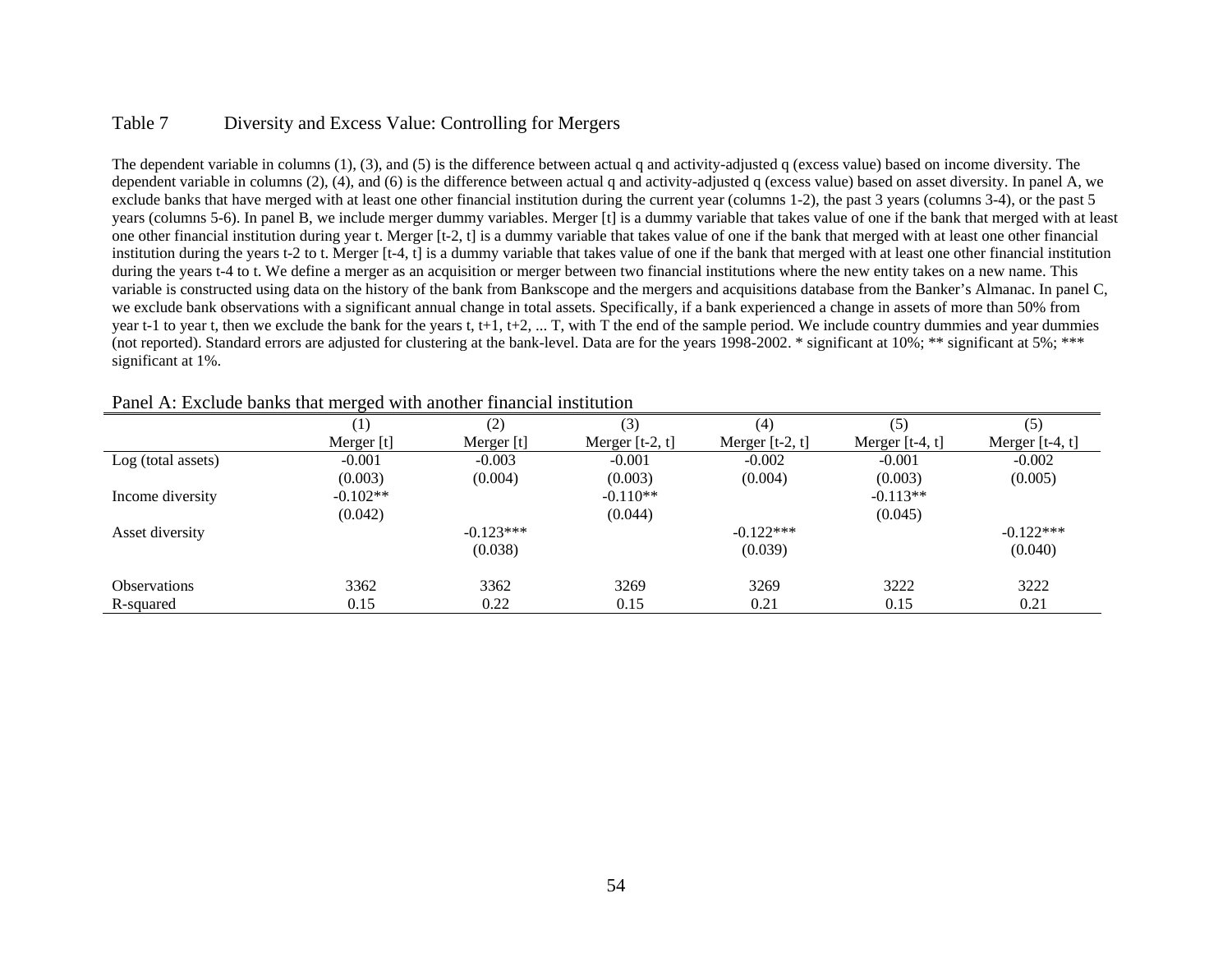|                     | (1)        | (2)         | (3)               | (4)               | (5)               | (6)               |
|---------------------|------------|-------------|-------------------|-------------------|-------------------|-------------------|
|                     | Merger [t] | Merger [t]  | Merger $[t-2, t]$ | Merger $[t-2, t]$ | Merger $[t-4, t]$ | Merger $[t-4, t]$ |
| Log (total assets)  | $-0.002$   | $-0.003$    | $-0.001$          | $-0.003$          | $-0.001$          | $-0.003$          |
|                     | (0.003)    | (0.004)     | (0.003)           | (0.004)           | (0.003)           | (0.004)           |
| Income diversity    | $-0.098**$ |             | $-0.098**$        |                   | $-0.099**$        |                   |
|                     | (0.042)    |             | (0.042)           |                   | (0.042)           |                   |
| Asset diversity     |            | $-0.127***$ |                   | $-0.127***$       |                   | $-0.127***$       |
|                     |            | (0.037)     |                   | (0.037)           |                   | (0.037)           |
| Merger [t]          | $-0.007$   | 0.008       |                   |                   |                   |                   |
|                     | (0.025)    | (0.026)     |                   |                   |                   |                   |
| Merger $[t, t-2]$   |            |             | $-0.018$          | 0.001             |                   |                   |
|                     |            |             | (0.019)           | (0.019)           |                   |                   |
| Merger [t, t-4]     |            |             |                   |                   | $-0.019$          | $-0.003$          |
|                     |            |             |                   |                   | (0.017)           | (0.017)           |
| <b>Observations</b> | 3414       | 3414        | 3414              | 3414              | 3414              | 3414              |
| R-squared           | 0.15       | 0.21        | 0.15              | 0.21              | 0.15              | 0.21              |

Panel B: Control for banks that merged with another financial institution

## Panel C: Exclude banks with a significant annual change in total assets

|                     | (1)                | (2)                |
|---------------------|--------------------|--------------------|
|                     | Significant change | Significant change |
|                     | in total assets    | in total assets    |
| Log (total assets)  | $-0.002$           | $-0.003$           |
|                     | (0.003)            | (0.004)            |
| Income diversity    | $-0.093**$         |                    |
|                     | (0.046)            |                    |
| Asset diversity     |                    | $-0.125***$        |
|                     |                    | (0.041)            |
| <b>Observations</b> | 3225               | 3225               |
| R-squared           | 0.15               | 0.22               |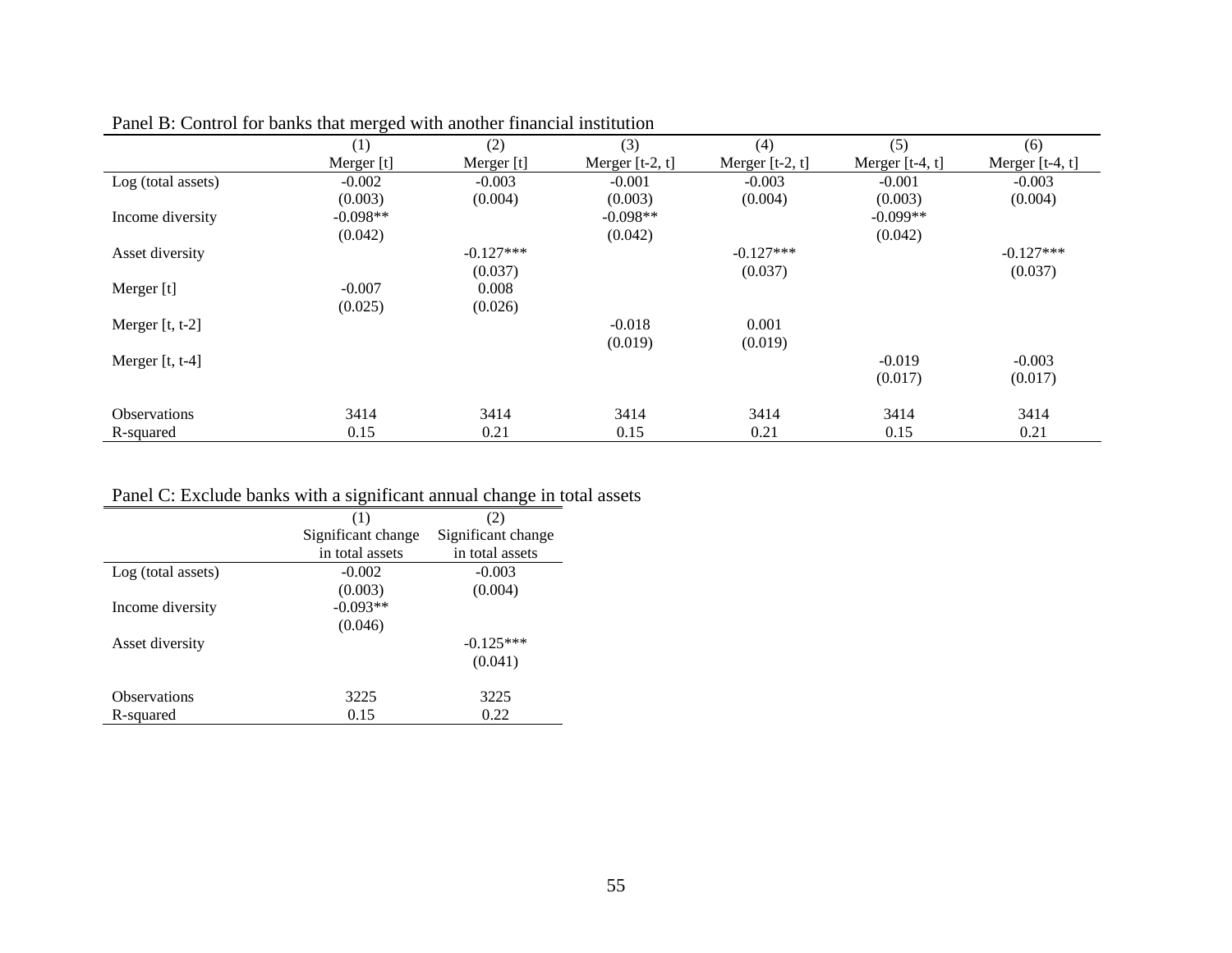#### Table 8 Diversity and Excess Value: Controlling for Insurance Activities

The dependent variable in columns (1) and (2) is the difference between actual q and activity-adjusted q (excess value) based on income diversity. The dependent variable in columns (3) and (4) is the difference between actual q and activity-adjusted q (excess value) based on asset diversity. The regressions in columns (1) and (3) exclude banks with major insurance operations as identified by Worldscope. These are financial institutions that are classified by Bankscope as banks but by Worldscope as insurance companies. Each of these firms reports a financial statement for insurance companies in Worldscope, and all have significant premium income. Insurance activity is a dummy variable that takes value one if the bank has major insurance operations, and zero otherwise. These are financial institutions that are classified by Bankscope as banks but by Worldscope as insurance companies (and report a financial statement for insurance companies in Worldscope). The dependent variable in column (5) is the difference between actual q and activity-adjusted q (excess value) based on income diversity, where we consider three sources of operating income: interest income, premium income, and other non-interest income. We use the global sample of banks without major insurance operations to calculate the average q of single-activity banks, and we use the global sample of insurance companies in Worldscope that are not included as banks in Bankscope to calculate the average q of stand-alone insurance companies. Excess value is calculated as follows: (Net Interest income/Total operating income)\*Average q of pure commercial banks + (Net premium income minus net claims/Total operating income) \*Average q of pure insurance companies) + (Other income/Total operating income) \*Average q of pure investment banks. The income diversity with insurance variable is calculated similar to the income diversity variable but now considers three rather than two sources of income: interest income, premium income and other non-interest income. The variable is constructed such that 0 denotes no diversity (one source of income) and 1 denotes high diversity (all three sources have equal share in total income). The variable is calculated as follows: For banks without insurance activities: 1 - |(Net interest income-Other income)/Total operating income|. For banks with insurance activities: 1 - |Net Interest income/Total operating income - (1/3)| - |Net premium income minus net claims/Total operating income - (1/3)| - |Other income/Total operating income - (1/3)|.We include country dummies and year dummies (not reported). Standard errors are adjusted for clustering at the bank-level. Data are for the years 1998-2002. \* significant at 10%; \*\* significant at 5%; \*\*\* significant at 1%.

|                                 | (1)                 | (2)                 | (3)                 | (4)                 | (5)                   |
|---------------------------------|---------------------|---------------------|---------------------|---------------------|-----------------------|
|                                 | Income diversity    | Income diversity    | Asset diversity     | Asset diversity     | Income diversity      |
|                                 | Excluding insurance | Controlling for     | Excluding insurance | Controlling for     | Income from insurance |
|                                 | companies           | insurance companies | companies           | insurance companies | activities            |
| Log (total assets)              | $-0.002$            | $-0.002$            | $-0.003$            | $-0.003$            | $-0.002$              |
|                                 | (0.003)             | (0.003)             | (0.004)             | (0.004)             | (0.003)               |
| Income diversity                | $-0.100**$          | $-0.098**$          |                     |                     |                       |
|                                 | (0.042)             | (0.042)             |                     |                     |                       |
| Asset diversity                 |                     |                     | $-0.127***$         | $-0.127***$         |                       |
|                                 |                     |                     | (0.037)             | (0.037)             |                       |
| Insurance activity              |                     | $-0.036$            |                     | $-0.007$            |                       |
|                                 |                     | (0.030)             |                     | (0.023)             |                       |
| Income diversity with insurance |                     |                     |                     |                     | $-0.101**$            |
|                                 |                     |                     |                     |                     | (0.042)               |
| <b>Observations</b>             | 3398                | 3415                | 3398                | 3415                | 3410                  |
| R-squared                       | 0.15                | 0.15                | 0.21                | 0.21                | 0.15                  |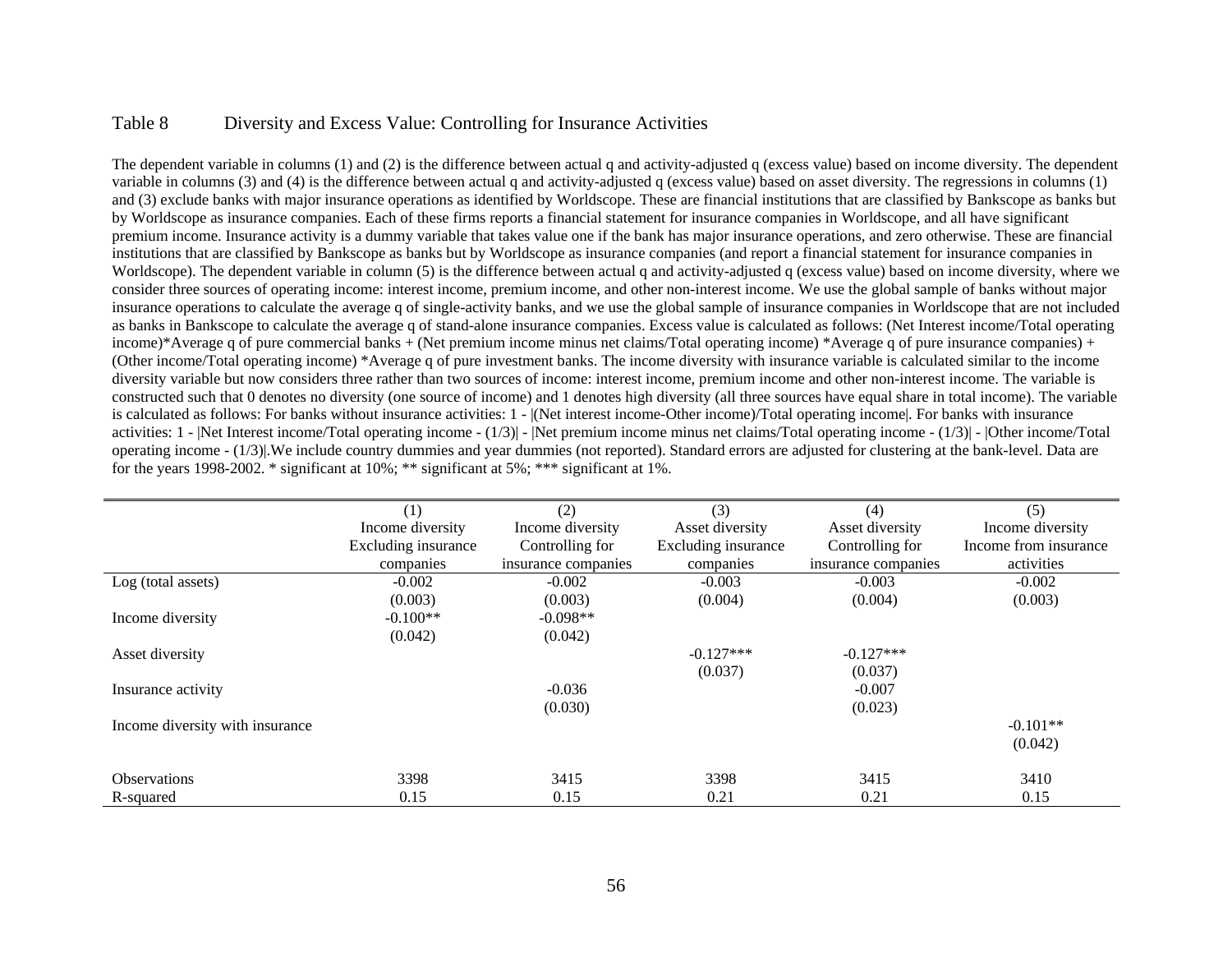#### Table 9 Diversity and Excess Value: Sub-Samples

3218

The dependent variable in panel A is the difference between actual q and activity-adjusted q (excess value) based on income diversity. The dependent variable in panel B is the difference between actual q and activity-adjusted q (excess value) based on asset diversity. In column (1), we restrict the sample to diversified firms only, i.e., firms for which the Income (panel A) diversity dummy or the Asset (panel B) diversity dummy takes a value of one. In column (2), we restrict the sample to commercial banks (as defined by Bankscope) only. In column (3), we exclude U.S. banks from the sample. In columns (4) and (5), we restrict the sample to U.S. banks only. The dependent variable in column (5) uses the sample of U.S. banks rather than the global sample to calculate the average q of single activity banks. Column (6) is estimated using Weighted Least Squares, with the inverse of the number of country observations as weight. We include country dummies and year dummies (not reported). Standard errors are adjusted for clustering at the bank-level. Data are for the years 1998-2002. \* significant at 10%; \*\* significant at 5%; \*\*\* significant at 1%.

| I and Tx, moding any crisity |                   |                  |                |                    |                  |             |  |
|------------------------------|-------------------|------------------|----------------|--------------------|------------------|-------------|--|
|                              | (1)               | (2)              | (3)            | (4)                | (5)              | (6)         |  |
|                              | Diversified banks | Commercial banks | Excluding U.S. | U.S. banks, Global | U.S. banks, U.S. | <b>WLS</b>  |  |
|                              |                   |                  | banks          | benchmark          | benchmark        |             |  |
| Log (total assets)           | 0.000             | $-0.021***$      | $-0.008$ ***   | $0.004*$           | $0.011***$       | $0.005**$   |  |
|                              | (0.002)           | (0.004)          | (0.003)        | (0.002)            | (0.002)          | (0.002)     |  |
| Income diversity             | $-0.081***$       | $-0.184***$      | $-0.144***$    | $-0.030$           | $-0.008$         | $-0.041**$  |  |
|                              | (0.020)           | (0.044)          | (0.035)        | (0.020)            | (0.019)          | (0.016)     |  |
| <b>Observations</b>          | 3165              | 1495             | 2051           | 1364               | 1364             | 3415        |  |
| R-squared                    | 0.20              | 0.24             | 0.15           | 0.05               | 0.04             | 0.12        |  |
| Panel B: Asset diversity     |                   |                  |                |                    |                  |             |  |
|                              | (1)               | (2)              | (3)            | (4)                | (5)              | (6)         |  |
|                              | Diversified banks | Commercial banks | Excluding U.S. | U.S. banks, Global | U.S. banks, U.S. | <b>WLS</b>  |  |
|                              |                   |                  | banks          | benchmark          | benchmark        |             |  |
| Log (total assets)           | $-0.002$          | $-0.024***$      | $-0.015***$    | $0.008***$         | $0.012***$       | $0.008***$  |  |
|                              | (0.002)           | (0.007)          | (0.004)        | (0.002)            | (0.002)          | (0.002)     |  |
| Asset diversity              | $-0.132***$       | $-0.163***$      | $-0.087**$     | $-0.143***$        | $-0.097***$      | $-0.118***$ |  |
|                              | (0.019)           | (0.044)          | (0.037)        | (0.018)            | (0.017)          | (0.014)     |  |
|                              |                   |                  |                |                    |                  |             |  |

Panel A: Income diversity

**Observations** 

R-squared 0.24 0.31 0.21 0.19 0.15 0.24 0.24

1495 2051 1364 1364 3415